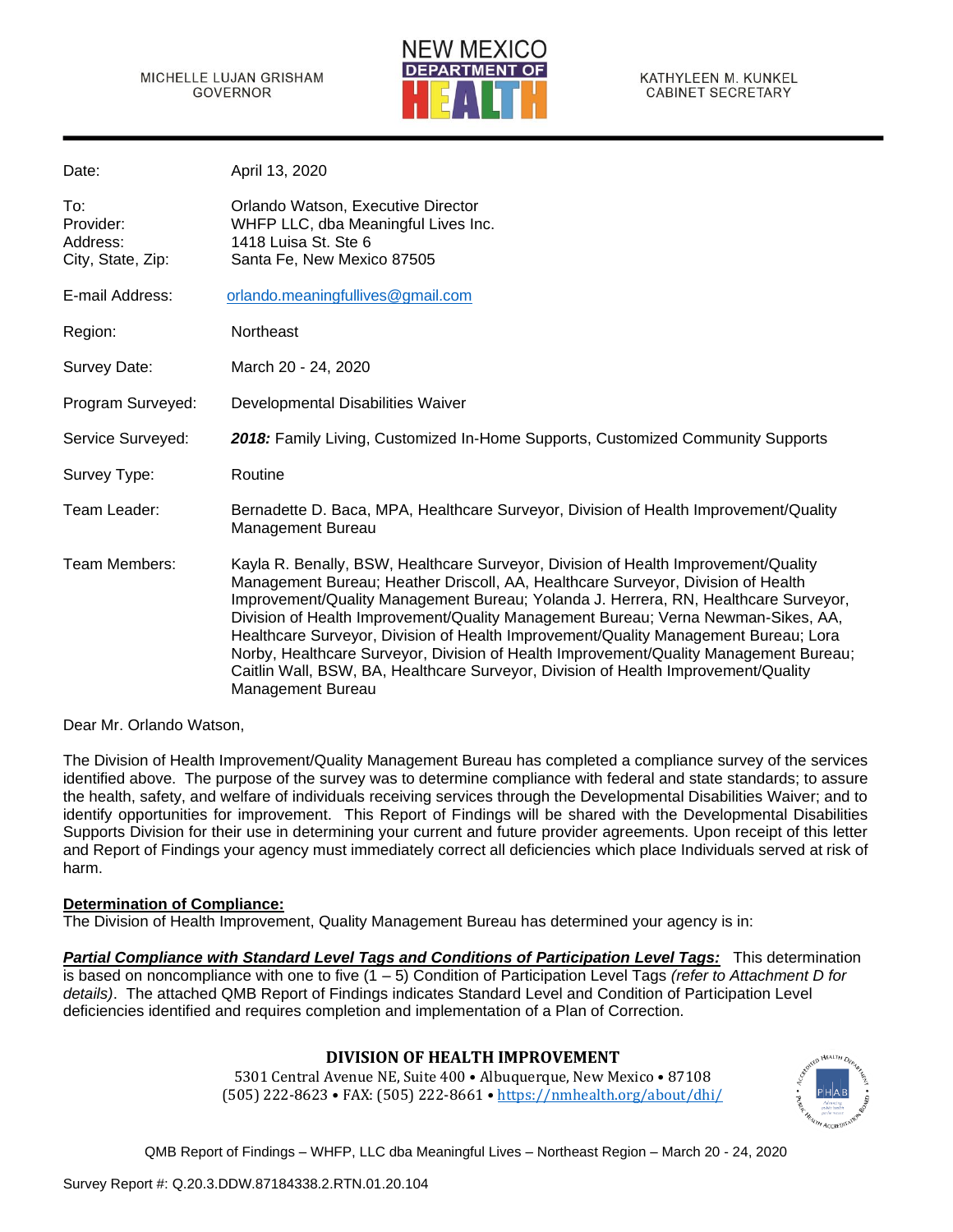The following tags are identified as Condition of Participation Level:

- Tag # 1A32 Administrative Case File: Individual Service Plan Implementation
- Tag # 1A09.1 Medication Delivery PRN Medication Administration
- Tag # 1A09.2 Medication Delivery Nurse Approval for PRN Medication

The following tags are identified as Standard Level:

- Tag # 1A32.1 Administrative Case File: Individual Service Plan Implementation *(Not Completed at Frequency)*
- Tag # 1A20 Direct Support Personnel Training
- Tag # 1A22 Agency Personnel Competency
- Tag # 1A09.0 Medication Delivery Routine Medication Administration
- Tag # LS06 Family Living Requirements

# **Plan of Correction:**

The attached Report of Findings identifies the deficiencies found during your agency's on-site compliance review. You are required to complete and implement a Plan of Correction. Your agency has a total of 45 business days (10 business days to submit your POC for approval and 35 days to implement your *approved* Plan of Correction) from the receipt of this letter.

You were provided information during the exit meeting portion of your on-site survey. Please refer to this information (Attachment A) for specific instruction on completing your Plan of Correction. At a minimum your Plan of Correction should address the following for each Tag cited:

#### **Corrective Action for Current Citation**:

• How is the deficiency going to be corrected? (i.e. obtained documents, retrain staff, individuals and/or staff no longer in service, void/adjusts completed, etc.) This can be specific to each deficiency cited or if possible an overall correction, i.e. all documents will be requested and filed as appropriate.

#### **On-going Quality Assurance/Quality Improvement Processes:**

- What is going to be done on an ongoing basis? (i.e. file reviews, etc.)
- How many individuals is this going to effect? (i.e. percentage of individuals reviewed, number of files reviewed, etc.)
- How often will this be completed? (i.e. weekly, monthly, quarterly, etc.)
- Who is responsible? (responsible position within your agency)
- What steps will be taken if issues are found? (i.e. retraining, requesting documents, filing RORA, etc.)
- How is this integrated in your agency's QIS, QI Committee reviews and annual report?

#### **Submission of your Plan of Correction:**

Please submit your agency's Plan of Correction in the available space on the two right-hand columns of the Report of Findings. *(See attachment "A" for additional guidance in completing the Plan of Correction)*.

Within 10 business days of receipt of this letter your agency Plan of Correction must be submitted to the parties below:

**1. Quality Management Bureau, Attention: Monica Valdez, Plan of Correction Coordinator 5301 Central Ave NE Suite 400, Albuquerque, New Mexico 87108**

#### **2. Developmental Disabilities Supports Division Regional Office for region of service surveyed**

Upon notification from QMB that your *Plan of Correction has been approved*, you must implement all remedies and corrective actions to come into compliance. If your Plan of Correction is denied, you must resubmit a revised plan as soon as possible for approval, as your POC approval and all remedies must be completed within 45 business days of the receipt of this letter.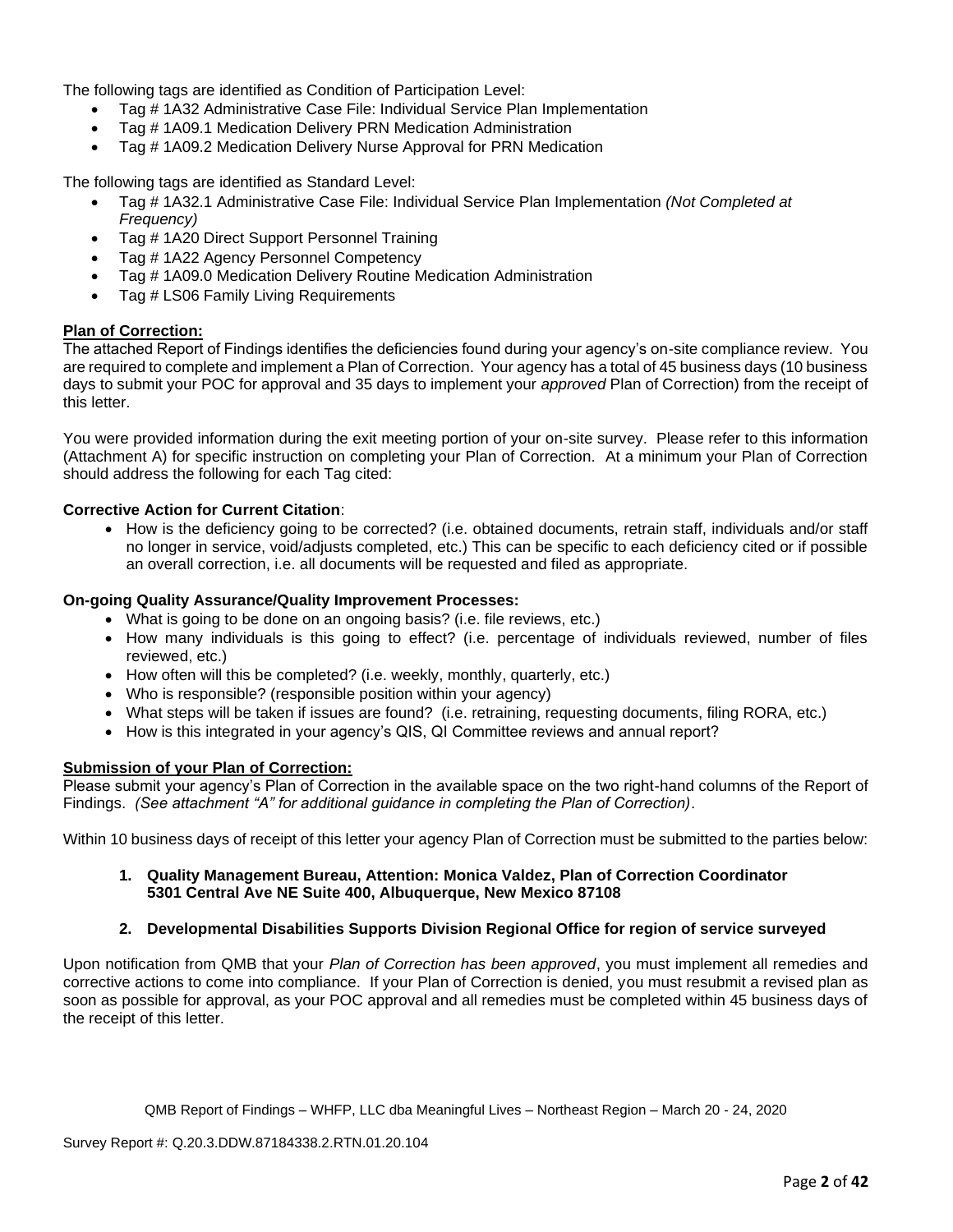Failure to submit your POC within the allotted 10 business days or complete and implement your Plan of Correction within the total 45 business days allowed may result in the imposition of a \$200 per day Civil Monetary Penalty until it is received, completed and/or implemented.

#### **Billing Deficiencies:**

If you have deficiencies noted in this report of findings under the *Service Domain: Medicaid Billing/Reimbursement*, you must complete a "Void/Adjust" claim or remit the identified overpayment via a check within 30 calendar days of the date of this letter to HSD/OIG/PIU, *though this is not the preferred method of payment*. If you choose to pay via check, please include a copy of this letter with the payment. Make the check payable to the New Mexico Human Services Department and mail to:

> Attention: *Lisa Medina-Lujan* HSD/OIG/Program Integrity Unit 1474 Rodeo Road Santa Fe, New Mexico 87505

If you have questions and would like to speak with someone at HSD/OIG/PIU, please contact:

*Lisa Medina-Lujan [\(Lisa.medina-lujan@state.nm.us\)](mailto:Lisa.medina-lujan@state.nm.us) OR Jennifer Goble [\(Jennifer.goble2@state.nm.us\)](mailto:Jennifer.goble2@state.nm.us)*

Please be advised that there is a one-week lag period for applying payments received by check to Void/Adjust claims. During this lag period, your other claim payments may be applied to the amount you owe even though you have sent a refund, reducing your payment amount. For this reason, we recommend that you allow the system to recover the overpayment instead of sending in a check.

# **Request for Informal Reconsideration of Findings (IRF):**

If you disagree with a finding of deficient practice, you have 10 business days upon receipt of this notice to request an IRF. Submit your request for an IRF in writing to:

> ATTN: QMB Bureau Chief Request for Informal Reconsideration of Findings 5301 Central Ave NE Suite #400 Albuquerque, NM 87108 Attention: IRF request/QMB

See Attachment "C" for additional guidance in completing the request for Informal Reconsideration of Findings. The request for an IRF will not delay the implementation of your Plan of Correction which must be completed within 45 total business days (10 business days to submit your POC for approval and 35 days to implement your *approved* Plan of Correction). Providers may not appeal the nature or interpretation of the standard or regulation, the team composition or sampling methodology. If the IRF approves the modification or removal of a finding, you will be advised of any changes.

Please call the Plan of Correction Coordinator, Monica Valdez at 505-273-1930 if you have questions about the Report of Findings or Plan of Correction. Thank you for your cooperation and for the work you perform.

Sincerely,

Bernadette D. Baca

Bernadette D. Baca, MPA Team Lead/Healthcare Surveyor Division of Health Improvement Quality Management Bureau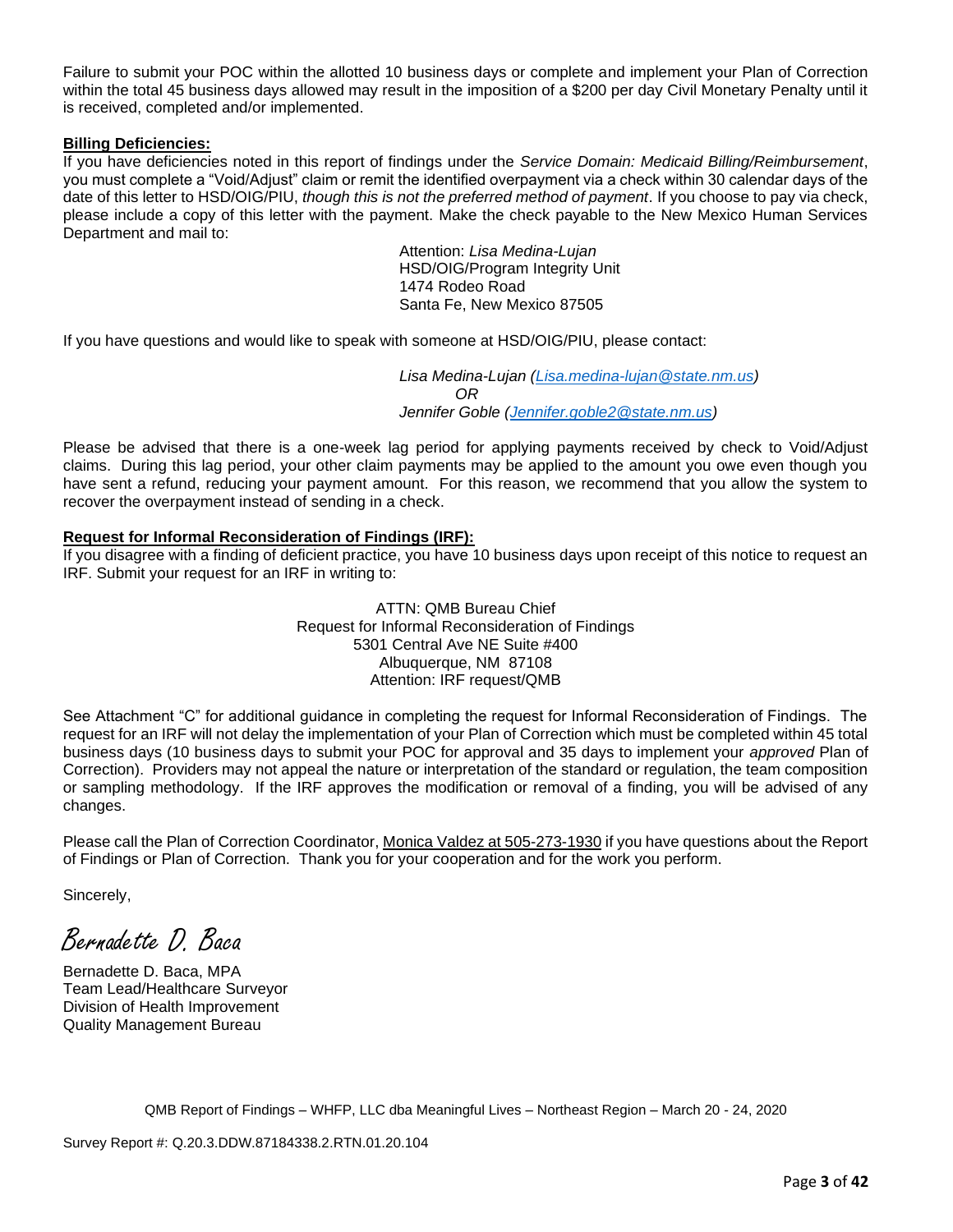| <b>Survey Process Employed:</b>          |                                                                                                                                                                                                                                   |
|------------------------------------------|-----------------------------------------------------------------------------------------------------------------------------------------------------------------------------------------------------------------------------------|
| <b>Administrative Review Start Date:</b> | March 20, 2020                                                                                                                                                                                                                    |
| Contact:                                 | <b>WHFP LLC, dba Meaningful Lives Inc.</b><br>Lorraine Herrera-Watson, Program Coordinator / Director                                                                                                                             |
|                                          | <b>DOH/DHI/QMB</b><br>Bernadette D. Baca, MPA, Team Lead/Healthcare Surveyor                                                                                                                                                      |
| On-site Entrance Conference Date:        | March 23, 2020                                                                                                                                                                                                                    |
| Present:                                 | <b>WHFP LLC, dba Meaningful Lives Inc.</b><br>Orlando Watson, Executive Director<br>Lorraine Watson-Herrera, Program Coordinator / Director<br>John Martinez, Administrative Assistant<br>Jackie Chacon, Administrative Assistant |
|                                          | <b>DOH/DHI/QMB</b><br>Bernadette D. Baca, MPA, Team Lead/Healthcare Surveyor<br>Kayla R. Benally, BSW, Healthcare Surveyor<br>Lora Norby, Healthcare Surveyor                                                                     |
| <b>Exit Conference Date:</b>             | March 24, 2020                                                                                                                                                                                                                    |
| Present:                                 | <b>WHFP LLC, dba Meaningful Lives Inc.</b><br>Orlando Watson, Executive Director<br>Lorraine Watson-Herrera, Program Coordinator / Director<br>John Martinez, Administrative Assistant<br>Jackie Chacon, Administrative Assistant |
|                                          | <b>DOH/DHI/QMB</b><br>Bernadette D. Baca, MPA, Team Lead/Healthcare Surveyor<br>Kayla R. Benally, BSW, Healthcare Surveyor<br>Lora Norby, Healthcare Surveyor<br>Wolf Krusemark, BFA, Healthcare Surveyor Supervisor (via phone)  |
|                                          | <b>DDSD - Northeast Regional Office</b><br>Fabian Lopez, Social Services Community Coordinator (via phone)                                                                                                                        |
| Administrative Locations Visited:        | 1                                                                                                                                                                                                                                 |
| Total Sample Size:                       | 5                                                                                                                                                                                                                                 |
|                                          | 0 - Jackson Class Members<br>5 - Non-Jackson Class Members                                                                                                                                                                        |
|                                          | 4 - Family Living<br>1 - Customized In-Home Supports<br>4 - Customized Community Supports                                                                                                                                         |
| <b>Total Homes Visited</b>               | 0 (Note: No home visits conducted due to COVID-19 Public<br><b>Health Emergency)</b>                                                                                                                                              |
| <b>Persons Served Records Reviewed</b>   | 5                                                                                                                                                                                                                                 |
|                                          |                                                                                                                                                                                                                                   |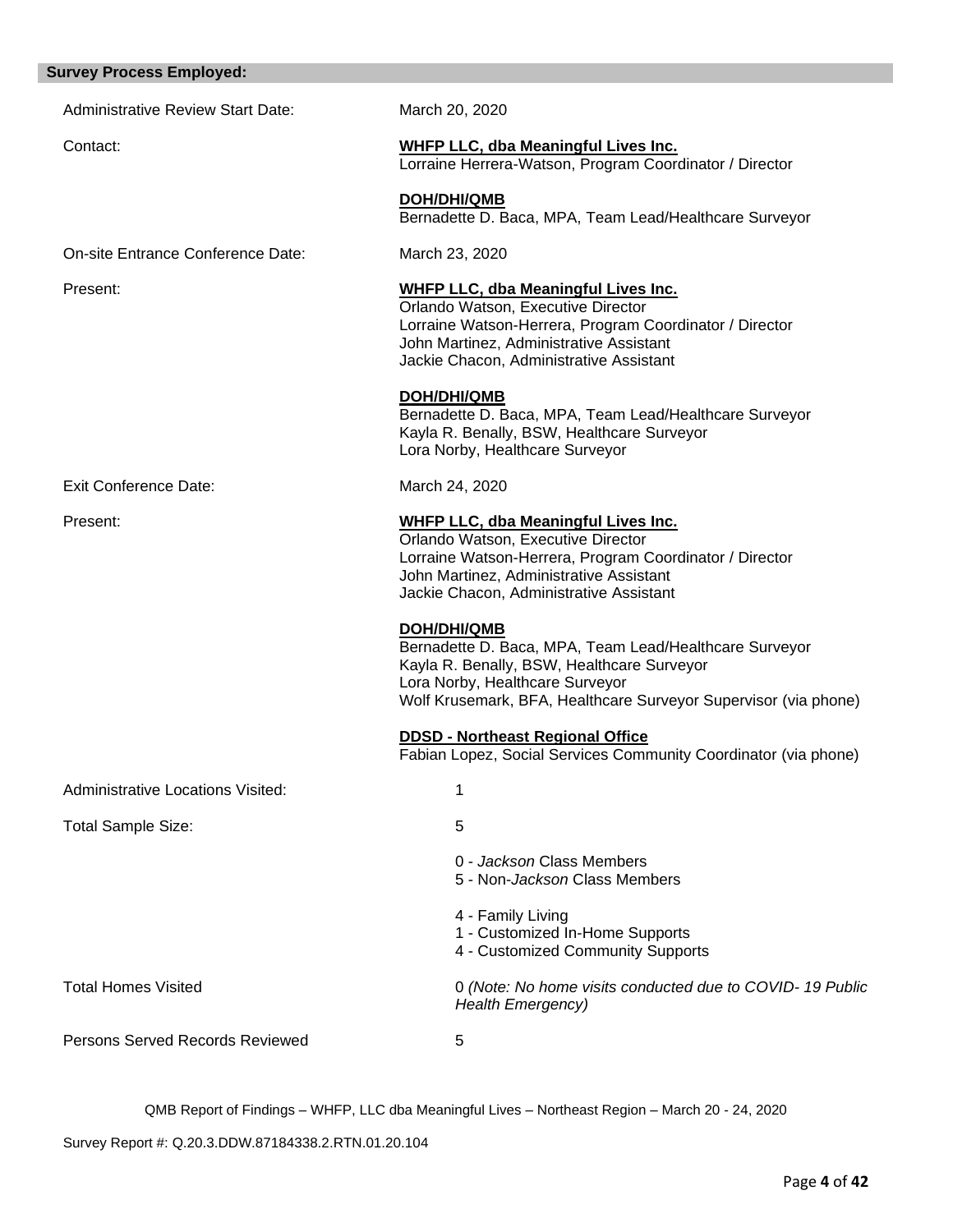| Persons Served Interviewed                                   | 1 (Note: 4 Individuals chose not to participate in phone<br><i>interview)</i>                                                                            |
|--------------------------------------------------------------|----------------------------------------------------------------------------------------------------------------------------------------------------------|
| Persons Served Not Seen and/or Not Available                 | 4 (Note: No Individual observations conducted due to COVID-<br>19 Public Health Emergency. Individual chose not to<br>participate in interview process.) |
| Direct Support Personnel Records Reviewed                    | 20 (One DSP performs dual role as a Substitute Care<br>Provider)                                                                                         |
| Direct Support Personnel Interviewed                         | 8                                                                                                                                                        |
| Substitute Care/Respite Personnel<br><b>Records Reviewed</b> | 1 (Substitute Care Provider also provides duties as a DSP)                                                                                               |
| Service Coordinator Records Reviewed                         |                                                                                                                                                          |
| Nurse Interview                                              |                                                                                                                                                          |

Administrative Processes and Records Reviewed:

- Medicaid Billing/Reimbursement Records for all Services Provided
- Accreditation Records
- Individual Medical and Program Case Files, including, but not limited to:
	- °Individual Service Plans
	- **Progress on Identified Outcomes**
	- <sup>o</sup>Healthcare Plans
	- Medication Administration Records
	- Medical Emergency Response Plans
	- Therapy Evaluations and Plans
	- Healthcare Documentation Regarding Appointments and Required Follow-Up Other Required Health Information
- Internal Incident Management Reports and System Process / General Events Reports
- Personnel Files, including nursing and subcontracted staff
- Staff Training Records, Including Competency Interviews with Staff
- Agency Policy and Procedure Manual
- Caregiver Criminal History Screening Records
- Consolidated Online Registry/Employee Abuse Registry
- Human Rights Committee Notes and Meeting Minutes
- Evacuation Drills of Residences and Service Locations
- Quality Assurance / Improvement Plan

CC: Distribution List: DOH - Division of Health Improvement

DOH - Developmental Disabilities Supports Division

- DOH Office of Internal Audit
- HSD Medical Assistance Division
- NM Attorney General's Office

DOH – Internal Review Committee (when needed)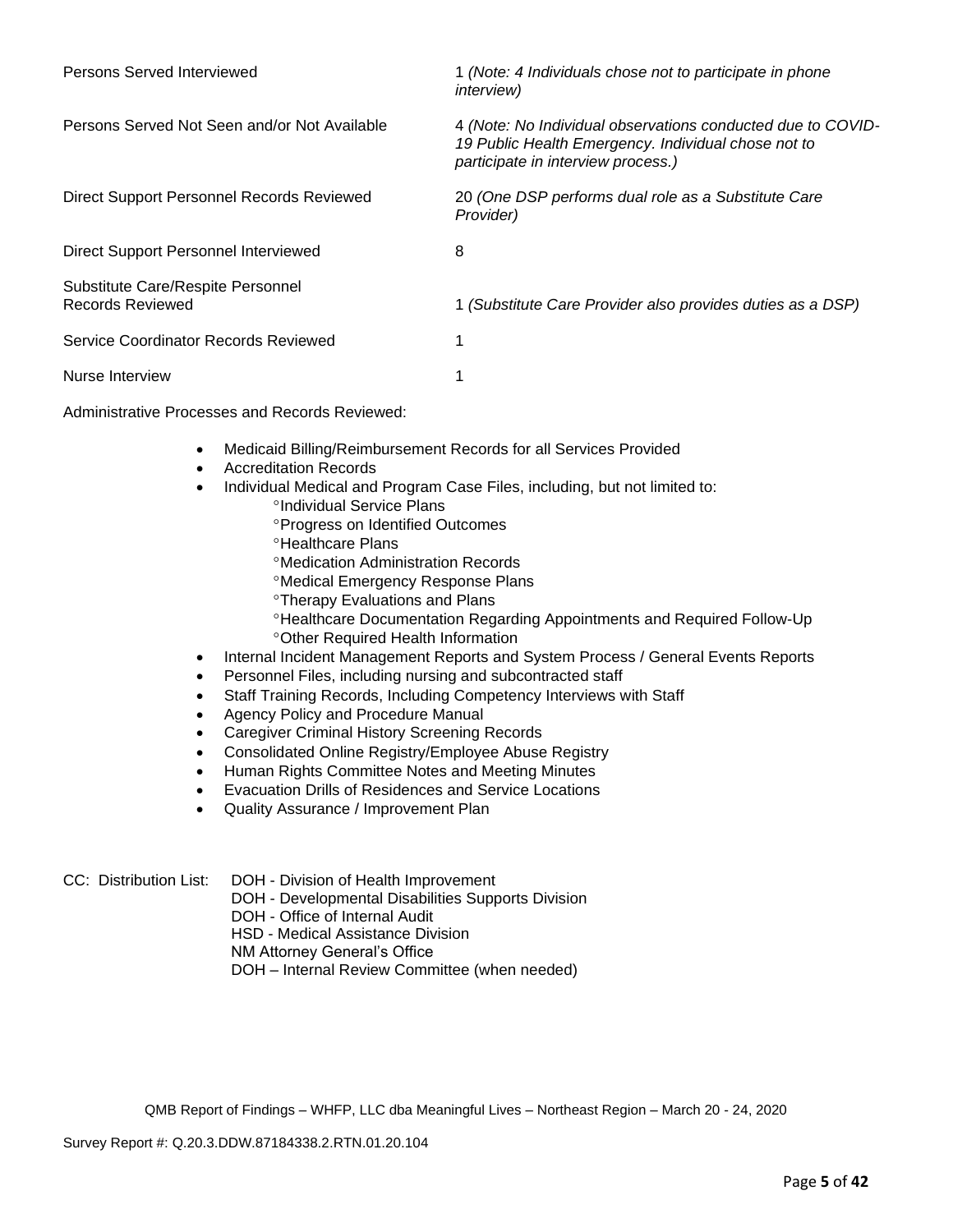# **Attachment A**

#### **Provider Instructions for Completing the QMB Plan of Correction (POC) Process**

#### *Introduction:*

After a QMB Compliance Survey, your QMB Report of Findings will be sent to you via e-mail.

Each provider must develop and implement a Plan of Correction (POC) that identifies specific quality assurance and quality improvement activities the agency will implement to correct deficiencies and prevent continued deficiencies and non-compliance.

Agencies must submit their Plan of Correction within ten (10) business days from the date you receive the QMB Report of Findings. (Providers who do not submit a POC within 10 business days may be referred to the DDSD Regional Office for purposes of contract management or the Internal Review Committee [IRC] for possible actions or sanctions).

Agencies must fully implement their approved Plan of Correction within 45 business days (10 business days to submit your POC for approval and 35 days to implement your approved Plan of Correction) from the date they receive the QMB Report of Findings. Providers who fail to complete a POC within the 45-business days allowed will be referred to the IRC for possible actions or sanctions.

If you have questions about the Plan of Correction process, call the Plan of Correction Coordinator at 505-273-1930 or email at **[MonicaE.Valdez@state.nm.us.](mailto:MonicaE.Valdez@state.nm.us)** Requests for technical assistance must be requested through your Regional DDSD Office.

The POC process cannot resolve disputes regarding findings. If you wish to dispute a finding on the official Report of Findings, you must file an Informal Reconsideration of Findings (IRF) request within ten (10) business days of receiving your report. Please note that you must still submit a POC for findings that are in question (see Attachment C).

#### *Instructions for Completing Agency POC:*

#### *Required Content*

Your Plan of Correction should provide a step-by-step description of the methods to correct each deficient practice cited to prevent recurrence and information that ensures the regulation cited comes into and remains in compliance. The remedies noted in your POC are expected to be added to your Agency's required, annual Quality Assurance (QA) Plan.

If a deficiency has already been corrected since the on-site survey, the plan should state how it was corrected, the completion date (date the correction was accomplished), and how possible recurrence of the deficiency will be prevented.

*The following details should be considered when developing your Plan of Correction:*

#### *The Plan of Correction must address each deficiency cited in the Report of Findings unless otherwise noted with a "No Plan of Correction Required statement." The Plan of Correction must address the five (5) areas listed below:*

- 1. How the specific and realistic corrective action will be accomplished for individuals found to have been affected by the deficient practice.
- 2. How the agency will identify other individuals who have the potential to be affected by the same deficient practice, and how the agency will act to protect those individuals in similar situations.
- 3. What Quality Assurance measures will be put into place and what systemic changes made to ensure the deficient practice will not recur.
- 4. Indicate how the agency plans to monitor its performance to make certain solutions are sustained. The agency must develop a QA plan for ensuring correction is achieved and sustained. This QA plan must be implemented, and the corrective action is evaluated for its effectiveness. The plan of correction is integrated into the agency quality assurance system; and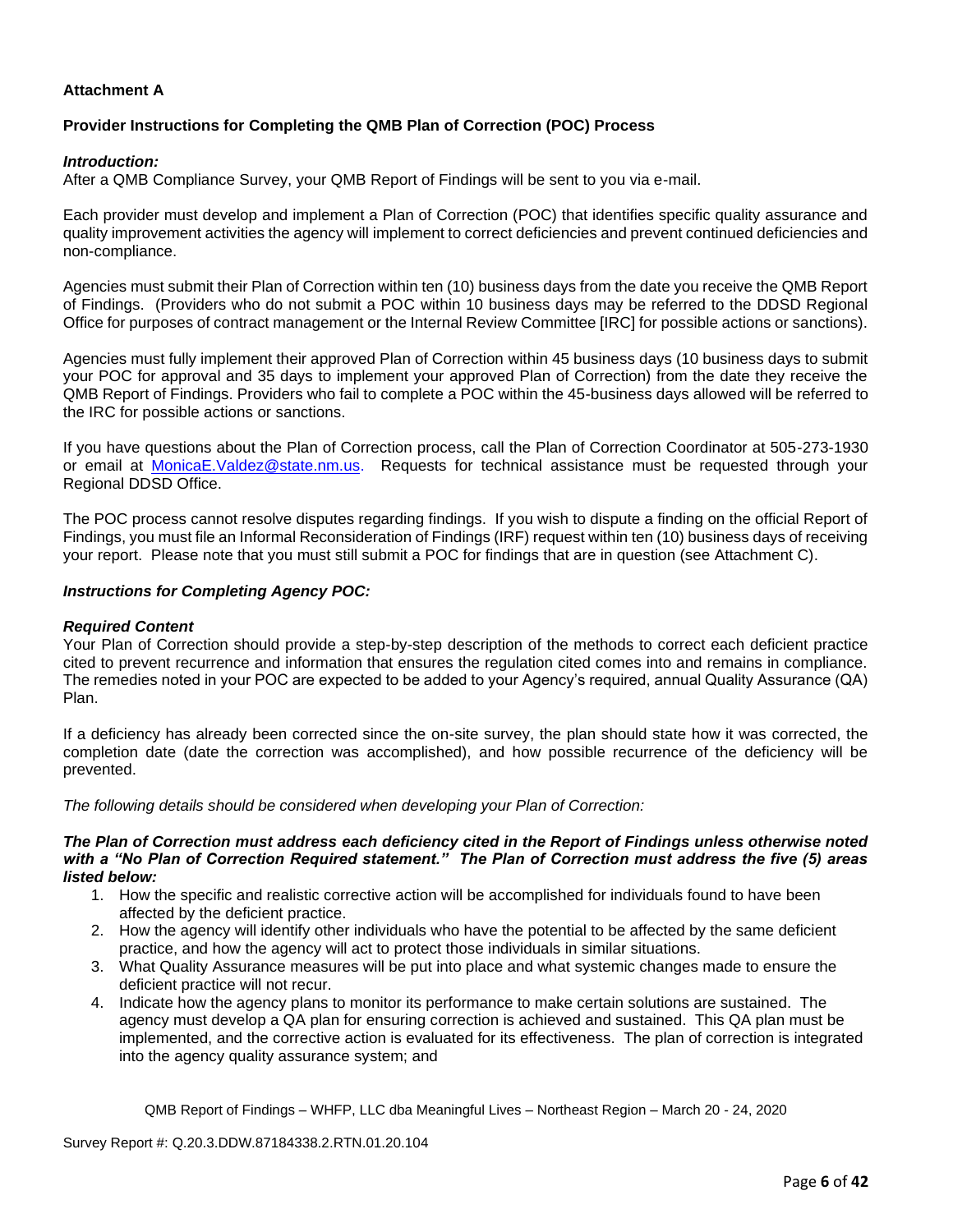5. Include dates when corrective actions will be completed. The corrective action completion dates must be acceptable to the State.

*The following details should be considered when developing your Plan of Correction:*

- Details about how and when Individual Served, agency personnel and administrative and service delivery site files are audited by agency personnel to ensure they contain required documents;
- Information about how medication administration records are reviewed to verify they contain all required information before they are distributed to service sites, as they are being used, and after they are completed;
- Your processes for ensuring that all required agency personnel are trained on required DDSD required trainings;
- How accuracy in billing/reimbursement documentation is assured;
- How health, safety is assured;
- For Case Management providers, how Individual Service Plans are reviewed to verify they meet requirements, how the timeliness of level of care (LOC) packet submissions and consumer visits are tracked;
- Your process for gathering, analyzing and responding to quality data indicators; and,
- Details about Quality Targets in various areas, current status, analyses about why targets were not met, and remedies implemented.

*Note:* **Instruction or in-service of staff alone may not be a sufficient plan of correction.** This is a good first step toward correction, but additional steps must be taken to ensure the deficiency is corrected and will not recur.

#### *Completion Dates*

- The plan of correction must include a **completion date** (entered in the far right-hand column) for each finding. Be sure the date is **realistic** in the amount of time your Agency will need to correct the deficiency; not to exceed 45 total business days.
- Direct care issues should be corrected immediately and monitored appropriately.
- Some deficiencies may require a staged plan to accomplish total correction.
- Deficiencies requiring replacement of equipment, etc., may require more time to accomplish correction but should show reasonable time frames.

#### *Initial Submission of the Plan of Correction Requirements*

- 1. The Plan of Correction must be completed on the official QMB Survey Report of Findings/Plan of Correction Form and received by QMB within ten (10) business days from the date you received the report of findings.
- 2. For questions about the POC process, call the POC Coordinator, Monica Valdez at 505-273-1930 or email at [MonicaE.Valdez@state.nm.us](mailto:MonicaE.Valdez@state.nm.us) for assistance.
- 3. For Technical Assistance (TA) in developing or implementing your POC, contact your Regional DDSD Office.
- 4. Submit your POC to Monica Valdez, POC Coordinator in any of the following ways:
	- a. Electronically at [MonicaE.Valdez@state.nm.us](mailto:MonicaE.Valdez@state.nm.us) *(preferred method)*
	- b. Fax to 505-222-8661, or
	- c. Mail to POC Coordinator, 5301 Central Ave NE Suite 400, Albuquerque, New Mexico 87108
- 5. *Do not submit supporting documentation* (evidence of compliance) to QMB *until after* your POC has been approved by the QMB.
- 6. QMB will notify you when your POC has been "approved" or "denied."
	- a. During this time, whether your POC is "approved," or "denied," you will have a maximum of 45-business days from the date of receipt of your Report of Findings to correct all survey deficiencies.
	- b. If your POC is denied, it must be revised and resubmitted as soon as possible, as the 45-business day limit is in effect.
	- c. If your POC is denied a second time your agency may be referred to the Internal Review Committee.
	- d. You will receive written confirmation when your POC has been approved by QMB and a final deadline for completion of your POC.
	- e. Please note that all POC correspondence will be sent electronically unless otherwise requested.
- 7. Failure to submit your POC within 10 business days without prior approval of an extension by QMB will result in a referral to the Internal Review Committee and the possible implementation of monetary penalties and/or sanctions.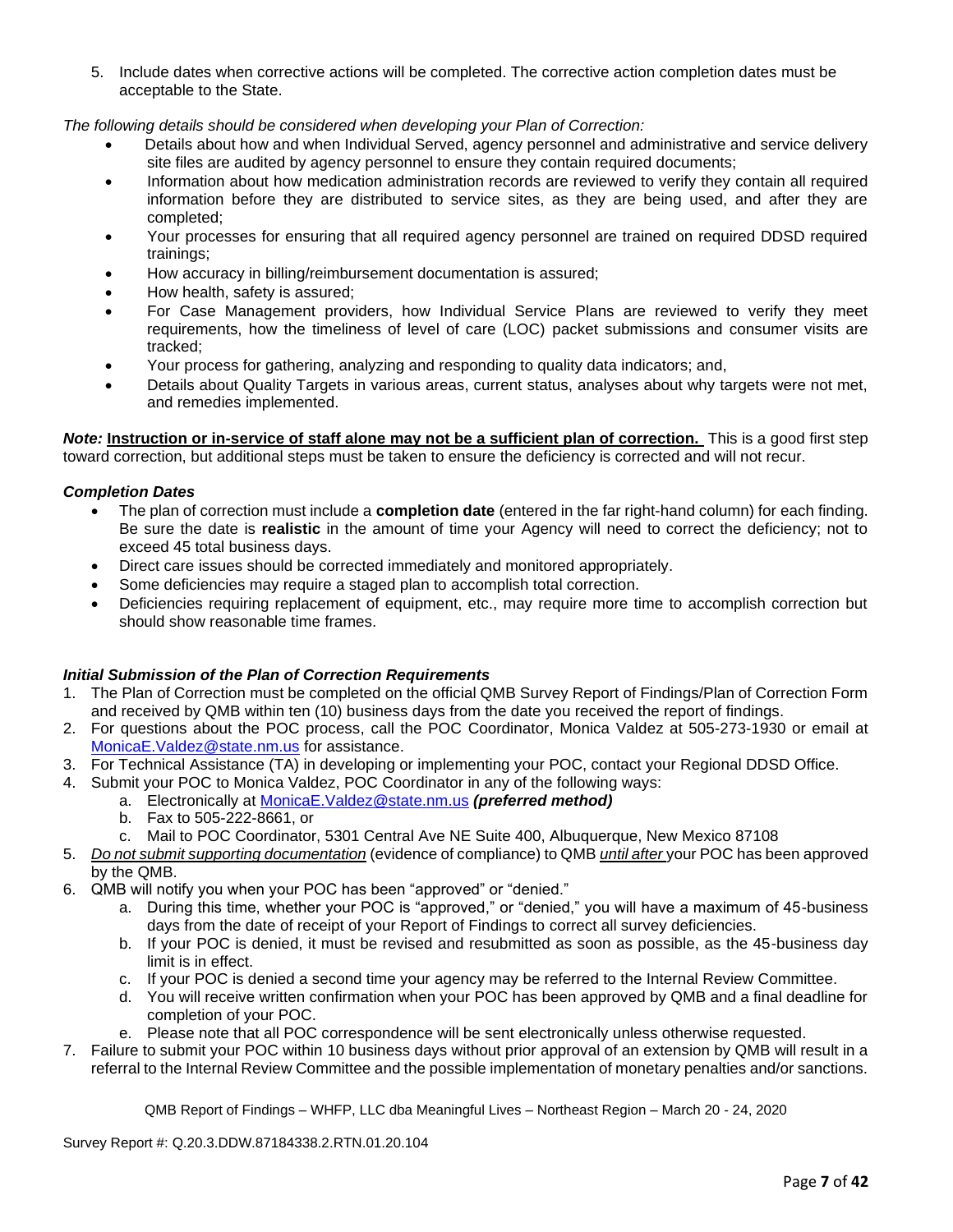# *POC Document Submission Requirements*

Once your POC has been approved by the QMB Plan of Correction Coordinator you must submit copies of documents as evidence that all deficiencies have been corrected, as follows.

- 1. Your internal documents are due within a *maximum* of 45-business days of receipt of your Report of Findings.
- 2. It is preferred that you submit your documents via USPS or other carrier (scanned and saved to CD/DVD disc, flash drive, etc.). If documents containing HIPAA Protected Health Information (PHI) documents must be submitted through S-Comm (Therap), Fax or Postal System, do not send PHI directly to NMDOH email accounts. If the documents do not contain protected Health information (PHI) then you may submit your documents electronically scanned and attached to e-mails.
- 3. All submitted documents *must be annotated*; please be sure the tag numbers and Identification numbers are indicated on each document submitted. Documents which are not annotated with the Tag number and Identification number may not be accepted.
- 4. Do not submit original documents; Please provide copies or scanned electronic files for evidence. Originals must be maintained in the agency file(s) per DDSD Standards.
- 5. In lieu of some documents, you may submit copies of file or home audit forms that clearly indicate cited deficiencies have been corrected, other attestations of correction must be approved by the Plan of Correction Coordinator prior to their submission.
- 6. When billing deficiencies are cited, you must provide documentation to justify billing and/or void and adjust forms submitted to Xerox State Healthcare, LLC for the deficiencies cited in the Report of Findings.

**Revisions, Modifications or Extensions to your Plan of Correction (post QMB approval) must be made in writing and submitted to the Plan of Correction Coordinator, prior to the due date and are approved on a case-by-case basis. No changes may be made to your POC or the timeframes for implementation without written approval of the POC Coordinator.**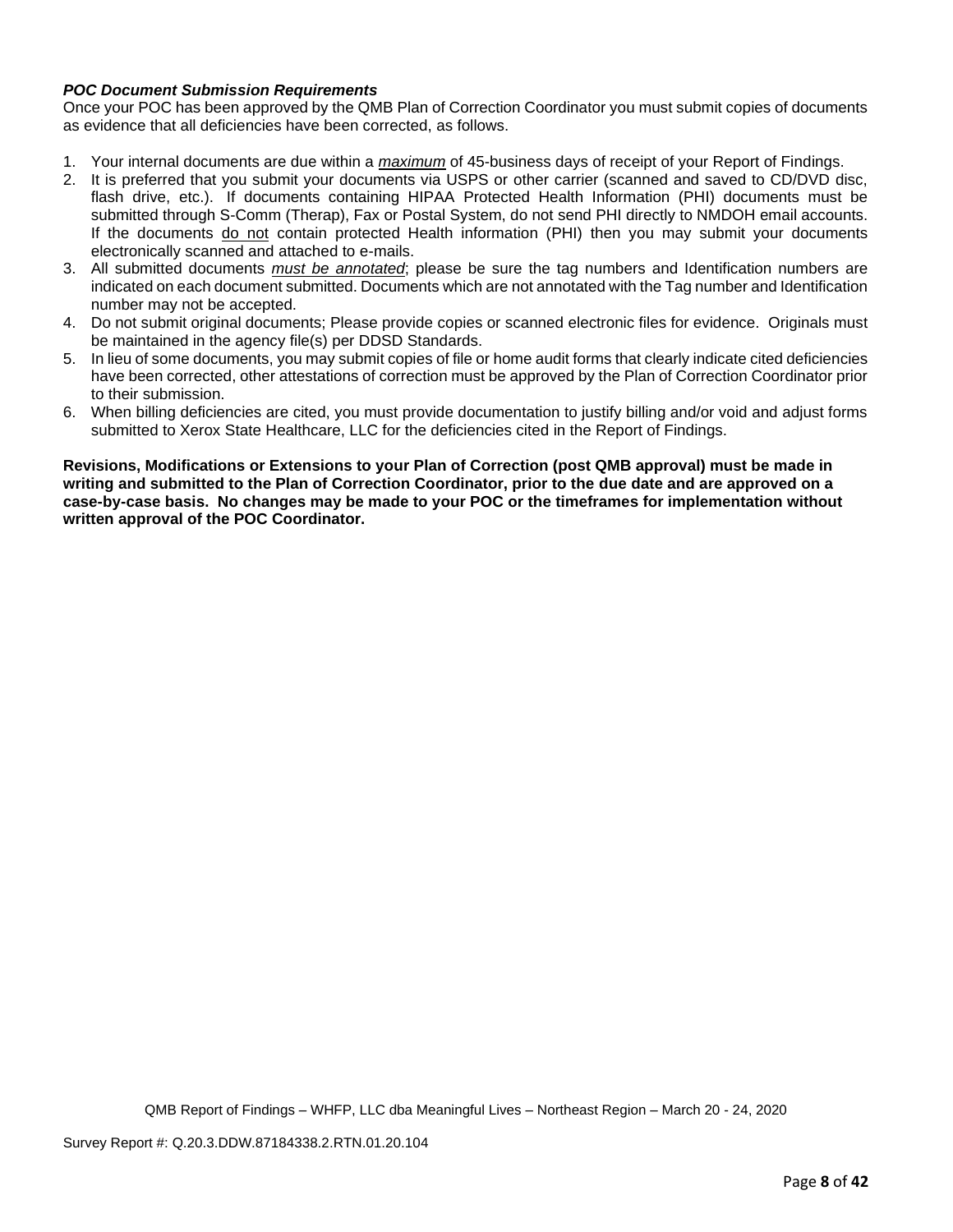# **Department of Health, Division of Health Improvement QMB Determination of Compliance Process**

The Division of Health Improvement, Quality Management Bureau (QMB) surveys compliance of the Developmental Disabilities Waiver (DDW) standards and other state and federal regulations. For the purpose of the LCA / CI survey the CMS waiver assurances have been grouped into four (4) Service Domains: Plan of Care (ISP Implementation); Qualified Providers; Health, Welfare and Safety; and Administrative Oversight (note that Administrative Oversight listed in this document is not the same as the CMS assurance of Administrative Authority. Used in this context it is related to the agency's operational policies and procedures, Quality Assurance system and Medicaid billing and reimbursement processes.)

The QMB Determination of Compliance process is based on provider compliance or non-compliance with standards and regulations identified during the on-site survey process and as reported in the QMB Report of Findings. All areas reviewed by QMB have been agreed to by DDSD and DHI/QMB and are reflective of CMS requirements. All deficiencies (non-compliance with standards and regulations) are identified and cited as either a Standard level deficiency or a Condition of Participation level deficiency in the QMB Reports of Findings. All deficiencies require corrective action when non-compliance is identified.

Each deficiency in your Report of Findings has been predetermined to be a Standard Level Deficiency, a Condition of Participation Level Deficiency, if below 85% compliance or a non-negotiable Condition of Participation Level Deficiency. Your Agency's overall Compliance Determination is based on a Scope and Severity Scale which takes into account the number of Standard and Condition Level Tags cited as well as the percentage of Individuals affected in the sample.

# **Conditions of Participation (CoPs)**

CoPs are based on the Centers for Medicare and Medicaid Services, Home and Community-Based Waiver required assurances, in addition to the New Mexico Developmental Disability Waiver (DDW) Service Standards. The Division of Health Improvement (DHI), in conjunction with the Developmental Disability Support Division (DDSD), has identified certain deficiencies that have the potential to be a Condition of Participation Level, if the tag falls below 85% compliance based on the number of people affected. Additionally, there are what are called nonnegotiable Conditions of Participation, regardless if one person or multiple people are affected. In this context, a CoP is defined as an essential / fundamental regulation or standard, which when out of compliance directly affects the health and welfare of the Individuals served. If no deficiencies within a Tag are at the level of a CoP, it is cited as a Standard Level Deficiency.

# *Service Domains and CoPs for Living Care Arrangements and Community Inclusion are as follows:*

**Service Domain: Service Plan: ISP Implementation -** *Services are delivered in accordance with the service plan, including type, scope, amount, duration and frequency specified in the service plan.*

#### **Potential Condition of Participation Level Tags, if compliance is below 85%:**

- **1A08.3 –** Administrative Case File: Individual Service Plan / ISP Components
- **1A32 –** Administrative Case File: Individual Service Plan Implementation
- **LS14 –** Residential Service Delivery Site Case File (ISP and Healthcare Requirements)
- **IS14 –** CCS / CIES Service Delivery Site Case File (ISP and Healthcare Requirements)

**Service Domain: Qualified Providers -** *The State monitors non-licensed/non-certified providers to assure adherence to waiver requirements. The State implements its policies and procedures for verifying that provider training is conducted in accordance with State requirements and the approved waiver.*

#### **Potential Condition of Participation Level Tags, if compliance is below 85%:**

• **1A20 -** Direct Support Personnel Training

QMB Report of Findings – WHFP, LLC dba Meaningful Lives – Northeast Region – March 20 - 24, 2020

Survey Report #: Q.20.3.DDW.87184338.2.RTN.01.20.104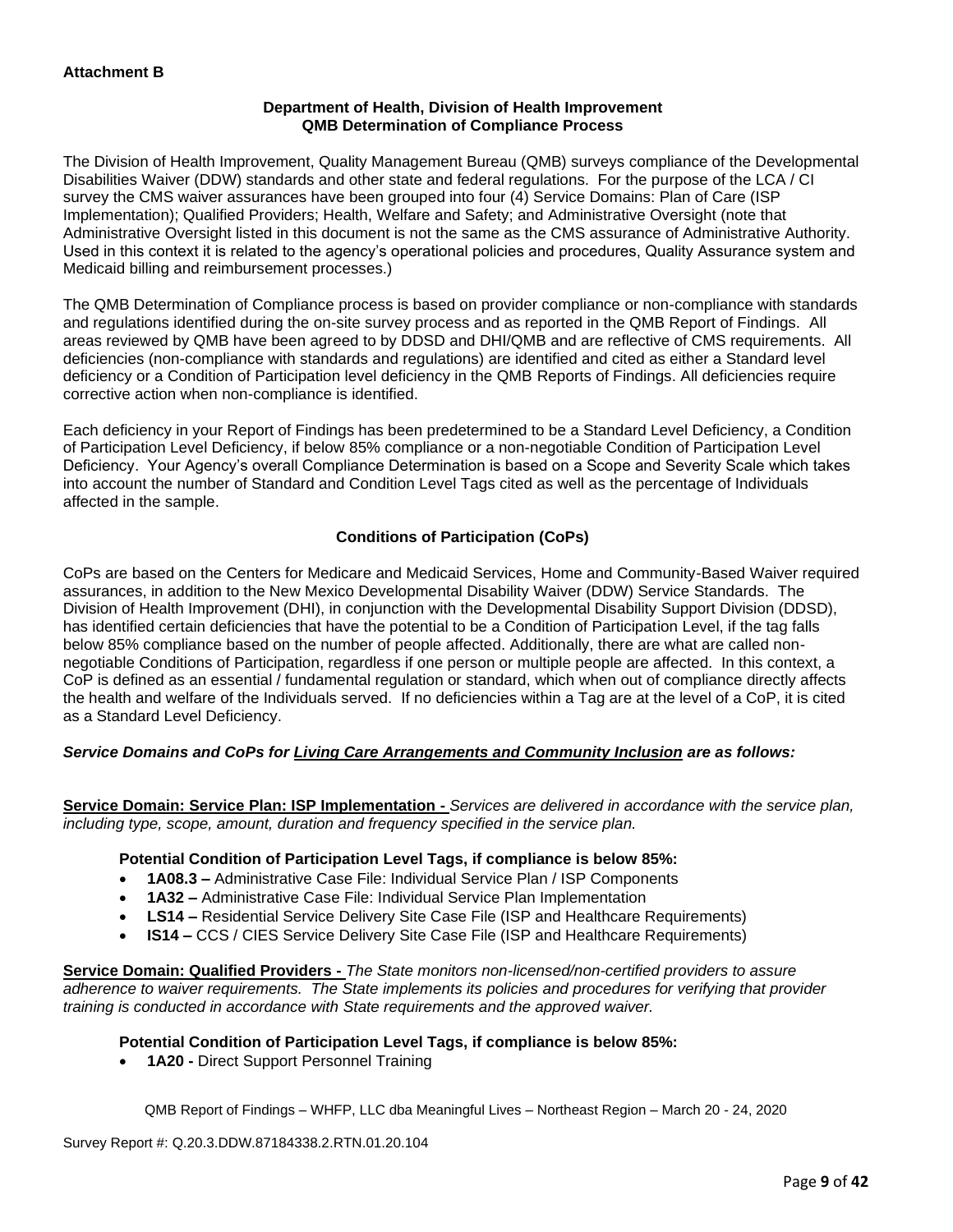- **1A22 -** Agency Personnel Competency
- **1A37 –** Individual Specific Training

# **Non-Negotiable Condition of Participation Level Tags (one or more Individuals are cited):**

- **1A25.1 –** Caregiver Criminal History Screening
- **1A26.1 –** Consolidated On-line Registry Employee Abuse Registry

**Service Domain: Health, Welfare and Safety -** *The State, on an ongoing basis, identifies, addresses and seeks to prevent occurrences of abuse, neglect and exploitation. Individuals shall be afforded their basic human rights. The provider supports individuals to access needed healthcare services in a timely manner.*

#### **Potential Condition of Participation Level Tags, if compliance is below 85%:**

- **1A08.2 –** Administrative Case File: Healthcare Requirements & Follow-up
- **1A09 –** Medication Delivery Routine Medication Administration
- **1A09.1 –** Medication Delivery PRN Medication Administration
- **1A15.2 –** Administrative Case File: Healthcare Documentation (Therap and Required Plans)

#### **Non-Negotiable Condition of Participation Level Tags (one or more Individuals are cited):**

- **1A05 –** General Requirements / Agency Policy and Procedure Requirements
- **1A07 –** Social Security Income (SSI) Payments
- **1A09.2 –** Medication Delivery Nurse Approval for PRN Medication
- **1A15 –** Healthcare Coordination Nurse Availability / Knowledge
- **1A31 –** Client Rights/Human Rights
- **LS25.1 –** Residential Reqts. (Physical Environment Supported Living / Family Living / Intensive Medical Living)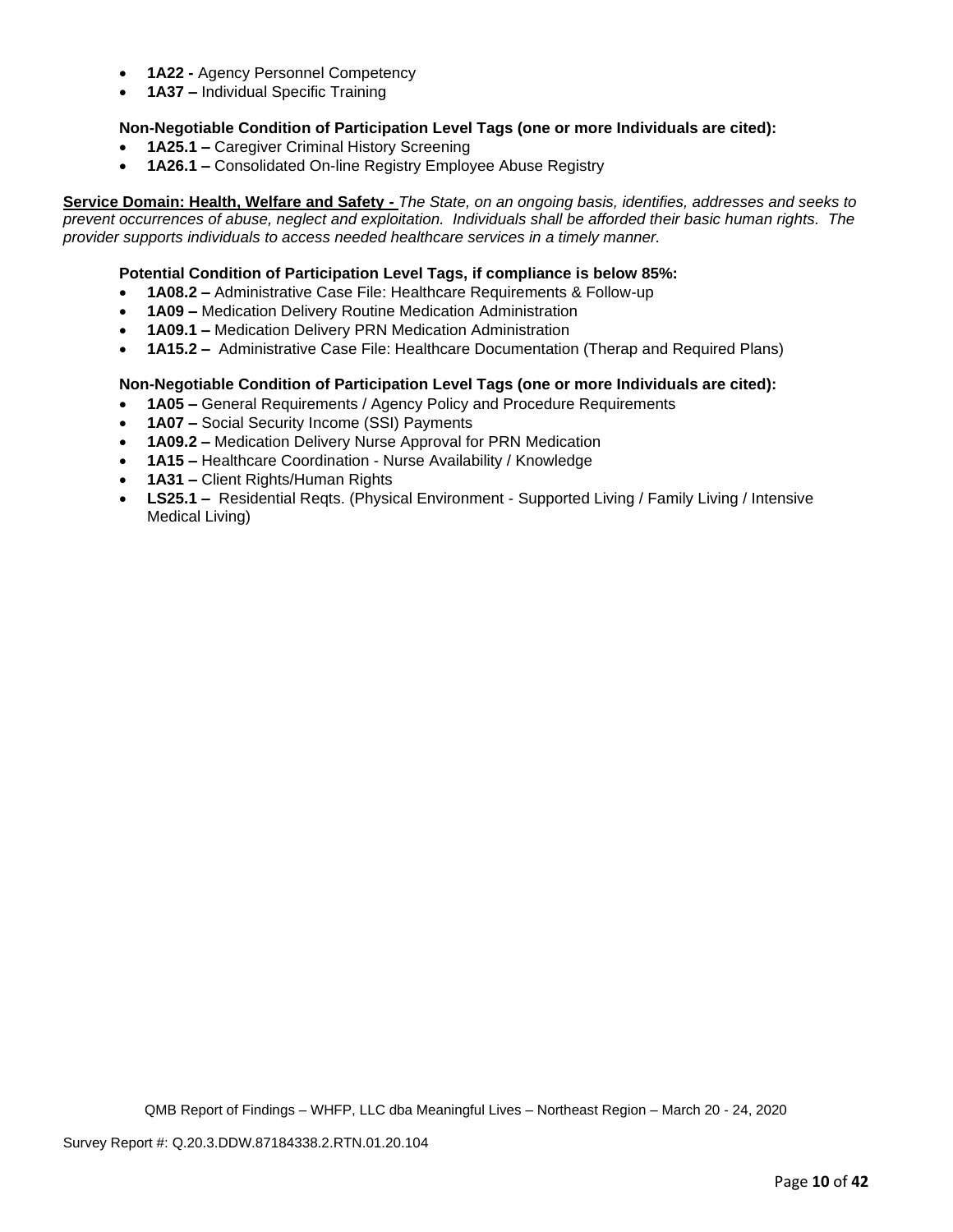# **Attachment C**

#### **Guidelines for the Provider Informal Reconsideration of Finding (IRF) Process**

#### **Introduction:**

Throughout the QMB Survey process, surveyors are openly communicating with providers. Open communication means surveyors have clarified issues and/or requested missing information before completing the review through the use of the signed/dated "Document Request," or "Administrative Needs," etc. forms. Regardless, there may still be instances where the provider disagrees with a specific finding. Providers may use the following process to informally dispute a finding.

#### **Instructions:**

- 1. The Informal Reconsideration of the Finding (IRF) request must be received in writing to the QMB Bureau Chief **within 10 business days** of receipt of the final Report of Findings **(***Note: No extensions are granted for the IRF)***.**
- 2. The written request for an IRF *must* be completed on the QMB Request for Informal Reconsideration of Finding form available on the QMB website: <https://nmhealth.org/about/dhi/cbp/irf/>
- 3. The written request for an IRF must specify in detail the request for reconsideration and why the finding is inaccurate.
- 4. The IRF request must include all supporting documentation or evidence.
- 5. If you have questions about the IRF process, email the IRF Chairperson, Valerie V. Valdez at [valerie.valdez@state.nm.us](mailto:valerie.valdez@state.nm.us) for assistance.

#### **The following limitations apply to the IRF process:**

- The written request for an IRF and all supporting evidence must be received within 10 business days.
- Findings based on evidence requested during the survey and not provided may not be subject to reconsideration.
- The supporting documentation must be new evidence not previously reviewed or requested by the survey team.
- Providers must continue to complete their Plan of Correction during the IRF process
- Providers may not request an IRF to challenge the sampling methodology.
- Providers may not request an IRF based on disagreement with the nature of the standard or regulation.
- Providers may not request an IRF to challenge the team composition.
- Providers may not request an IRF to challenge the DHI/QMB determination of compliance or the length of their DDSD provider contract.

A Provider forfeits the right to an IRF if the request is not received within 10 business days of receiving the report and/or does not include all supporting documentation or evidence to show compliance with the standards and regulations.

The IRF Committee will review the request; the Provider will be notified in writing of the ruling; no face-to-face meeting will be conducted.

When a Provider requests that a finding be reconsidered, it does not stop or delay the Plan of Correction process. **Providers must continue to complete the Plan of Correction, including the finding in dispute regardless of the IRF status.** If a finding is removed or modified, it will be noted and removed or modified from the Report of Findings. It should be noted that in some cases a Plan of Correction may be completed prior to the IRF process being completed. The provider will be notified in writing on the decisions of the IRF committee.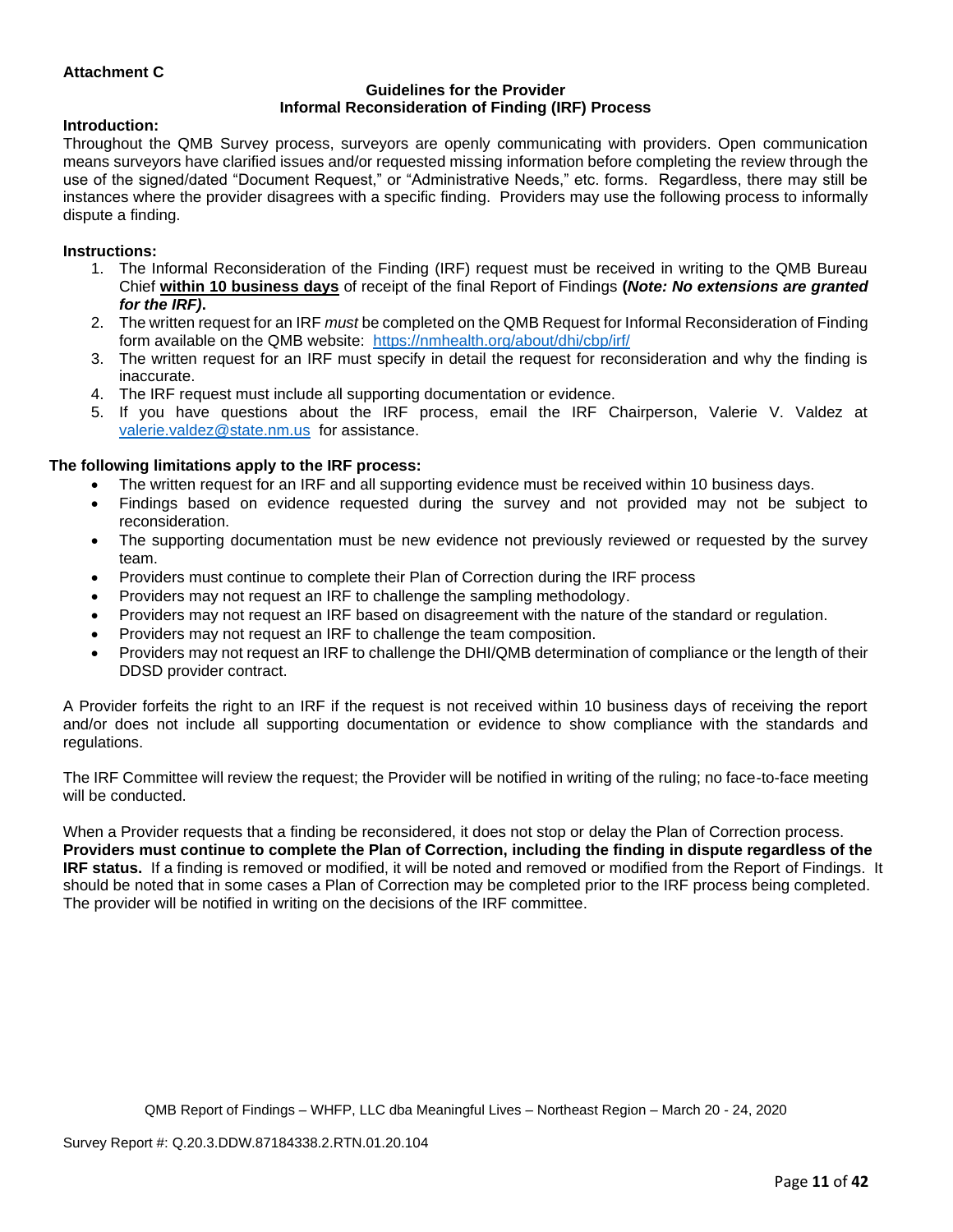# **QMB Determinations of Compliance**

# **Compliance:**

The QMB determination of *Compliance* indicates that a provider has either no deficiencies found during a survey or that no deficiencies at the Condition of Participation Level were found. The agency has obtained a level of compliance such that there is a minimal potential for harm to individuals' health and safety. To qualify for a determination of *Compliance*, the provider must have received no Conditions of Participation Level Deficiencies and have a minimal number of Individuals on the sample affected by the findings indicated in the Standards Level Tags.

# **Partial-Compliance with Standard Level Tags:**

The QMB determination of *Partial-Compliance with Standard Level Tags* indicates that a provider is in compliance with all Condition of Participation Level deficiencies but is out of compliance with a certain percentage of Standard Level deficiencies. This partial-compliance, if not corrected, may result in a negative outcome or the potential for more than minimal harm to individuals' health and safety. There are two ways to receive a determination of Partial Compliance with Standard Level Tags:

- 1. Your Report of Findings includes 16 or fewer Standards Level Tags with between 75% and 100% of the survey sample affected in any tag.
- 2. Your Report of Findings includes 17 or more Standard Level Tags with between 50% to 74% of the survey sample affected in any tag.

# **Partial-Compliance with Standard Level Tags and Condition of Participation Level Tags:**

The QMB determination of *Partial-Compliance with Standard Level Tags and Condition of Participation Level Tags*  indicates that a provider is out of compliance with one to five  $(1 - 5)$  Condition of Participation Level Tags. This partial-compliance, if not corrected, may result in a serious negative outcome or the potential for more than minimal harm to individuals' health and safety.

#### **Non-Compliance:**

The QMB determination of *Non-Compliance* indicates a provider is significantly out of compliance with both Standard Level deficiencies and Conditions of Participation level deficiencies. This non-compliance, if not corrected, may result in a serious negative outcome or the potential for more than minimal harm to individuals' health and safety. There are three ways an agency can receive a determination of Non-Compliance:

- 1. Your Report of Findings includes 17 or more total Tags with 0 to 5 Condition of Participation Level Tags with 75% to 100% of the survey sample affected in any Condition of Participation Level tag.
- 2. Your Report of Findings includes any amount of Standard Level Tags with 6 or more Condition of Participation Level Tags.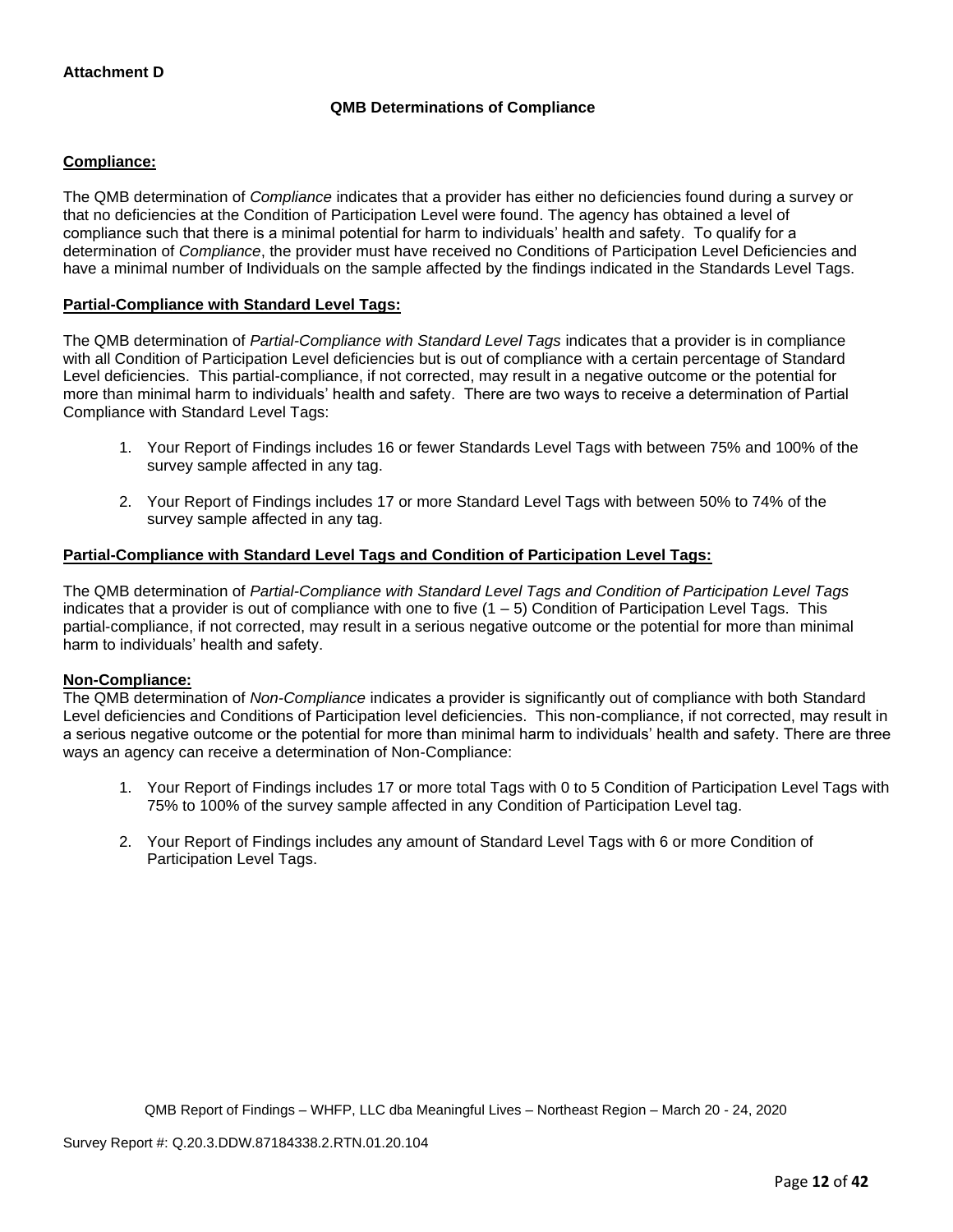| Compliance                                                                                                 |                                                                                                                        |                                                                                                                          |                                                                                                                          | <b>Weighting</b>                                                                                                       |                                                                                                                                |                                                                                                                             |                                                                                                               |
|------------------------------------------------------------------------------------------------------------|------------------------------------------------------------------------------------------------------------------------|--------------------------------------------------------------------------------------------------------------------------|--------------------------------------------------------------------------------------------------------------------------|------------------------------------------------------------------------------------------------------------------------|--------------------------------------------------------------------------------------------------------------------------------|-----------------------------------------------------------------------------------------------------------------------------|---------------------------------------------------------------------------------------------------------------|
| <b>Determination</b>                                                                                       |                                                                                                                        | LOW                                                                                                                      |                                                                                                                          | <b>MEDIUM</b>                                                                                                          |                                                                                                                                |                                                                                                                             | <b>HIGH</b>                                                                                                   |
| <b>Total Tags:</b>                                                                                         | up to 16                                                                                                               | 17 or more                                                                                                               | up to 16                                                                                                                 | 17 or more                                                                                                             | <b>Any Amount</b>                                                                                                              | 17 or more                                                                                                                  | <b>Any Amount</b>                                                                                             |
|                                                                                                            | and                                                                                                                    | and                                                                                                                      | and                                                                                                                      | and                                                                                                                    | And/or                                                                                                                         | and                                                                                                                         | And/or                                                                                                        |
| <b>COP Level Tags:</b>                                                                                     | 0 COP                                                                                                                  | 0 COP                                                                                                                    | 0 COP                                                                                                                    | 0 COP                                                                                                                  | 1 to 5 COP                                                                                                                     | 0 to 5 CoPs                                                                                                                 | 6 or more COP                                                                                                 |
|                                                                                                            |                                                                                                                        |                                                                                                                          |                                                                                                                          |                                                                                                                        |                                                                                                                                |                                                                                                                             |                                                                                                               |
|                                                                                                            | and<br>0 to 74%                                                                                                        | and<br>0 to 49%                                                                                                          | and<br>75 to 100%                                                                                                        | and<br>50 to 74%                                                                                                       |                                                                                                                                | and<br>75 to 100%                                                                                                           |                                                                                                               |
| Sample Affected:                                                                                           |                                                                                                                        |                                                                                                                          |                                                                                                                          |                                                                                                                        |                                                                                                                                |                                                                                                                             |                                                                                                               |
| "Non-Compliance"                                                                                           |                                                                                                                        |                                                                                                                          |                                                                                                                          |                                                                                                                        |                                                                                                                                | 17 or more<br><b>Total Tags with</b><br>75 to 100% of<br>the Individuals<br>in the sample<br>cited in any CoP<br>Level tag. | Any Amount of<br><b>Standard Level</b><br>Tags and 6 or<br>more Conditions<br>of Participation<br>Level Tags. |
| "Partial Compliance<br>with Standard Level<br>tags and Condition of<br><b>Participation Level</b><br>Tags" |                                                                                                                        |                                                                                                                          |                                                                                                                          |                                                                                                                        | <b>Any Amount</b><br><b>Standard Level</b><br>Tags, plus 1 to 5<br><b>Conditions of</b><br><b>Participation Level</b><br>tags. |                                                                                                                             |                                                                                                               |
| "Partial Compliance<br>with Standard Level<br>tags"                                                        |                                                                                                                        |                                                                                                                          | up to 16<br><b>Standard Level</b><br>Tags with 75 to<br>100% of the<br>individuals in<br>the sample cited<br>in any tag. | 17 or more<br>Standard Level<br>Tags with 50 to<br><b>74%</b> of the<br>individuals in<br>the sample cited<br>any tag. |                                                                                                                                |                                                                                                                             |                                                                                                               |
| "Compliance"                                                                                               | Up to 16<br><b>Standard Level</b><br>Tags with 0 to<br>74% of the<br>individuals in<br>the sample<br>cited in any tag. | 17 or more<br><b>Standard Level</b><br>Tags with 0 to<br>49% of the<br>individuals in<br>the sample cited<br>in any tag. |                                                                                                                          |                                                                                                                        |                                                                                                                                |                                                                                                                             |                                                                                                               |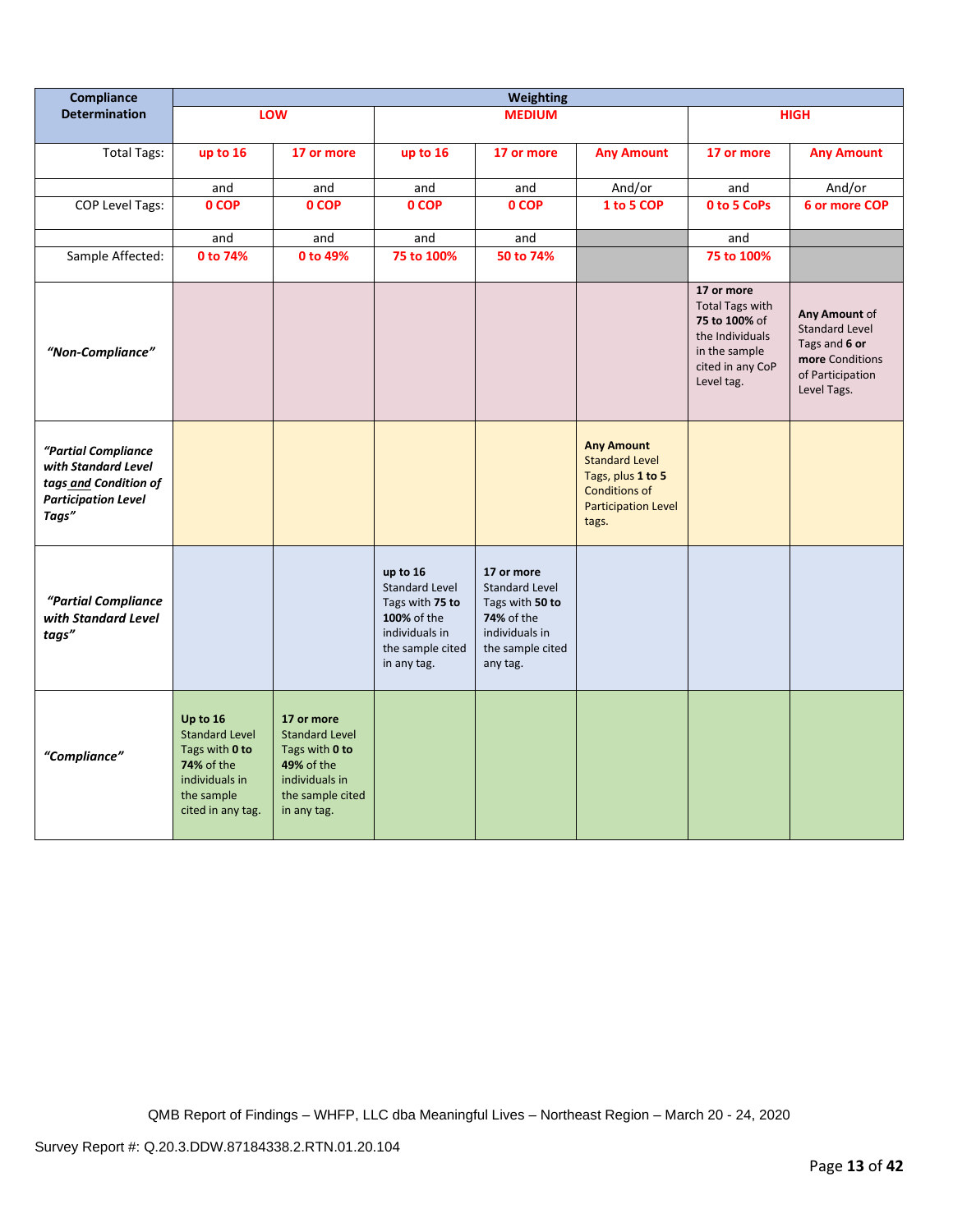# **Agency: WHFP LLC, dba Meaningful Lives Inc. – Northeast Region**

Program: Developmental Disabilities Waiver<br>Service: 2018: Family Living, Customized In 2018: Family Living, Customized In-Home Supports, Customized Community Supports<br>Routine Survey Type:<br>Survey Date: **Survey Date: March 20 - 24, 2020**

| <b>Standard of Care</b>                             | <b>Deficiencies</b>                                | Agency Plan of Correction, On-going QA/QI<br>and Responsible Party                                                                                          | <b>Date</b><br><b>Due</b> |
|-----------------------------------------------------|----------------------------------------------------|-------------------------------------------------------------------------------------------------------------------------------------------------------------|---------------------------|
|                                                     |                                                    | Service Domain: Service Plans: ISP Implementation - Services are delivered in accordance with the service plan, including type, scope, amount, duration and |                           |
| frequency specified in the service plan.            |                                                    |                                                                                                                                                             |                           |
| Tag #1A32 Administrative Case File:                 | <b>Condition of Participation Level Deficiency</b> |                                                                                                                                                             |                           |
| <b>Individual Service Plan Implementation</b>       |                                                    |                                                                                                                                                             |                           |
| NMAC 7.26.5.16.C and D Development of the           | Based on administrative record review, the         | Provider:                                                                                                                                                   |                           |
| ISP. Implementation of the ISP. The ISP shall       | Agency did not implement the ISP according to      | <b>State your Plan of Correction for the</b>                                                                                                                |                           |
| be implemented according to the timelines           | the timelines determined by the IDT and as         | deficiencies cited in this tag here (How is the                                                                                                             |                           |
| determined by the IDT and as specified in the       | specified in the ISP for each stated desired       | deficiency going to be corrected? This can be                                                                                                               |                           |
| ISP for each stated desired outcomes and action     | outcomes and action plan for 1 of 5 individuals.   | specific to each deficiency cited or if possible an                                                                                                         |                           |
| plan.                                               |                                                    | overall correction?): $\rightarrow$                                                                                                                         |                           |
|                                                     | As indicated by Individuals ISP the following was  |                                                                                                                                                             |                           |
| C. The IDT shall review and discuss information     | found with regards to the implementation of ISP    |                                                                                                                                                             |                           |
| and recommendations with the individual, with       | Outcomes:                                          |                                                                                                                                                             |                           |
| the goal of supporting the individual in attaining  |                                                    |                                                                                                                                                             |                           |
| desired outcomes. The IDT develops an ISP           | <b>Family Living Data Collection/Data</b>          |                                                                                                                                                             |                           |
| based upon the individual's personal vision         | Tracking/Progress with regards to ISP              |                                                                                                                                                             |                           |
| statement, strengths, needs, interests and          | <b>Outcomes:</b>                                   | <b>Provider:</b>                                                                                                                                            |                           |
| preferences. The ISP is a dynamic document,         |                                                    | <b>Enter your ongoing Quality</b>                                                                                                                           |                           |
| revised periodically, as needed, and amended to     | Individual #3                                      | <b>Assurance/Quality Improvement processes</b>                                                                                                              |                           |
| reflect progress towards personal goals and         | • None found regarding: Live Outcome/Action        | as it related to this tag number here (What is                                                                                                              |                           |
| achievements consistent with the individual's       | Step: "Will have a meal replacement shake for      | going to be done? How many individuals is this<br>going to affect? How often will this be completed?                                                        |                           |
| future vision. This regulation is consistent with   | breakfast to stay healthy" for 2/2020. Action      | Who is responsible? What steps will be taken if                                                                                                             |                           |
| standards established for individual plan           | step is to be completed 5 times per week.          | issues are found?): $\rightarrow$                                                                                                                           |                           |
| development as set forth by the commission on       |                                                    |                                                                                                                                                             |                           |
| the accreditation of rehabilitation facilities      | • None found regarding: Live Outcome/Action        |                                                                                                                                                             |                           |
| (CARF) and/or other program accreditation           | Step: "Will create a log sheet and track my        |                                                                                                                                                             |                           |
| approved and adopted by the developmental           | progress along with my weight" for 2/2020.         |                                                                                                                                                             |                           |
| disabilities division and the department of health. | Action step is to be completed 5 times per         |                                                                                                                                                             |                           |
| It is the policy of the developmental disabilities  | week.                                              |                                                                                                                                                             |                           |
| division (DDD), that to the extent permitted by     |                                                    |                                                                                                                                                             |                           |
| funding, each individual receive supports and       |                                                    |                                                                                                                                                             |                           |
| services that will assist and encourage             |                                                    |                                                                                                                                                             |                           |
| independence and productivity in the community      |                                                    |                                                                                                                                                             |                           |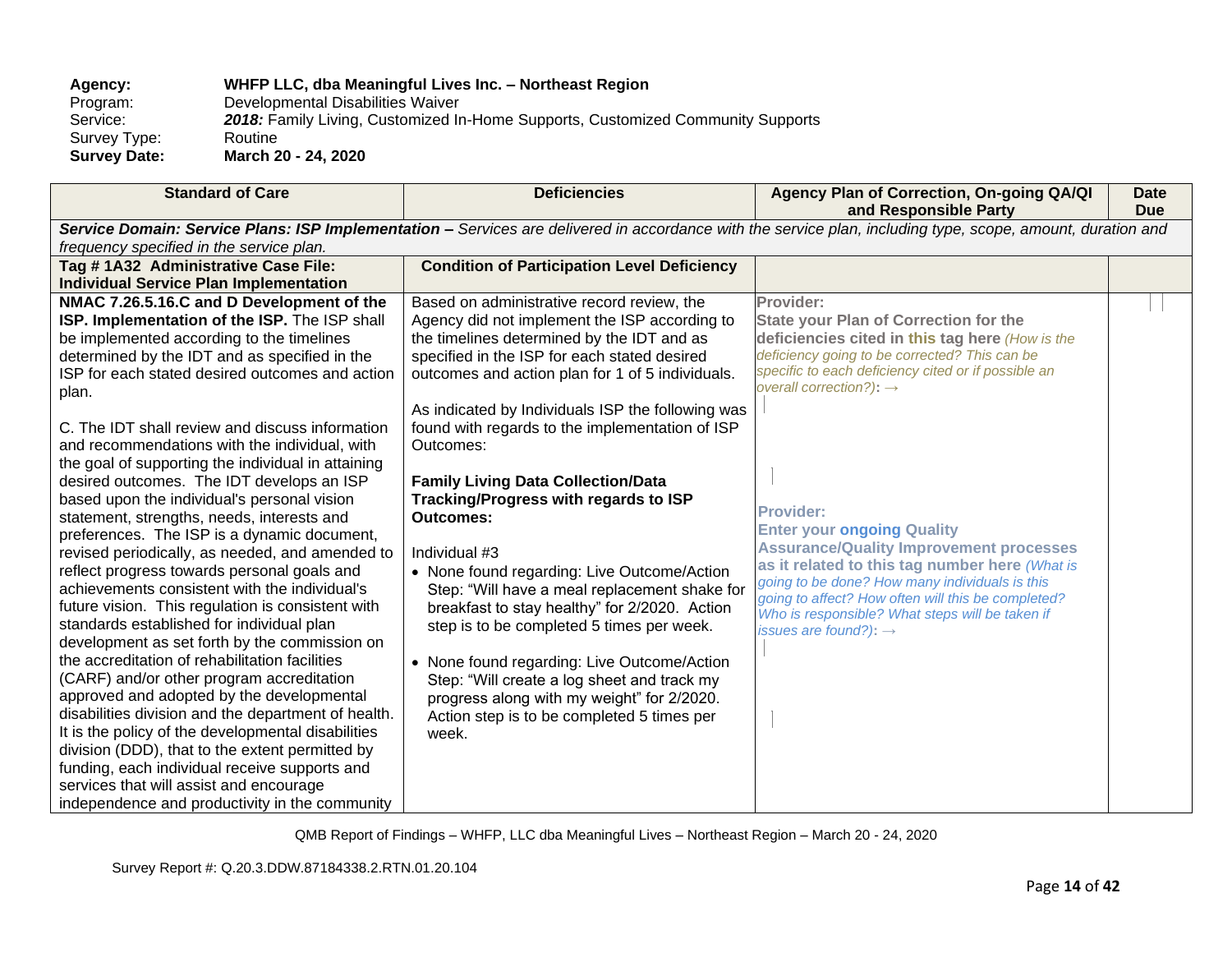| and attempt to prevent regression or loss of<br>current capabilities. Services and supports<br>include specialized and/or generic services,<br>training, education and/or treatment as<br>determined by the IDT and documented in the<br>ISP.                                                                                    |  |  |
|----------------------------------------------------------------------------------------------------------------------------------------------------------------------------------------------------------------------------------------------------------------------------------------------------------------------------------|--|--|
| D. The intent is to provide choice and obtain<br>opportunities for individuals to live, work and<br>play with full participation in their communities.<br>The following principles provide direction and<br>purpose in planning for individuals with<br>developmental disabilities. [05/03/94; 01/15/97;<br>Recompiled 10/31/01] |  |  |
| Developmental Disabilities (DD) Waiver Service<br>Standards 2/26/2018; Re-Issue: 12/28/2018; Eff<br>1/1/2019                                                                                                                                                                                                                     |  |  |
| Chapter 6: Individual Service Plan (ISP)                                                                                                                                                                                                                                                                                         |  |  |
| 6.8 ISP Implementation and Monitoring: All                                                                                                                                                                                                                                                                                       |  |  |
| DD Waiver Provider Agencies with a signed                                                                                                                                                                                                                                                                                        |  |  |
| SFOC are required to provide services as                                                                                                                                                                                                                                                                                         |  |  |
| detailed in the ISP. The ISP must be readily                                                                                                                                                                                                                                                                                     |  |  |
| accessible to Provider Agencies on the                                                                                                                                                                                                                                                                                           |  |  |
| approved budget. (See Chapter 20: Provider                                                                                                                                                                                                                                                                                       |  |  |
| Documentation and Client Records.) CMs                                                                                                                                                                                                                                                                                           |  |  |
| facilitate and maintain communication with the<br>person, his/her representative, other IDT                                                                                                                                                                                                                                      |  |  |
| members, Provider Agencies, and relevant                                                                                                                                                                                                                                                                                         |  |  |
| parties to ensure that the person receives the                                                                                                                                                                                                                                                                                   |  |  |
| maximum benefit of his/her services and that                                                                                                                                                                                                                                                                                     |  |  |
| revisions to the ISP are made as needed. All DD                                                                                                                                                                                                                                                                                  |  |  |
| Waiver Provider Agencies are required to                                                                                                                                                                                                                                                                                         |  |  |
| cooperate with monitoring activities conducted<br>by the CM and the DOH. Provider Agencies are                                                                                                                                                                                                                                   |  |  |
| required to respond to issues at the individual                                                                                                                                                                                                                                                                                  |  |  |
| level and agency level as described in Chapter                                                                                                                                                                                                                                                                                   |  |  |
| 16: Qualified Provider Agencies.                                                                                                                                                                                                                                                                                                 |  |  |
| <b>Chapter 20: Provider Documentation and</b>                                                                                                                                                                                                                                                                                    |  |  |
| <b>Client Records 20.2 Client Records</b>                                                                                                                                                                                                                                                                                        |  |  |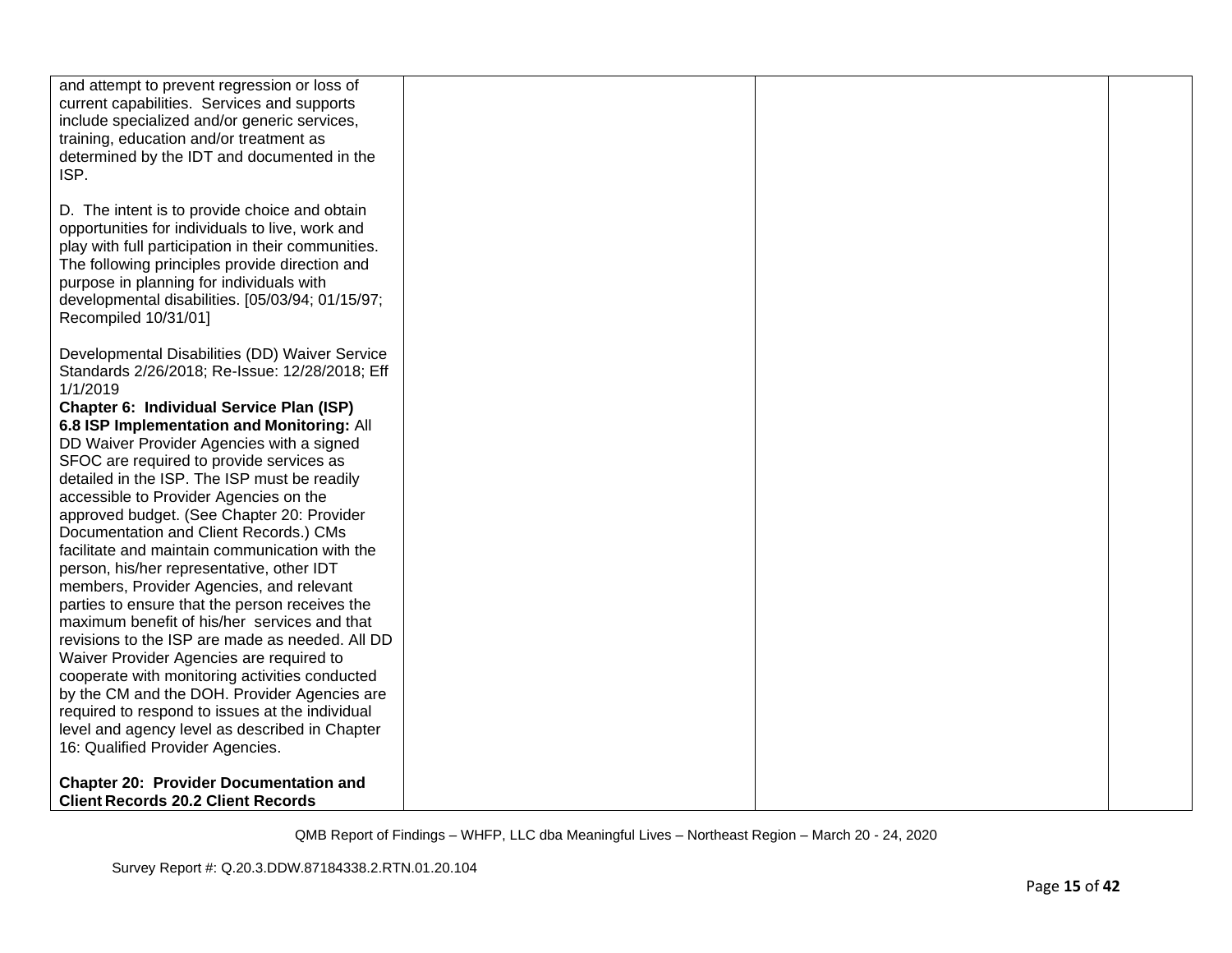| Requirements: All DD Waiver Provider              |  |  |
|---------------------------------------------------|--|--|
| Agencies are required to create and maintain      |  |  |
| individual client records. The contents of client |  |  |
| records vary depending on the unique needs of     |  |  |
| the person receiving services and the resultant   |  |  |
| information produced. The extent of               |  |  |
| documentation required for individual client      |  |  |
| records per service type depends on the location  |  |  |
| of the file, the type of service being provided,  |  |  |
| and the information necessary.                    |  |  |
| DD Waiver Provider Agencies are required to       |  |  |
| adhere to the following:                          |  |  |
| Client records must contain all documents         |  |  |
| essential to the service being provided and       |  |  |
| essential to ensuring the health and safety of    |  |  |
| the person during the provision of the service.   |  |  |
| 2. Provider Agencies must have readily            |  |  |
| accessible records in home and community          |  |  |
| settings in paper or electronic form. Secure      |  |  |
| access to electronic records through the Therap   |  |  |
| web based system using computers or mobile        |  |  |
| devices is acceptable.                            |  |  |
| 3. Provider Agencies are responsible for          |  |  |
| ensuring that all plans created by nurses, RDs,   |  |  |
| therapists or BSCs are present in all needed      |  |  |
| settings.                                         |  |  |
| 4. Provider Agencies must maintain records        |  |  |
| of all documents produced by agency personnel     |  |  |
| or contractors on behalf of each person,          |  |  |
| including any routine notes or data, annual       |  |  |
| assessments, semi-annual reports, evidence of     |  |  |
| training provided/received, progress notes, and   |  |  |
| any other interactions for which billing is       |  |  |
| generated.                                        |  |  |
| Each Provider Agency is responsible for<br>5.     |  |  |
| maintaining the daily or other contact notes      |  |  |
| documenting the nature and frequency of           |  |  |
| service delivery, as well as data tracking only   |  |  |
| for the services provided by their agency.        |  |  |
| The current Client File Matrix found in<br>6.     |  |  |
| Appendix A Client File Matrix details the         |  |  |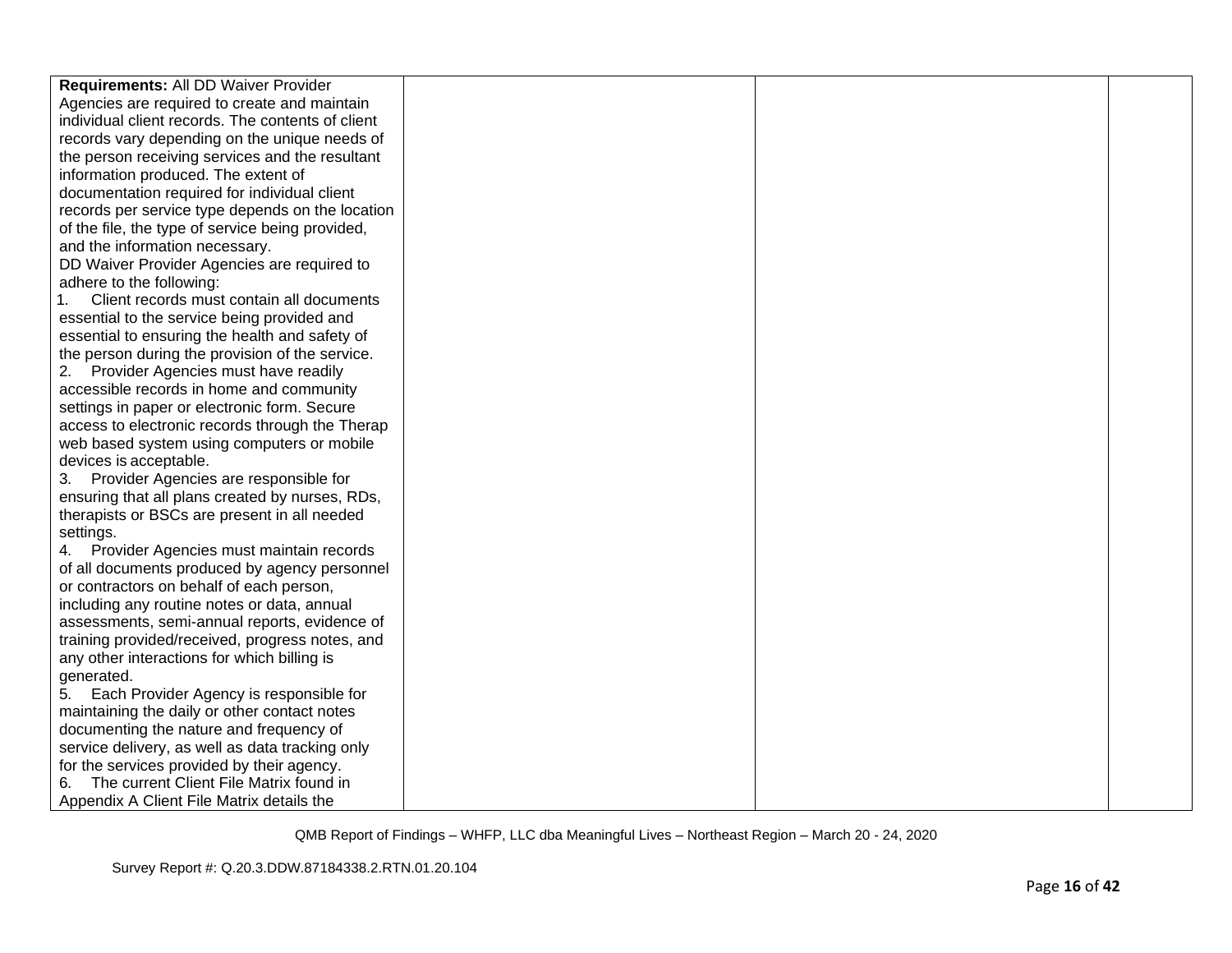| minimum requirements for records to be stored<br>in agency office files, the delivery site, or with<br>DSP while providing services in the community.<br>7. All records pertaining to JCMs must be<br>retained permanently and must be made<br>available to DDSD upon request, upon the<br>termination or expiration of a provider<br>agreement, or upon provider withdrawal from<br>services. |  |  |
|------------------------------------------------------------------------------------------------------------------------------------------------------------------------------------------------------------------------------------------------------------------------------------------------------------------------------------------------------------------------------------------------|--|--|
|                                                                                                                                                                                                                                                                                                                                                                                                |  |  |
|                                                                                                                                                                                                                                                                                                                                                                                                |  |  |
|                                                                                                                                                                                                                                                                                                                                                                                                |  |  |
|                                                                                                                                                                                                                                                                                                                                                                                                |  |  |
|                                                                                                                                                                                                                                                                                                                                                                                                |  |  |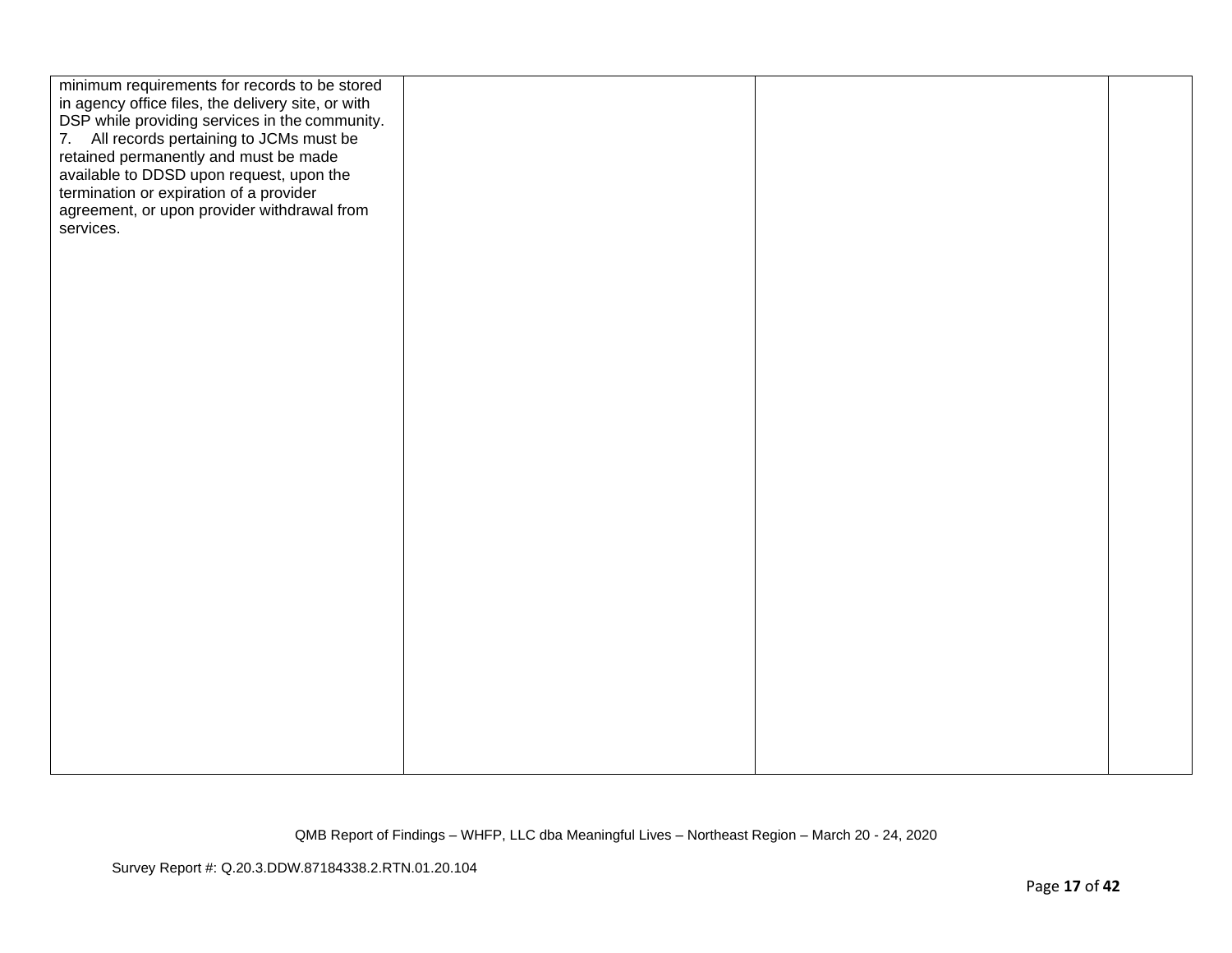| Tag #1A32.1 Administrative Case File:                                                                 | <b>Standard Level Deficiency</b>                  |                                                                                            |  |
|-------------------------------------------------------------------------------------------------------|---------------------------------------------------|--------------------------------------------------------------------------------------------|--|
| Individual Service Plan Implementation (Not                                                           |                                                   |                                                                                            |  |
| <b>Completed at Frequency)</b>                                                                        |                                                   |                                                                                            |  |
| NMAC 7.26.5.16.C and D Development of the                                                             | Based on administrative record review, the        | Provider:                                                                                  |  |
| ISP. Implementation of the ISP. The ISP shall be                                                      | Agency did not implement the ISP according to     | <b>State your Plan of Correction for the</b>                                               |  |
| implemented according to the timelines determined                                                     | the timelines determined by the IDT and as        | deficiencies cited in this tag here (How is the                                            |  |
| by the IDT and as specified in the ISP for each<br>stated desired outcomes and action plan.           | specified in the ISP for each stated desired      | deficiency going to be corrected? This can be                                              |  |
|                                                                                                       | outcomes and action plan for 2 of 5 individuals.  | specific to each deficiency cited or if possible an<br>overall correction?): $\rightarrow$ |  |
| C. The IDT shall review and discuss information                                                       | As indicated by Individuals ISP the following was |                                                                                            |  |
| and recommendations with the individual, with the                                                     | found with regards to the implementation of ISP   |                                                                                            |  |
| goal of supporting the individual in attaining                                                        | Outcomes:                                         |                                                                                            |  |
| desired outcomes. The IDT develops an ISP                                                             |                                                   |                                                                                            |  |
| based upon the individual's personal vision                                                           | <b>Customized In-Home Supports Data</b>           |                                                                                            |  |
| statement, strengths, needs, interests and                                                            | <b>Collection/Data Tracking/Progress with</b>     |                                                                                            |  |
| preferences. The ISP is a dynamic document,                                                           | regards to ISP Outcomes:                          | <b>Provider:</b>                                                                           |  |
| revised periodically, as needed, and amended to                                                       |                                                   | <b>Enter your ongoing Quality</b>                                                          |  |
| reflect progress towards personal goals and<br>achievements consistent with the individual's future   | Individual #4                                     | <b>Assurance/Quality Improvement processes</b>                                             |  |
| vision. This regulation is consistent with standards                                                  | • According to the Live Outcome; Action Step      | as it related to this tag number here (What is                                             |  |
| established for individual plan development as set                                                    | for " will learn to shampoo his hair with 1       | going to be done? How many individuals is this                                             |  |
| forth by the commission on the accreditation of                                                       | verbal prompt" is to be completed 3 times per     | going to affect? How often will this be completed?                                         |  |
| rehabilitation facilities (CARF) and/or other                                                         | week. Evidence found indicated it was not         | Who is responsible? What steps will be taken if<br>issues are found?): $\rightarrow$       |  |
| program accreditation approved and adopted by                                                         | being completed at the required frequency as      |                                                                                            |  |
| the developmental disabilities division and the                                                       | indicated in the ISP for 12/2019 and 2/2020.      |                                                                                            |  |
| department of health. It is the policy of the                                                         |                                                   |                                                                                            |  |
| developmental disabilities division (DDD), that to                                                    | • According to the Live Outcome; Action Step      |                                                                                            |  |
| the extent permitted by funding, each individual                                                      | for " will towel dry his hair with 1 verbal       |                                                                                            |  |
| receive supports and services that will assist and                                                    | prompt" is to be completed 3 times per week.      |                                                                                            |  |
| encourage independence and productivity in the                                                        | Evidence found indicated it was not being         |                                                                                            |  |
| community and attempt to prevent regression or<br>loss of current capabilities. Services and supports | completed at the required frequency as            |                                                                                            |  |
| include specialized and/or generic services,                                                          | indicated in the ISP for 12/2019 and 2/2020.      |                                                                                            |  |
| training, education and/or treatment as determined                                                    |                                                   |                                                                                            |  |
| by the IDT and documented in the ISP.                                                                 | <b>Customized Community Supports Data</b>         |                                                                                            |  |
|                                                                                                       | <b>Collection/Data Tracking/Progress with</b>     |                                                                                            |  |
| D. The intent is to provide choice and obtain                                                         | regards to ISP Outcomes:                          |                                                                                            |  |
| opportunities for individuals to live, work and play                                                  |                                                   |                                                                                            |  |
| with full participation in their communities. The                                                     | Individual #3                                     |                                                                                            |  |
| following principles provide direction and purpose                                                    | • According to the Fun Outcome; Action Step       |                                                                                            |  |
| in planning for individuals with developmental                                                        | for "will go on the activities daily throughout   |                                                                                            |  |
| disabilities. [05/03/94; 01/15/97; Recompiled                                                         | the year" is to be completed 5 times per week.    |                                                                                            |  |
| 10/31/01]                                                                                             | Evidence found indicated it was not being         |                                                                                            |  |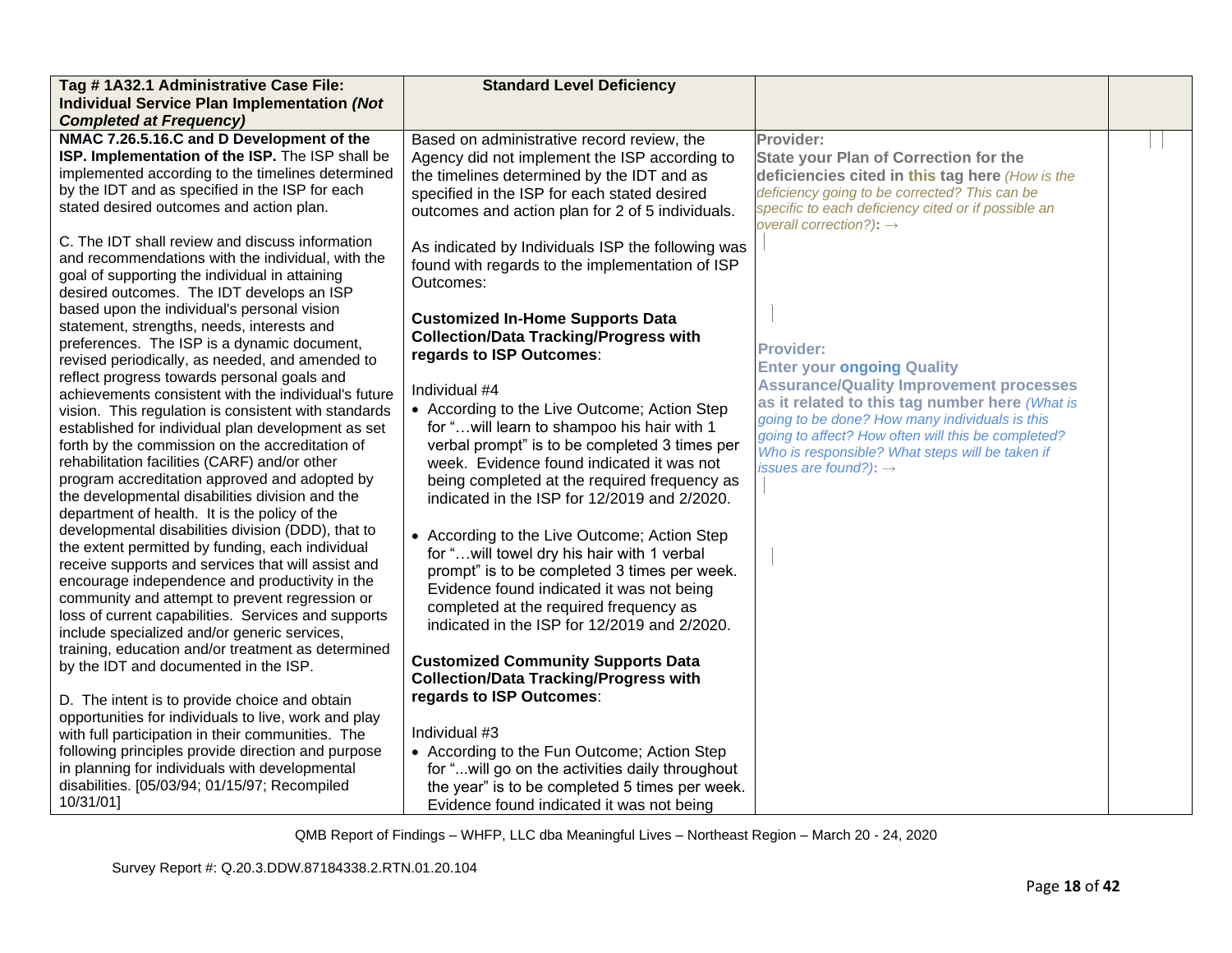|                                                       | completed at the required frequency as       |  |
|-------------------------------------------------------|----------------------------------------------|--|
| Developmental Disabilities (DD) Waiver Service        | indicated in the ISP for 12/2019 and 2/2020. |  |
| Standards 2/26/2018; Re-Issue: 12/28/2018; Eff        |                                              |  |
| 1/1/2019                                              |                                              |  |
| Chapter 6: Individual Service Plan (ISP)              |                                              |  |
|                                                       |                                              |  |
| 6.8 ISP Implementation and Monitoring: All DD         |                                              |  |
| Waiver Provider Agencies with a signed SFOC are       |                                              |  |
| required to provide services as detailed in the ISP.  |                                              |  |
| The ISP must be readily accessible to Provider        |                                              |  |
| Agencies on the approved budget. (See Chapter         |                                              |  |
| 20: Provider Documentation and Client Records.)       |                                              |  |
| CMs facilitate and maintain communication with        |                                              |  |
| the person, his/her representative, other IDT         |                                              |  |
| members, Provider Agencies, and relevant parties      |                                              |  |
| to ensure that the person receives the maximum        |                                              |  |
| benefit of his/her services and that revisions to the |                                              |  |
| ISP are made as needed. All DD Waiver Provider        |                                              |  |
| Agencies are required to cooperate with monitoring    |                                              |  |
| activities conducted by the CM and the DOH.           |                                              |  |
| Provider Agencies are required to respond to          |                                              |  |
| issues at the individual level and agency level as    |                                              |  |
| described in Chapter 16: Qualified Provider           |                                              |  |
| Agencies.                                             |                                              |  |
|                                                       |                                              |  |
| <b>Chapter 20: Provider Documentation and</b>         |                                              |  |
| <b>Client Records 20.2 Client Records</b>             |                                              |  |
| Requirements: All DD Waiver Provider Agencies         |                                              |  |
| are required to create and maintain individual client |                                              |  |
| records. The contents of client records vary          |                                              |  |
| depending on the unique needs of the person           |                                              |  |
| receiving services and the resultant information      |                                              |  |
| produced. The extent of documentation required        |                                              |  |
| for individual client records per service type        |                                              |  |
| depends on the location of the file, the type of      |                                              |  |
| service being provided, and the information           |                                              |  |
| necessary.                                            |                                              |  |
| DD Waiver Provider Agencies are required to           |                                              |  |
| adhere to the following:                              |                                              |  |
| 8.<br>Client records must contain all documents       |                                              |  |
| essential to the service being provided and           |                                              |  |
| essential to ensuring the health and safety of the    |                                              |  |
| person during the provision of the service.           |                                              |  |
| Provider Agencies must have readily<br>9.             |                                              |  |
| accessible records in home and community              |                                              |  |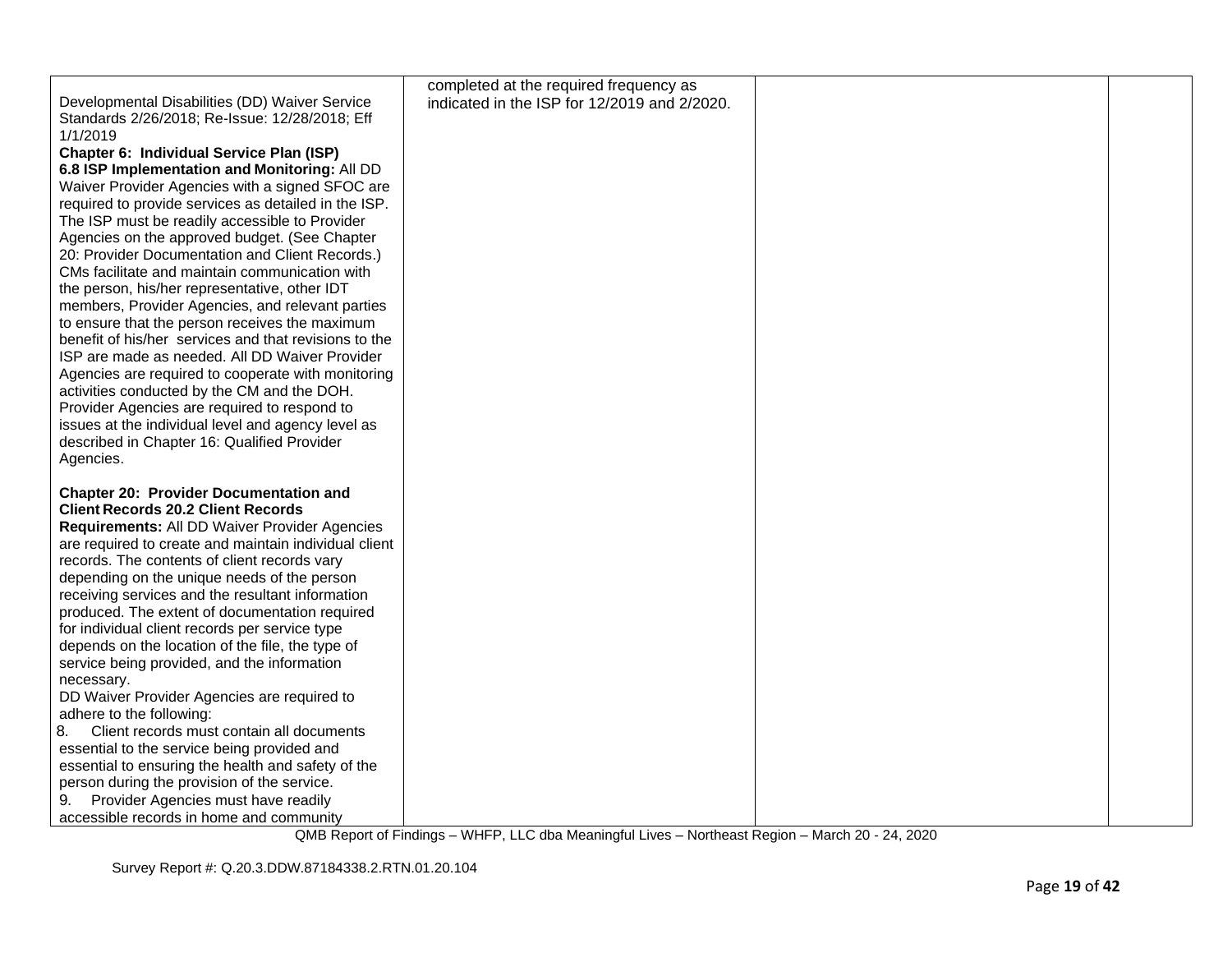| settings in paper or electronic form. Secure access |  |  |
|-----------------------------------------------------|--|--|
| to electronic records through the Therap web-       |  |  |
| based system using computers or mobile devices      |  |  |
| is acceptable.                                      |  |  |
| 10. Provider Agencies are responsible for           |  |  |
| ensuring that all plans created by nurses, RDs,     |  |  |
| therapists or BSCs are present in all needed        |  |  |
| settings.                                           |  |  |
|                                                     |  |  |
| 11. Provider Agencies must maintain records of      |  |  |
| all documents produced by agency personnel or       |  |  |
| contractors on behalf of each person, including     |  |  |
| any routine notes or data, annual assessments,      |  |  |
| semi-annual reports, evidence of training           |  |  |
| provided/received, progress notes, and any other    |  |  |
| interactions for which billing is generated.        |  |  |
| 12. Each Provider Agency is responsible for         |  |  |
| maintaining the daily or other contact notes        |  |  |
| documenting the nature and frequency of service     |  |  |
| delivery, as well as data tracking only for the     |  |  |
| services provided by their agency.                  |  |  |
| 13. The current Client File Matrix found in         |  |  |
| Appendix A Client File Matrix details the minimum   |  |  |
| requirements for records to be stored in agency     |  |  |
| office files, the delivery site, or with DSP while  |  |  |
| providing services in the community.                |  |  |
| 14. All records pertaining to JCMs must be          |  |  |
| retained permanently and must be made available     |  |  |
| to DDSD upon request, upon the termination or       |  |  |
|                                                     |  |  |
| expiration of a provider agreement, or upon         |  |  |
| provider withdrawal from services.                  |  |  |
|                                                     |  |  |
|                                                     |  |  |
|                                                     |  |  |
|                                                     |  |  |
|                                                     |  |  |
|                                                     |  |  |
|                                                     |  |  |
|                                                     |  |  |
|                                                     |  |  |
|                                                     |  |  |
|                                                     |  |  |
|                                                     |  |  |
|                                                     |  |  |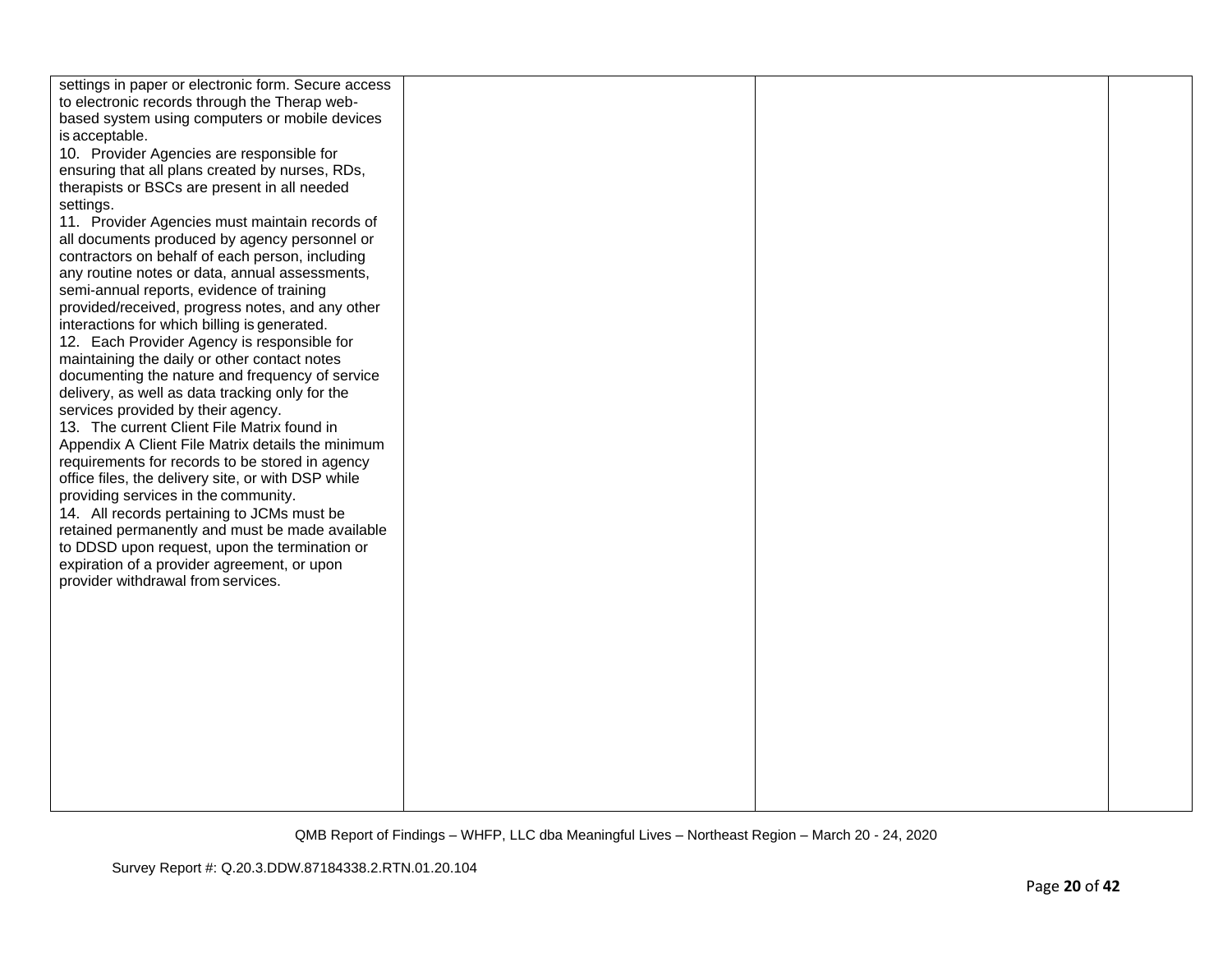| <b>Standard of Care</b>                                                         | <b>Deficiencies</b>                                                                                                                                     | Agency Plan of Correction, On-going QA/QI<br>and Responsible Party                                                                                  | <b>Date</b><br><b>Due</b> |
|---------------------------------------------------------------------------------|---------------------------------------------------------------------------------------------------------------------------------------------------------|-----------------------------------------------------------------------------------------------------------------------------------------------------|---------------------------|
|                                                                                 | implements its policies and procedures for verifying that provider training is conducted in accordance with State requirements and the approved waiver. | Service Domain: Qualified Providers - The State monitors non-licensed/non-certified providers to assure adherence to waiver requirements. The State |                           |
| Tag #1A20 Direct Support Personnel                                              | <b>Standard Level Deficiency</b>                                                                                                                        |                                                                                                                                                     |                           |
| <b>Training</b>                                                                 |                                                                                                                                                         |                                                                                                                                                     |                           |
| Developmental Disabilities (DD) Waiver Service                                  | Based on record review, the Agency did not                                                                                                              | Provider:                                                                                                                                           |                           |
| Standards 2/26/2018; Re-Issue: 12/28/2018; Eff<br>1/1/2019                      | ensure Orientation and Training requirements                                                                                                            | <b>State your Plan of Correction for the</b>                                                                                                        |                           |
| <b>Chapter 17: Training Requirements: The</b>                                   | were met for 2 of 20 Direct Support Personnel.                                                                                                          | deficiencies cited in this tag here (How is the<br>deficiency going to be corrected? This can be                                                    |                           |
| purpose of this chapter is to outline                                           | Review of Direct Support Personnel training                                                                                                             | specific to each deficiency cited or if possible an                                                                                                 |                           |
| requirements for completing, reporting and                                      | records found no evidence of the following                                                                                                              | overall correction?): $\rightarrow$                                                                                                                 |                           |
| documenting DDSD training requirements for                                      | required DOH/DDSD trainings and certification                                                                                                           |                                                                                                                                                     |                           |
| DD Waiver Provider Agencies as well as                                          | being completed:                                                                                                                                        |                                                                                                                                                     |                           |
| requirements for certified trainers or mentors of                               |                                                                                                                                                         |                                                                                                                                                     |                           |
| DDSD Core curriculum training.                                                  | <b>First Aid:</b>                                                                                                                                       |                                                                                                                                                     |                           |
| 17.1 Training Requirements for Direct                                           | • Not Found (#507, 512)                                                                                                                                 |                                                                                                                                                     |                           |
| <b>Support Personnel and Direct Support</b>                                     |                                                                                                                                                         | Provider:                                                                                                                                           |                           |
| <b>Supervisors:</b> Direct Support Personnel (DSP)                              |                                                                                                                                                         | <b>Enter your ongoing Quality</b>                                                                                                                   |                           |
| and Direct Support Supervisors (DSS) include                                    |                                                                                                                                                         | <b>Assurance/Quality Improvement processes</b>                                                                                                      |                           |
| staff and contractors from agencies providing                                   |                                                                                                                                                         | as it related to this tag number here (What is<br>going to be done? How many individuals is this                                                    |                           |
| the following services: Supported Living, Family                                |                                                                                                                                                         | going to affect? How often will this be completed?                                                                                                  |                           |
| Living, CIHS, IMLS, CCS, CIE and Crisis                                         |                                                                                                                                                         | Who is responsible? What steps will be taken if                                                                                                     |                           |
| Supports.<br>1. DSP/DSS must successfully:                                      |                                                                                                                                                         | issues are found?): $\rightarrow$                                                                                                                   |                           |
| a. Complete IST requirements in                                                 |                                                                                                                                                         |                                                                                                                                                     |                           |
| accordance with the specifications                                              |                                                                                                                                                         |                                                                                                                                                     |                           |
| described in the ISP of each person                                             |                                                                                                                                                         |                                                                                                                                                     |                           |
| supported and as outlined in 17.10                                              |                                                                                                                                                         |                                                                                                                                                     |                           |
| Individual-Specific Training below.                                             |                                                                                                                                                         |                                                                                                                                                     |                           |
| Complete training on DOH-approved<br>b.                                         |                                                                                                                                                         |                                                                                                                                                     |                           |
| ANE reporting procedures in accordance<br>with NMAC 7.1.14                      |                                                                                                                                                         |                                                                                                                                                     |                           |
| Complete training in universal<br>C.                                            |                                                                                                                                                         |                                                                                                                                                     |                           |
| precautions. The training materials shall                                       |                                                                                                                                                         |                                                                                                                                                     |                           |
| meet Occupational Safety and Health                                             |                                                                                                                                                         |                                                                                                                                                     |                           |
| Administration (OSHA) requirements                                              |                                                                                                                                                         |                                                                                                                                                     |                           |
| Complete and maintain certification in<br>d.<br>First Aid and CPR. The training |                                                                                                                                                         |                                                                                                                                                     |                           |
|                                                                                 |                                                                                                                                                         |                                                                                                                                                     |                           |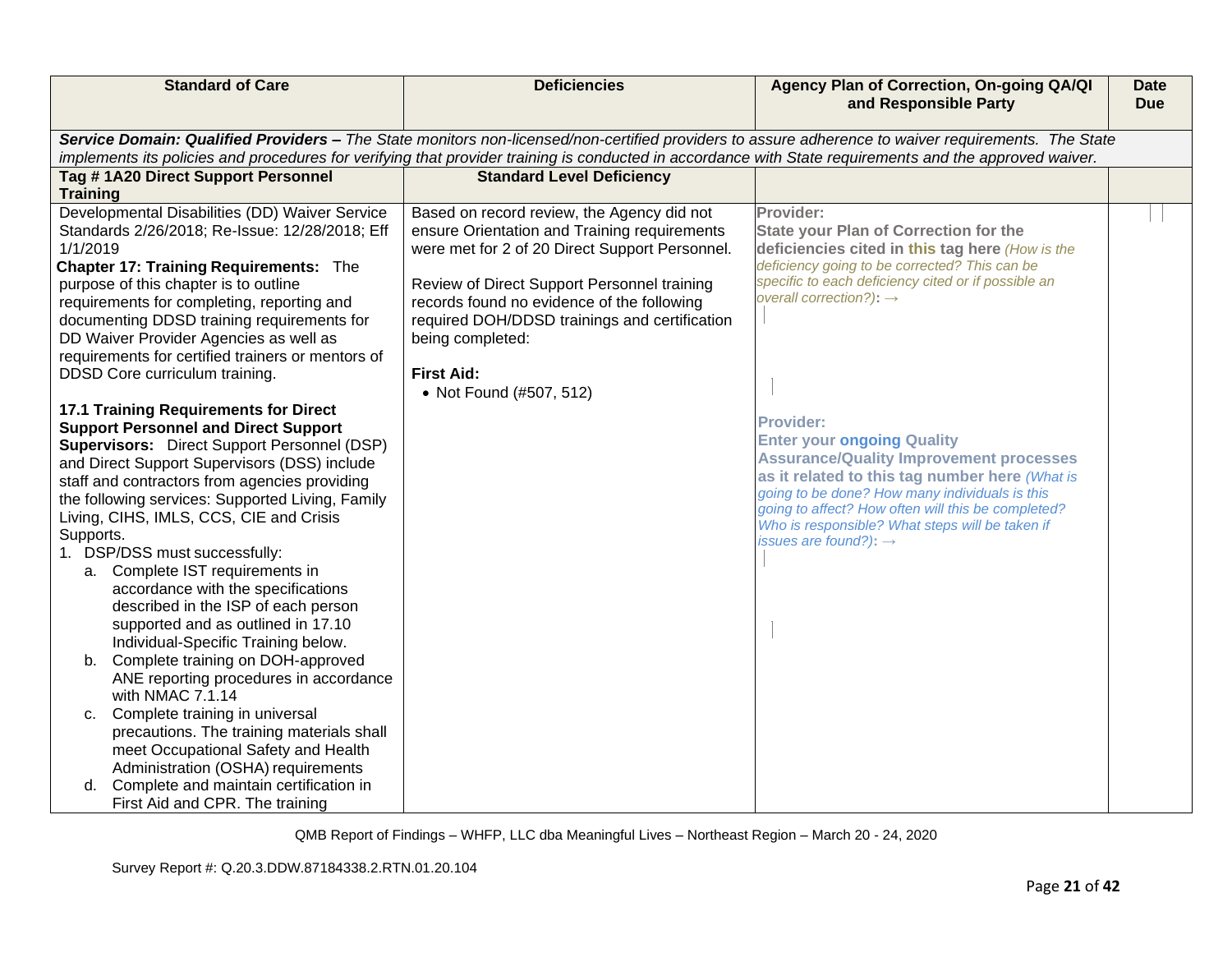|    | materials shall meet OSHA                            |  |  |
|----|------------------------------------------------------|--|--|
|    | requirements/guidelines.                             |  |  |
| е. | Complete relevant training in                        |  |  |
|    | accordance with OSHA requirements (if                |  |  |
|    | job involves exposure to hazardous                   |  |  |
|    | chemicals).                                          |  |  |
| f. | Become certified in a DDSD-approved                  |  |  |
|    | system of crisis prevention and                      |  |  |
|    | intervention (e.g., MANDT, Handle with               |  |  |
|    | Care, CPI) before using EPR. Agency                  |  |  |
|    | DSP and DSS shall maintain certification             |  |  |
|    | in a DDSD-approved system if any                     |  |  |
|    | person they support has a BCIP that                  |  |  |
|    | includes the use of EPR.                             |  |  |
| g. | Complete and maintain certification in a             |  |  |
|    | DDSD-approved medication course if                   |  |  |
|    | required to assist with medication                   |  |  |
|    | delivery.                                            |  |  |
|    | h. Complete training regarding the HIPAA.            |  |  |
| 2. | Any staff being used in an emergency to fill         |  |  |
|    | in or cover a shift must have at a minimum the       |  |  |
|    | DDSD required core trainings and be on shift         |  |  |
|    | with a DSP who has completed the relevant IST.       |  |  |
|    | 17.1.2 Training Requirements for Service             |  |  |
|    | <b>Coordinators (SC):</b> Service Coordinators (SCs) |  |  |
|    | refer to staff at agencies providing the following   |  |  |
|    | services: Supported Living, Family Living,           |  |  |
|    | Customized In-home Supports, Intensive               |  |  |
|    | Medical Living, Customized Community                 |  |  |
|    | Supports, Community Integrated Employment,           |  |  |
|    | and Crisis Supports.                                 |  |  |
|    | 1. A SC must successfully:                           |  |  |
|    | a. Complete IST requirements in                      |  |  |
|    | accordance with the specifications                   |  |  |
|    | described in the ISP of each person                  |  |  |
|    | supported, and as outlined in the 17.10              |  |  |
|    | Individual-Specific Training below.                  |  |  |
|    | b. Complete training on DOH-approved ANE             |  |  |
|    | reporting procedures in accordance with              |  |  |
|    | NMAC 7.1.14.                                         |  |  |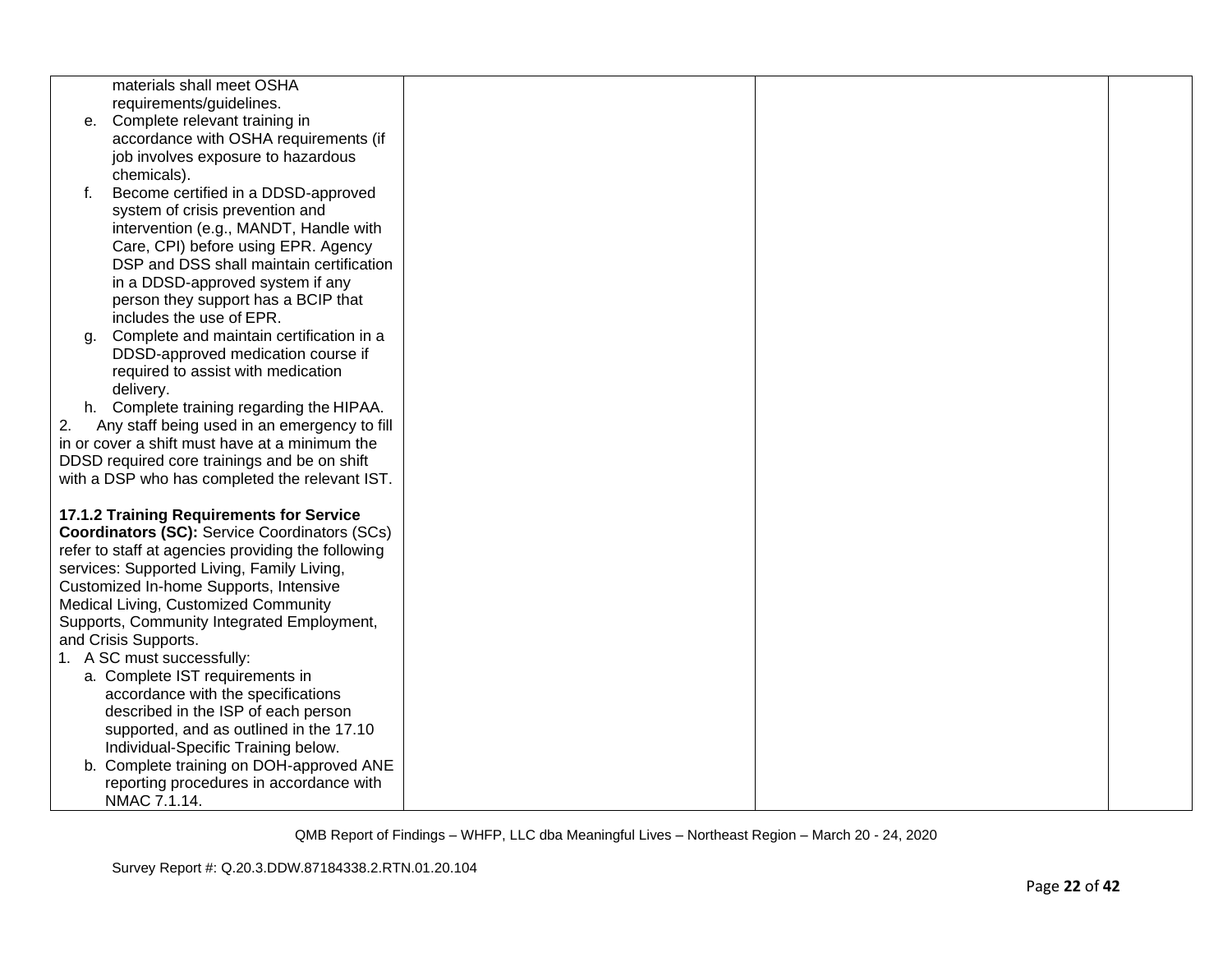|    | c. Complete training in universal               |  |  |
|----|-------------------------------------------------|--|--|
|    | precautions. The training materials shall       |  |  |
|    | meet Occupational Safety and Health             |  |  |
|    | Administration (OSHA) requirements.             |  |  |
|    | d. Complete and maintain certification in       |  |  |
|    | First Aid and CPR. The training materials       |  |  |
|    | shall meet OSHA                                 |  |  |
|    | requirements/guidelines.                        |  |  |
|    | e. Complete relevant training in accordance     |  |  |
|    | with OSHA requirements (if job involves         |  |  |
|    | exposure to hazardous chemicals).               |  |  |
| f. | Become certified in a DDSD-approved             |  |  |
|    | system of crisis prevention and                 |  |  |
|    | intervention (e.g., MANDT, Handle with          |  |  |
|    | Care, CPI) before using emergency               |  |  |
|    | physical restraint. Agency SC shall             |  |  |
|    | maintain certification in a DDSD-               |  |  |
|    |                                                 |  |  |
|    | approved system if a person they support        |  |  |
|    | has a Behavioral Crisis Intervention Plan       |  |  |
|    | that includes the use of emergency              |  |  |
|    | physical restraint.                             |  |  |
|    | g. Complete and maintain certification in       |  |  |
|    | AWMD if required to assist with                 |  |  |
|    | medications.                                    |  |  |
|    | h. Complete training regarding the HIPAA.       |  |  |
| 2. | Any staff being used in an emergency to         |  |  |
|    | fill in or cover a shift must have at a minimum |  |  |
|    | the DDSD required core trainings.               |  |  |
|    |                                                 |  |  |
|    |                                                 |  |  |
|    |                                                 |  |  |
|    |                                                 |  |  |
|    |                                                 |  |  |
|    |                                                 |  |  |
|    |                                                 |  |  |
|    |                                                 |  |  |
|    |                                                 |  |  |
|    |                                                 |  |  |
|    |                                                 |  |  |
|    |                                                 |  |  |
|    |                                                 |  |  |
|    |                                                 |  |  |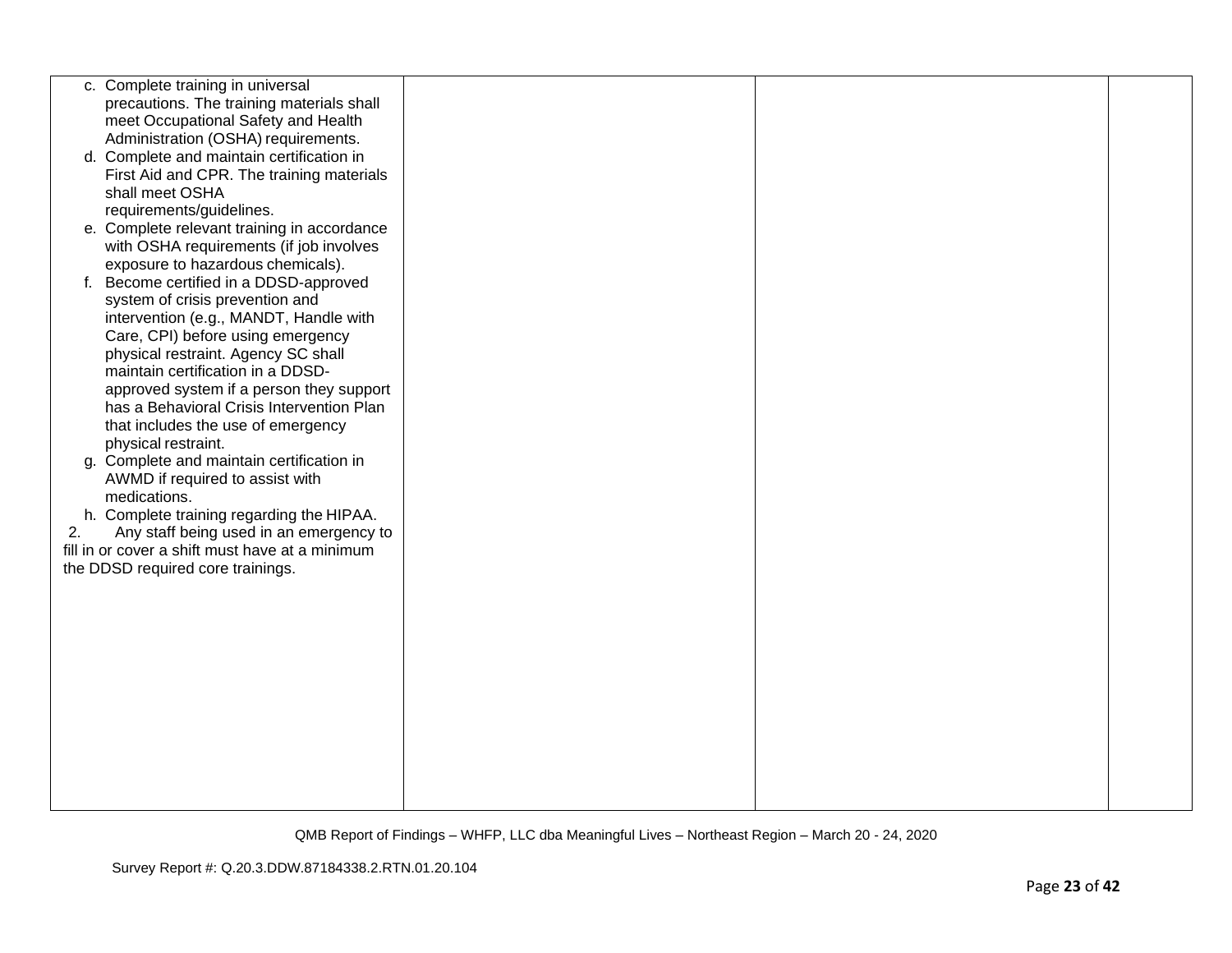| Tag #1A22 Agency Personnel Competency            | <b>Standard Level Deficiency</b>                 |                                                                                                       |  |
|--------------------------------------------------|--------------------------------------------------|-------------------------------------------------------------------------------------------------------|--|
| Developmental Disabilities (DD) Waiver Service   | Based on interviews, the Agency did not ensure   | Provider:                                                                                             |  |
| Standards 2/26/2018; Re-Issue: 12/28/2018; Eff   | training competencies were met for 1 of 8 Direct | <b>State your Plan of Correction for the</b>                                                          |  |
| 1/1/2019                                         | Support Personnel.                               | deficiencies cited in this tag here (How is the                                                       |  |
| <b>Chapter 13: Nursing Services 13.2.11</b>      |                                                  | deficiency going to be corrected? This can be                                                         |  |
| <b>Training and Implementation of Plans:</b>     | When DSP were asked, if the Individual had a     | specific to each deficiency cited or if possible an                                                   |  |
| 1. RNs and LPNs are required to provide          | Positive Behavioral Supports Plan (PBSP),        | overall correction?): $\rightarrow$                                                                   |  |
| Individual Specific Training (IST) regarding     | have you been trained on the PBSP and what       |                                                                                                       |  |
| HCPs and MERPs.                                  | does the plan cover, the following was           |                                                                                                       |  |
| 2. The agency nurse is required to deliver and   | reported:                                        |                                                                                                       |  |
| document training for DSP/DSS regarding the      |                                                  |                                                                                                       |  |
| healthcare interventions/strategies and MERPs    | • DSP #513 stated, "Yes, can't be left alone,    |                                                                                                       |  |
| that the DSP are responsible to implement,       | take him to another place that he would feel     |                                                                                                       |  |
| clearly indicating level of competency achieved  | comfortable, gets anxiety if in large groups."   | <b>Provider:</b>                                                                                      |  |
| by each trainee as described in Chapter 17.10    | According to the Individual Specific Training    | <b>Enter your ongoing Quality</b>                                                                     |  |
| Individual-Specific Training.                    | Section of the ISP the Individual does not       | <b>Assurance/Quality Improvement processes</b>                                                        |  |
|                                                  | require a Positive Behavioral Supports Plan.     | as it related to this tag number here (What is                                                        |  |
| <b>Chapter 17: Training Requirement</b>          | (Individual #4)                                  | going to be done? How many individuals is this                                                        |  |
| 17.10 Individual-Specific Training: The          |                                                  | going to affect? How often will this be completed?<br>Who is responsible? What steps will be taken if |  |
| following are elements of IST: defined standards | When Direct Support Personnel were asked,        | issues are found?): $\rightarrow$                                                                     |  |
| of performance, curriculum tailored to teach     | what State Agency do you report suspected        |                                                                                                       |  |
| skills and knowledge necessary to meet those     | Abuse, Neglect or Exploitation, the following    |                                                                                                       |  |
| standards of performance, and formal             | was reported:                                    |                                                                                                       |  |
| examination or demonstration to verify           |                                                  |                                                                                                       |  |
| standards of performance, using the established  | • DSP #513 stated, "Call his social worker       |                                                                                                       |  |
| DDSD training levels of awareness, knowledge,    | ". Staff was not able to identify the            |                                                                                                       |  |
| and skill.                                       | State Agency as Division of Health               |                                                                                                       |  |
| Reaching an awareness level may be               | Improvement.                                     |                                                                                                       |  |
| accomplished by reading plans or other           |                                                  |                                                                                                       |  |
| information. The trainee is cognizant of         |                                                  |                                                                                                       |  |
| information related to a person's specific       |                                                  |                                                                                                       |  |
| condition. Verbal or written recall of basic     |                                                  |                                                                                                       |  |
| information or knowing where to access the       |                                                  |                                                                                                       |  |
| information can verify awareness.                |                                                  |                                                                                                       |  |
| Reaching a knowledge level may take the form     |                                                  |                                                                                                       |  |
| of observing a plan in action, reading a plan    |                                                  |                                                                                                       |  |
| more thoroughly, or having a plan described by   |                                                  |                                                                                                       |  |
| the author or their designee. Verbal or written  |                                                  |                                                                                                       |  |
| recall or demonstration may verify this level of |                                                  |                                                                                                       |  |
| competence.                                      |                                                  |                                                                                                       |  |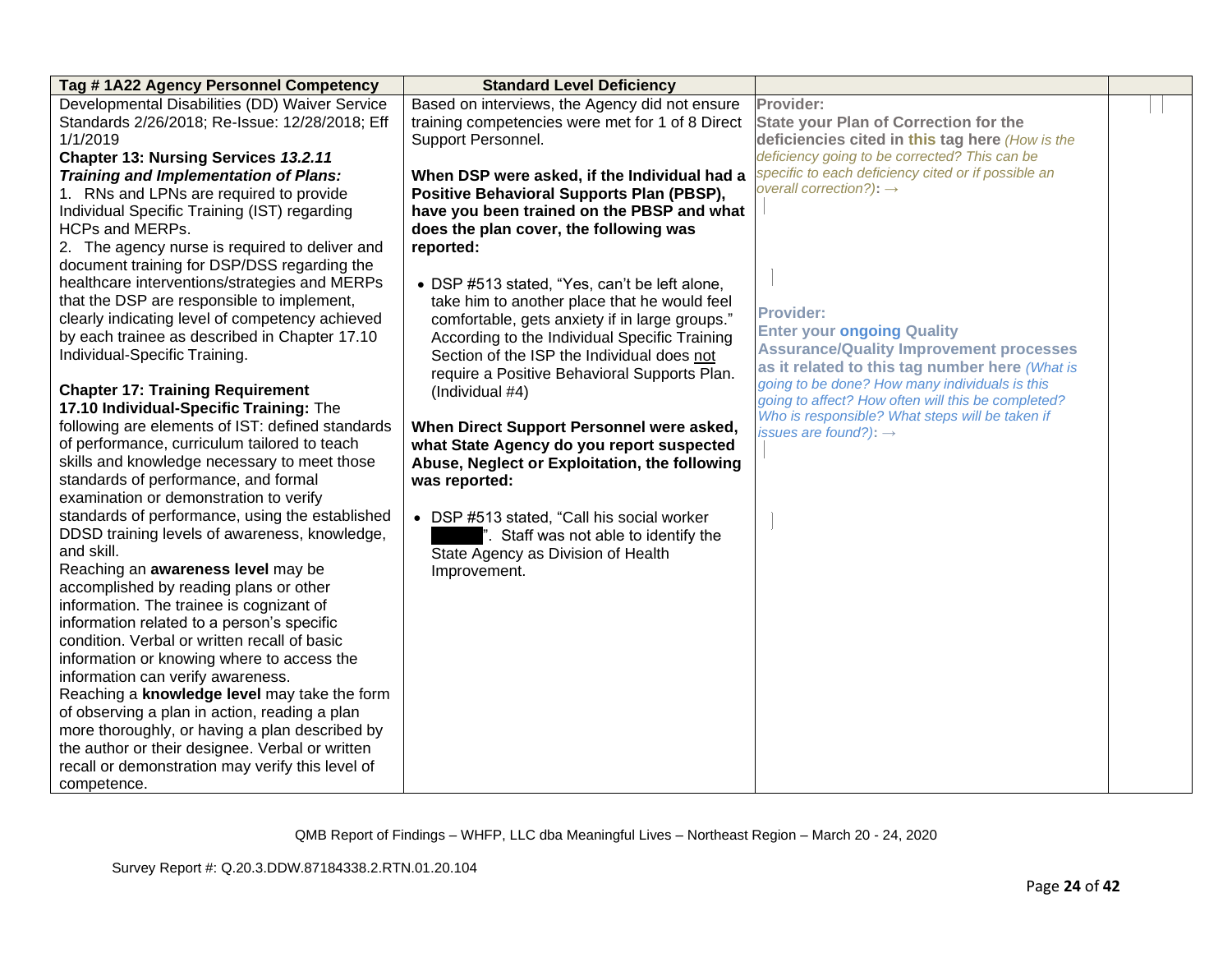| Reaching a skill level involves being trained by  |  |  |
|---------------------------------------------------|--|--|
| a therapist, nurse, designated or experienced     |  |  |
| designated trainer. The trainer shall demonstrate |  |  |
| the techniques according to the plan. Then they   |  |  |
| observe and provide feedback to the trainee as    |  |  |
| they implement the techniques. This should be     |  |  |
| repeated until competence is demonstrated.        |  |  |
| Demonstration of skill or observed                |  |  |
| implementation of the techniques or strategies    |  |  |
| verifies skill level competence. Trainees should  |  |  |
| be observed on more than one occasion to          |  |  |
| ensure appropriate techniques are maintained      |  |  |
| and to provide additional coaching/feedback.      |  |  |
| Individuals shall receive services from           |  |  |
| competent and qualified Provider Agency           |  |  |
| personnel who must successfully complete IST      |  |  |
| requirements in accordance with the               |  |  |
| specifications described in the ISP of each       |  |  |
| person supported.                                 |  |  |
| IST must be arranged and conducted at<br>1.       |  |  |
| least annually. IST includes training on the ISP  |  |  |
| Desired Outcomes, Action Plans, strategies, and   |  |  |
| information about the person's preferences        |  |  |
| regarding privacy, communication style, and       |  |  |
| routines. More frequent training may be           |  |  |
| necessary if the annual ISP changes before the    |  |  |
| year ends.                                        |  |  |
| 2.<br>IST for therapy-related WDSI, HCPs,         |  |  |
| MERPs, CARMPs, PBSA, PBSP, and BCIP,              |  |  |
| must occur at least annually and more often if    |  |  |
| plans change, or if monitoring by the plan author |  |  |
| or agency finds incorrect implementation, when    |  |  |
| new DSP or CM are assigned to work with a         |  |  |
| person, or when an existing DSP or CM requires    |  |  |
| a refresher.                                      |  |  |
| 3. The competency level of the training is        |  |  |
| based on the IST section of the ISP.              |  |  |
| 4. The person should be present for and           |  |  |
| involved in IST whenever possible.                |  |  |
| 5. Provider Agencies are responsible for          |  |  |
| tracking of IST requirements.                     |  |  |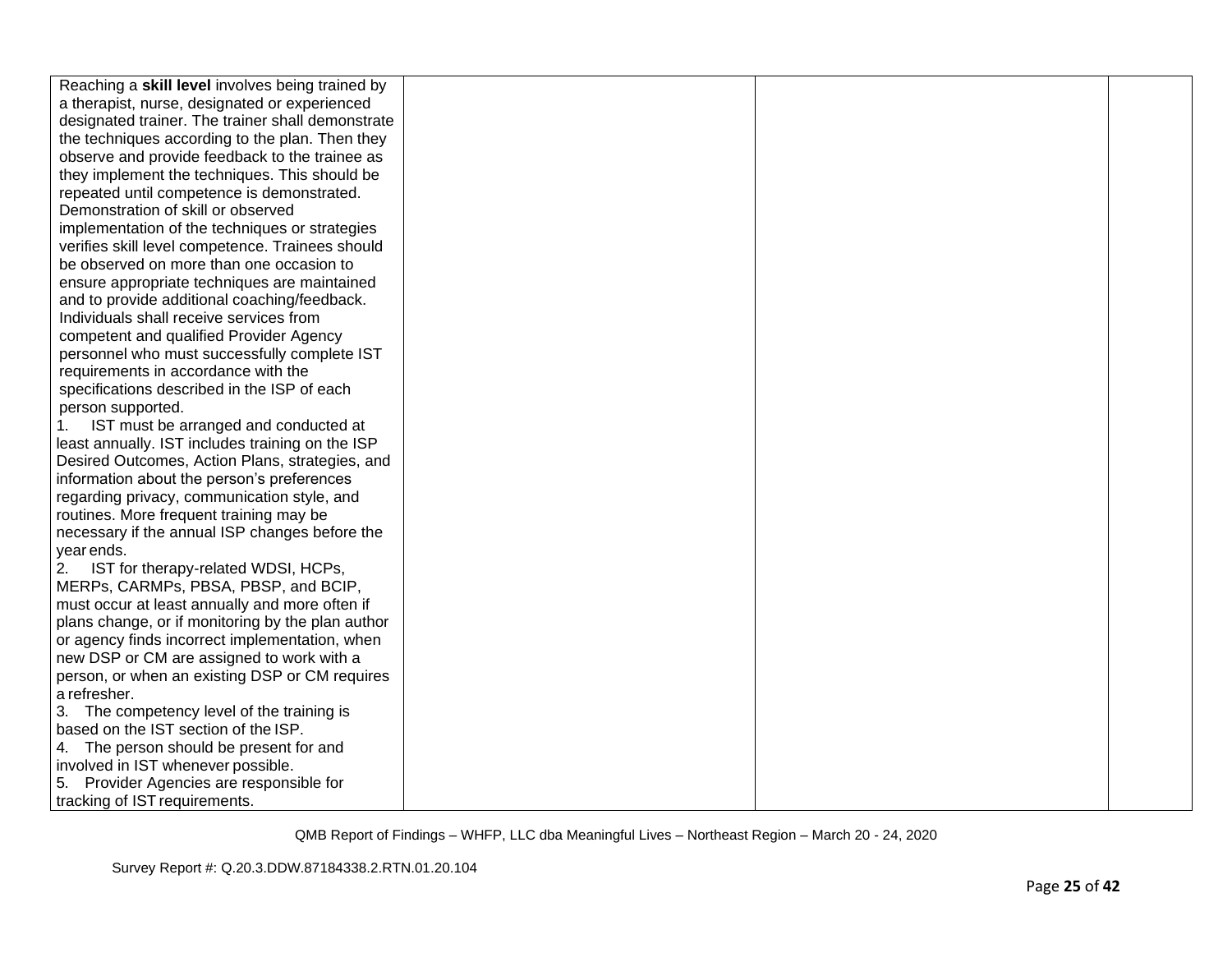| 6. Provider Agencies must arrange and ensure        |  |  |
|-----------------------------------------------------|--|--|
| that DSP's are trained on the contents of the       |  |  |
| plans in accordance with timelines indicated in     |  |  |
| the Individual-Specific Training Requirements:      |  |  |
| Support Plans section of the ISP and notify the     |  |  |
| plan authors when new DSP are hired to arrange      |  |  |
| for trainings.                                      |  |  |
| 7. If a therapist, BSC, nurse, or other author of a |  |  |
| plan, healthcare or otherwise, chooses to           |  |  |
| designate a trainer, that person is still           |  |  |
| responsible for providing the curriculum to the     |  |  |
| designated trainer. The author of the plan is also  |  |  |
| responsible for ensuring the designated trainer     |  |  |
| is verifying competency in alignment with their     |  |  |
| curriculum, doing periodic quality assurance        |  |  |
| checks with their designated trainer, and re-       |  |  |
| certifying the designated trainer at least annually |  |  |
| and/or when there is a change to a person's         |  |  |
| plan.                                               |  |  |
|                                                     |  |  |
|                                                     |  |  |
|                                                     |  |  |
|                                                     |  |  |
|                                                     |  |  |
|                                                     |  |  |
|                                                     |  |  |
|                                                     |  |  |
|                                                     |  |  |
|                                                     |  |  |
|                                                     |  |  |
|                                                     |  |  |
|                                                     |  |  |
|                                                     |  |  |
|                                                     |  |  |
|                                                     |  |  |
|                                                     |  |  |
|                                                     |  |  |
|                                                     |  |  |
|                                                     |  |  |
|                                                     |  |  |
|                                                     |  |  |
|                                                     |  |  |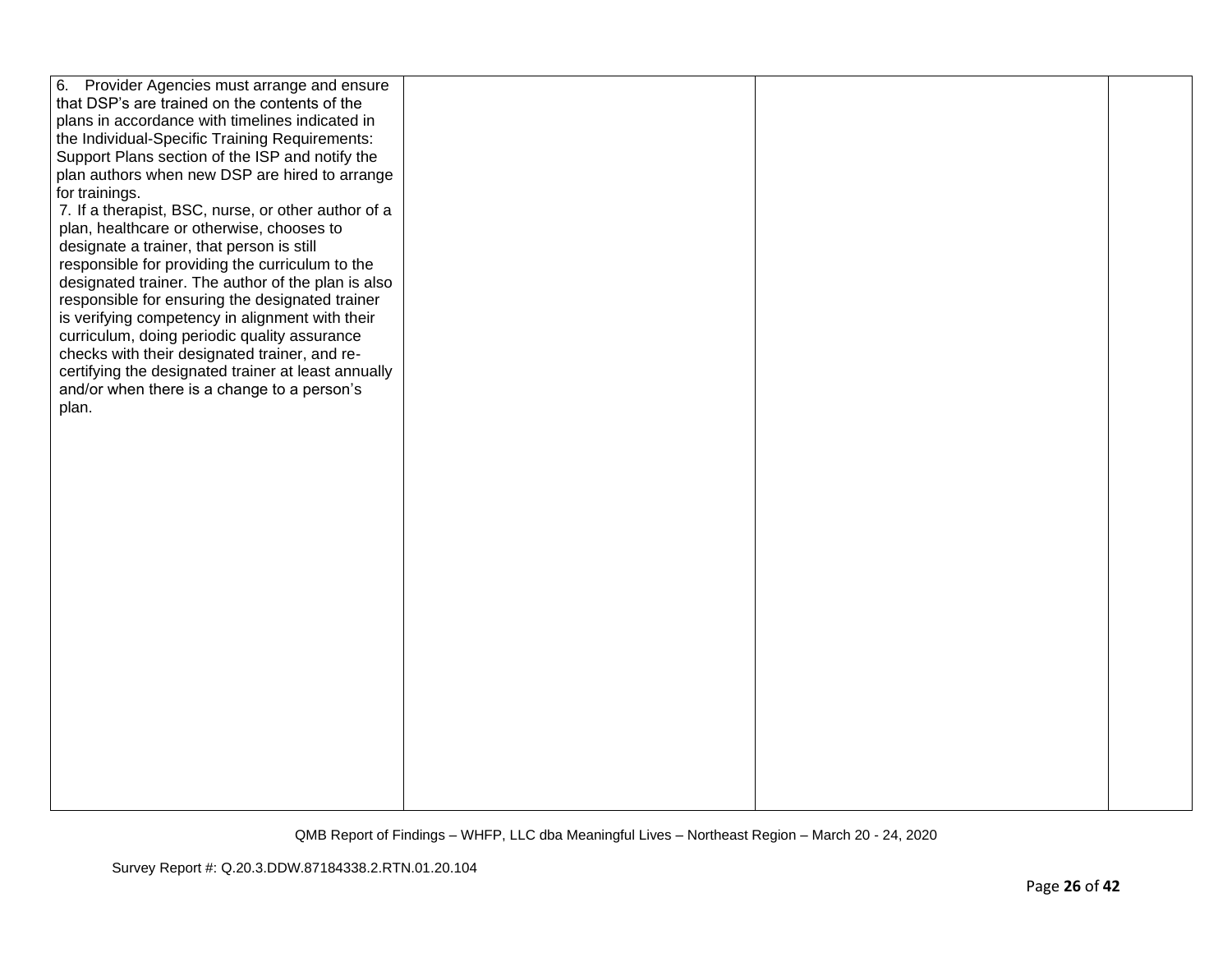| <b>Standard of Care</b>                                                                                                                                                                                                                                                                                                                                                                                                                                                                                                                                                                                                                                                                                                                                                                                                                                                                                                                                                                                                                                                                                                                                                                                                                                                                                                                                                                                                                            | <b>Deficiencies</b>                                                                                                                                                                                                                                                                                                                                                                                                                                                                                                                                                                                                                                                                                                                                                    | Agency Plan of Correction, On-going QA/QI<br>and Responsible Party                                                                                                                                                                                                                                                                                        | <b>Date</b><br><b>Due</b> |
|----------------------------------------------------------------------------------------------------------------------------------------------------------------------------------------------------------------------------------------------------------------------------------------------------------------------------------------------------------------------------------------------------------------------------------------------------------------------------------------------------------------------------------------------------------------------------------------------------------------------------------------------------------------------------------------------------------------------------------------------------------------------------------------------------------------------------------------------------------------------------------------------------------------------------------------------------------------------------------------------------------------------------------------------------------------------------------------------------------------------------------------------------------------------------------------------------------------------------------------------------------------------------------------------------------------------------------------------------------------------------------------------------------------------------------------------------|------------------------------------------------------------------------------------------------------------------------------------------------------------------------------------------------------------------------------------------------------------------------------------------------------------------------------------------------------------------------------------------------------------------------------------------------------------------------------------------------------------------------------------------------------------------------------------------------------------------------------------------------------------------------------------------------------------------------------------------------------------------------|-----------------------------------------------------------------------------------------------------------------------------------------------------------------------------------------------------------------------------------------------------------------------------------------------------------------------------------------------------------|---------------------------|
|                                                                                                                                                                                                                                                                                                                                                                                                                                                                                                                                                                                                                                                                                                                                                                                                                                                                                                                                                                                                                                                                                                                                                                                                                                                                                                                                                                                                                                                    |                                                                                                                                                                                                                                                                                                                                                                                                                                                                                                                                                                                                                                                                                                                                                                        | Service Domain: Health and Welfare - The state, on an ongoing basis, identifies, addresses and seeks to prevent occurrences of abuse, neglect and<br>exploitation. Individuals shall be afforded their basic human rights. The provider supports individuals to access needed healthcare services in a timely manner.                                     |                           |
| Tag #1A09.0 Medication Delivery Routine<br><b>Medication Administration</b>                                                                                                                                                                                                                                                                                                                                                                                                                                                                                                                                                                                                                                                                                                                                                                                                                                                                                                                                                                                                                                                                                                                                                                                                                                                                                                                                                                        | <b>Standard Level Deficiency</b>                                                                                                                                                                                                                                                                                                                                                                                                                                                                                                                                                                                                                                                                                                                                       |                                                                                                                                                                                                                                                                                                                                                           |                           |
| Developmental Disabilities (DD) Waiver Service<br>Standards 2/26/2018; Re-Issue: 12/28/2018; Eff<br>1/1/2019<br><b>Chapter 20: Provider Documentation and</b><br><b>Client Records 20.6 Medication</b><br><b>Administration Record (MAR):</b> A current<br>Medication Administration Record (MAR) must<br>be maintained in all settings where medications<br>or treatments are delivered. Family Living<br>Providers may opt not to use MARs if they are<br>the sole provider who supports the person with<br>medications or treatments. However, if there are<br>services provided by unrelated DSP, ANS for<br>Medication Oversight must be budgeted, and a<br>MAR must be created and used by the DSP.<br>Primary and Secondary Provider Agencies are<br>responsible for:<br>1. Creating and maintaining either an<br>electronic or paper MAR in their service<br>setting. Provider Agencies may use the<br>MAR in Therap, but are not mandated to<br>do so.<br>2. Continually communicating any<br>changes about medications and treatments<br>between Provider Agencies to assure<br>health and safety.<br>7. Including the following on the MAR:<br>a. The name of the person, a transcription<br>of the physician's or licensed health<br>care provider's orders including the<br>brand and generic names for all ordered<br>routine and PRN medications or<br>treatments, and the diagnoses for which<br>the medications or treatments are | Medication Administration Records (MAR) were<br>reviewed for the month of February 2020.<br>Based on record review, 1 of 5 individuals had<br>Medication Administration Records (MAR),<br>which contained missing medications entries<br>and/or other errors:<br>Individual #5<br>February 2020<br>Medication Administration Records did not<br>contain the diagnosis for which the medication<br>is prescribed:<br>• Junel FE 1/20 1mg/20mcg (1 time daily)<br>(Note: Diagnoses was updated/entered<br>during the on-site survey. Provider please<br>complete POC for ongoing QA/QI.)<br>• Metamucil Oral Powder 822gm (1 time<br>daily) (Note: Diagnoses was<br>updated/entered during the on-site survey.<br>Provider please complete POC for ongoing<br>$QA/QI.$ ) | <b>Provider:</b><br><b>Enter your ongoing Quality</b><br><b>Assurance/Quality Improvement processes</b><br>as it related to this tag number here (What is<br>going to be done? How many individuals is this<br>going to affect? How often will this be completed?<br>Who is responsible? What steps will be taken if<br>issues are found?): $\rightarrow$ |                           |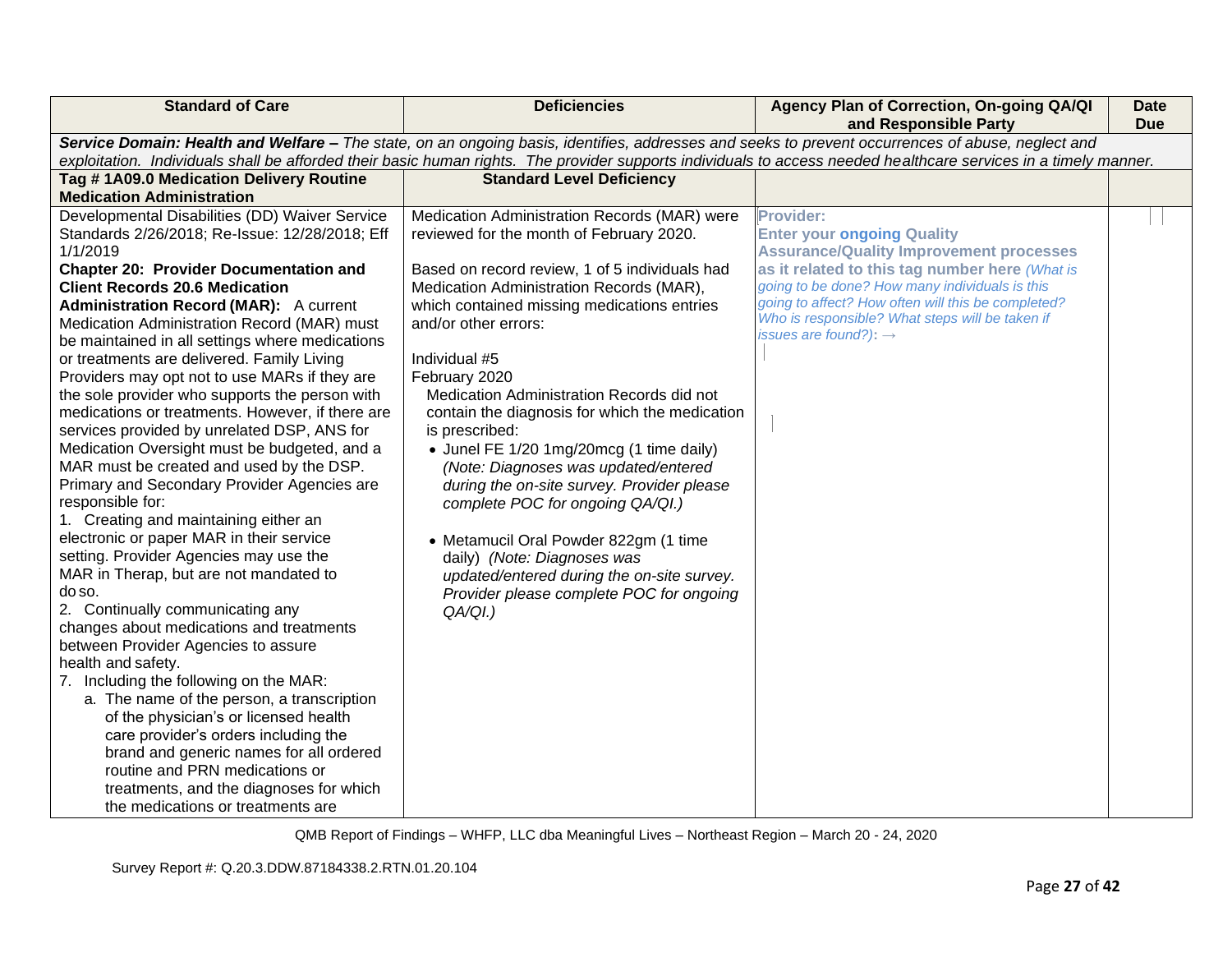| prescribed;                                |  |  |
|--------------------------------------------|--|--|
| b. The prescribed dosage, frequency and    |  |  |
| method or route of administration;         |  |  |
| times and dates of administration for all  |  |  |
| ordered routine or PRN prescriptions or    |  |  |
| treatments; over the counter (OTC) or      |  |  |
| "comfort" medications or treatments        |  |  |
| and all self-selected herbal or vitamin    |  |  |
| therapy;                                   |  |  |
| c. Documentation of all time limited or    |  |  |
| discontinued medications or treatments;    |  |  |
| d. The initials of the individual          |  |  |
| administering or assisting with the        |  |  |
| medication delivery and a signature        |  |  |
| page or electronic record that             |  |  |
| designates the full name                   |  |  |
| corresponding to the initials;             |  |  |
| e. Documentation of refused, missed, or    |  |  |
| held medications or treatments;            |  |  |
| f. Documentation of any allergic           |  |  |
| reaction that occurred due to              |  |  |
| medication or treatments; and              |  |  |
| g. For PRN medications or treatments:      |  |  |
| i. instructions for the use of the PRN     |  |  |
| medication or treatment which must         |  |  |
| include observable signs/symptoms or       |  |  |
| circumstances in which the medication      |  |  |
| or treatment is to be used and the         |  |  |
| number of doses that may be used in a      |  |  |
| 24-hour period;                            |  |  |
| ii. clear documentation that the           |  |  |
| DSP contacted the agency nurse             |  |  |
| prior to assisting with the medication     |  |  |
| or treatment, unless the DSP is a          |  |  |
| Family Living Provider related by          |  |  |
| affinity of consanguinity; and             |  |  |
| iii. documentation of the                  |  |  |
| effectiveness of the PRN medication        |  |  |
| or treatment.                              |  |  |
|                                            |  |  |
| <b>Chapter 10 Living Care Arrangements</b> |  |  |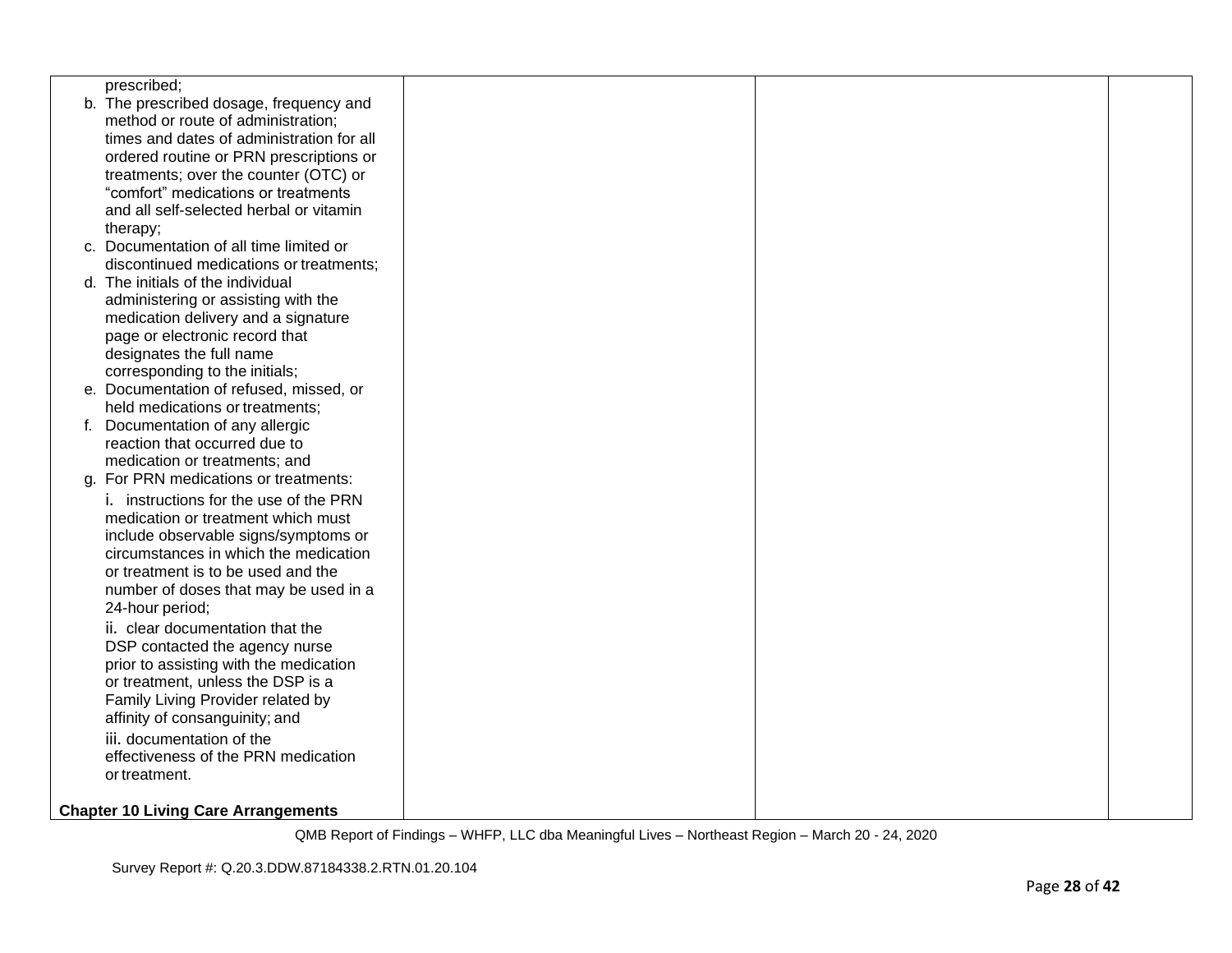| 10.3.4 Medication Assessment and Delivery:       |  |  |
|--------------------------------------------------|--|--|
| Living Supports Provider Agencies must support   |  |  |
| and comply with:                                 |  |  |
| 1. the processes identified in the DDSD AWMD     |  |  |
| training;                                        |  |  |
| 2. the nursing and DSP functions identified      |  |  |
| in the Chapter 13.3 Part 2- Adult Nursing        |  |  |
| Services;                                        |  |  |
| 3. all Board of Pharmacy regulations as noted in |  |  |
| Chapter 16.5 Board of Pharmacy; and              |  |  |
| 4. documentation requirements in a               |  |  |
| <b>Medication Administration Record</b>          |  |  |
| (MAR) as described in Chapter 20.6               |  |  |
| <b>Medication Administration Record</b>          |  |  |
| $(MAR)$ .                                        |  |  |
|                                                  |  |  |
| NMAC 16.19.11.8 MINIMUM STANDARDS:               |  |  |
| A. MINIMUM STANDARDS FOR THE                     |  |  |
| DISTRIBUTION, STORAGE, HANDLING AND              |  |  |
| <b>RECORD KEEPING OF DRUGS:</b>                  |  |  |
| (d) The facility shall have a Medication         |  |  |
|                                                  |  |  |
| Administration Record (MAR) documenting          |  |  |
| medication administered to residents,            |  |  |
| including over-the-counter medications.          |  |  |
| This documentation shall include:                |  |  |
| Name of resident;<br>(i)                         |  |  |
| Date given;<br>(ii)                              |  |  |
| Drug product name;<br>(iii)                      |  |  |
| Dosage and form;<br>(iv)                         |  |  |
| Strength of drug;<br>(v)                         |  |  |
| Route of administration;<br>(vi)                 |  |  |
| (vii) How often medication is to be taken;       |  |  |
| (viii) Time taken and staff initials;            |  |  |
| (ix) Dates when the medication is                |  |  |
| discontinued or changed;                         |  |  |
| The name and initials of all staff<br>(x)        |  |  |
| administering medications.                       |  |  |
|                                                  |  |  |
| <b>Model Custodial Procedure Manual</b>          |  |  |
| <b>D. Administration of Drugs</b>                |  |  |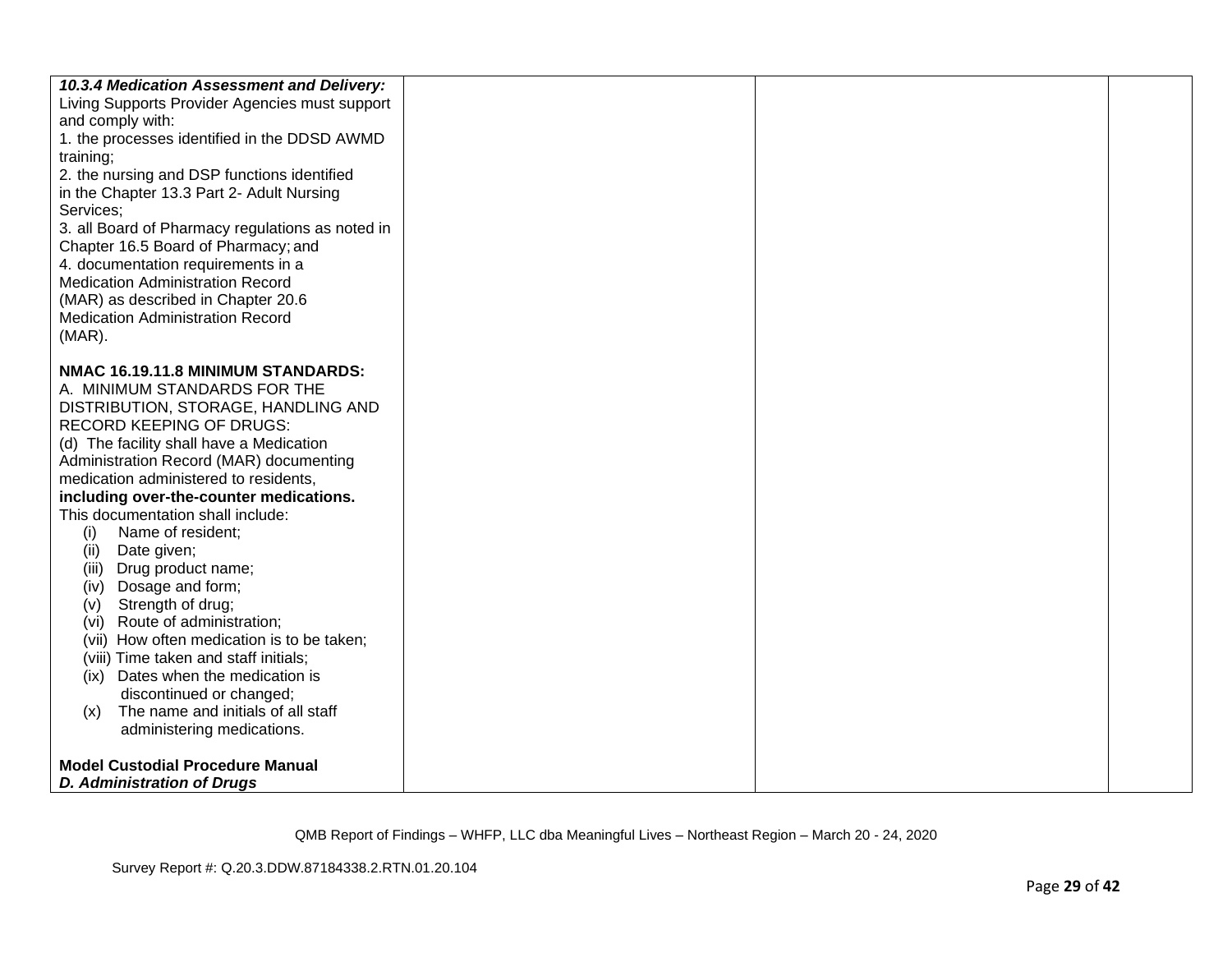| Unless otherwise stated by practitioner,                                                 |  |  |
|------------------------------------------------------------------------------------------|--|--|
| patients will not be allowed to administer their<br>own medications.                     |  |  |
| Document the practitioner's order authorizing                                            |  |  |
| the self-administration of medications.                                                  |  |  |
|                                                                                          |  |  |
| All PRN (As needed) medications shall have<br>complete detail instructions regarding the |  |  |
| administering of the medication. This shall<br>include:                                  |  |  |
| $\triangleright$ symptoms that indicate the use of the<br>medication,                    |  |  |
| exact dosage to be used, and<br>$\blacktriangleright$                                    |  |  |
| the exact amount to be used in a 24-<br>$\blacktriangleright$                            |  |  |
| hour period.                                                                             |  |  |
|                                                                                          |  |  |
|                                                                                          |  |  |
|                                                                                          |  |  |
|                                                                                          |  |  |
|                                                                                          |  |  |
|                                                                                          |  |  |
|                                                                                          |  |  |
|                                                                                          |  |  |
|                                                                                          |  |  |
|                                                                                          |  |  |
|                                                                                          |  |  |
|                                                                                          |  |  |
|                                                                                          |  |  |
|                                                                                          |  |  |
|                                                                                          |  |  |
|                                                                                          |  |  |
|                                                                                          |  |  |
|                                                                                          |  |  |
|                                                                                          |  |  |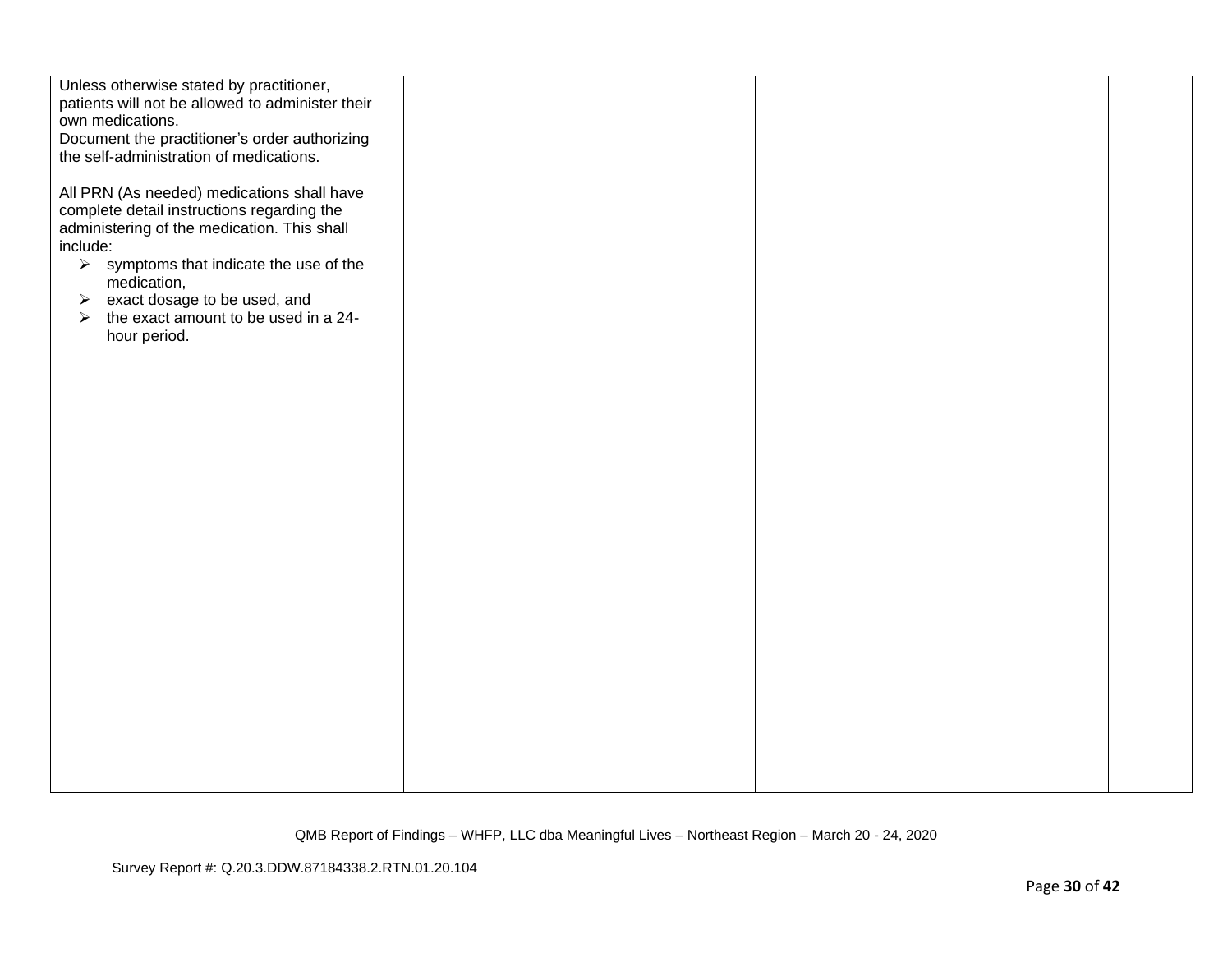| Tag #1A09.1 Medication Delivery PRN<br><b>Medication Administration</b>                                                                        | <b>Condition of Participation Level Deficiency</b>                                                                                             |                                                                                                                                                         |  |
|------------------------------------------------------------------------------------------------------------------------------------------------|------------------------------------------------------------------------------------------------------------------------------------------------|---------------------------------------------------------------------------------------------------------------------------------------------------------|--|
| Developmental Disabilities (DD) Waiver Service<br>Standards 2/26/2018; Re-Issue: 12/28/2018; Eff<br>1/1/2019                                   | After an analysis of the evidence it has been<br>determined there is a significant potential for a<br>negative outcome to occur.               | Provider:<br><b>State your Plan of Correction for the</b><br>deficiencies cited in this tag here (How is the                                            |  |
| <b>Chapter 20: Provider Documentation and</b>                                                                                                  |                                                                                                                                                | deficiency going to be corrected? This can be<br>specific to each deficiency cited or if possible an                                                    |  |
| <b>Client Records 20.6 Medication</b><br><b>Administration Record (MAR):</b> A current<br>Medication Administration Record (MAR) must          | Medication Administration Records (MAR) were<br>reviewed for the month of February 2020.                                                       | overall correction?): $\rightarrow$                                                                                                                     |  |
| be maintained in all settings where medications<br>or treatments are delivered. Family Living<br>Providers may opt not to use MARs if they are | Based on record review, 1 of 5 individuals had<br>PRN Medication Administration Records (MAR),<br>which contained missing elements as required |                                                                                                                                                         |  |
| the sole provider who supports the person with<br>medications or treatments. However, if there are                                             | by standard:                                                                                                                                   |                                                                                                                                                         |  |
| services provided by unrelated DSP, ANS for<br>Medication Oversight must be budgeted, and a                                                    | Individual #3<br>February 2020                                                                                                                 | <b>Provider:</b><br><b>Enter your ongoing Quality</b>                                                                                                   |  |
| MAR must be created and used by the DSP.<br>Primary and Secondary Provider Agencies are                                                        | No evidence of documented Signs/Symptoms<br>were found for the following PRN medication:                                                       | <b>Assurance/Quality Improvement processes</b><br>as it related to this tag number here (What is                                                        |  |
| responsible for:<br>1. Creating and maintaining either an                                                                                      | $\bullet$ Pro Air HFA 90mcg - PRN - 2/6, 21 (given<br>1 time); 2/23 (given 2 times); 2/9 - 17, 22                                              | going to be done? How many individuals is this<br>going to affect? How often will this be completed?<br>Who is responsible? What steps will be taken if |  |
| electronic or paper MAR in their service<br>setting. Provider Agencies may use the                                                             | (given 3 times)                                                                                                                                | issues are found?): $\rightarrow$                                                                                                                       |  |
| MAR in Therap, but are not mandated to<br>do so.<br>2. Continually communicating any                                                           | • Guaifenesin – Codeine syrup 5ml – PRN –<br>$2/9 - 11$ (given 1 time)                                                                         |                                                                                                                                                         |  |
| changes about medications and treatments<br>between Provider Agencies to assure                                                                | No Effectiveness was noted on the<br>Medication Administration Record for the                                                                  |                                                                                                                                                         |  |
| health and safety.<br>7. Including the following on the MAR:                                                                                   | following PRN medication:<br>. Pro Air HFA 90mcg - PRN - 2/6, 21 (given                                                                        |                                                                                                                                                         |  |
| a. The name of the person, a transcription<br>of the physician's or licensed health<br>care provider's orders including the                    | 1 time); 2/23 (given 2 times); 2/9 - 17, 22<br>(given 3 times)                                                                                 |                                                                                                                                                         |  |
| brand and generic names for all ordered<br>routine and PRN medications or<br>treatments, and the diagnoses for which                           | • Guaifenesin - Codeine syrup 5 ml - PRN -<br>$2/9 - 11$ (given 1 time)                                                                        |                                                                                                                                                         |  |
| the medications or treatments are<br>prescribed;                                                                                               | No Time of Administration was noted on the                                                                                                     |                                                                                                                                                         |  |
| b. The prescribed dosage, frequency and                                                                                                        | Medication Administration Record for the<br>following PRN medication:                                                                          |                                                                                                                                                         |  |
| method or route of administration;<br>times and dates of administration for all<br>ordered routine or PRN prescriptions or                     | Pro Air HFA 90mcg - PRN - 2/6, 21 (given<br>1 time); 2/23 (given 2 times); 2/9 - 17, 22<br>(given 3 times)                                     |                                                                                                                                                         |  |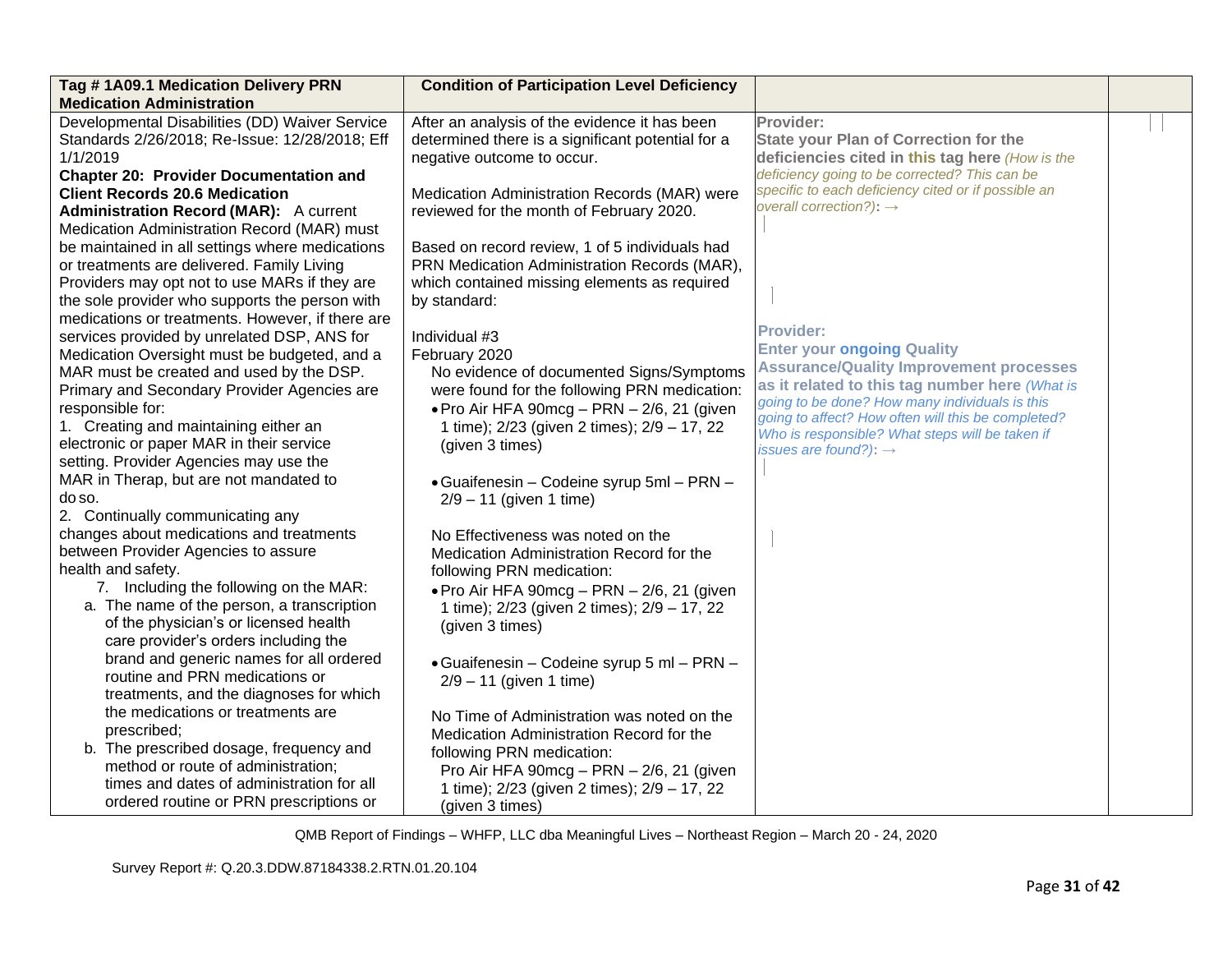| treatments; over the counter (OTC) or<br>"comfort" medications or treatments<br>and all self-selected herbal or vitamin<br>therapy; | · Guaifenesin - Codeine syrup 5 ml - PRN -<br>$2/9 - 11$ (given 1 time) |  |
|-------------------------------------------------------------------------------------------------------------------------------------|-------------------------------------------------------------------------|--|
| c. Documentation of all time limited or                                                                                             |                                                                         |  |
| discontinued medications or treatments;<br>d. The initials of the individual                                                        |                                                                         |  |
| administering or assisting with the                                                                                                 |                                                                         |  |
| medication delivery and a signature                                                                                                 |                                                                         |  |
| page or electronic record that                                                                                                      |                                                                         |  |
| designates the full name                                                                                                            |                                                                         |  |
| corresponding to the initials;                                                                                                      |                                                                         |  |
| e. Documentation of refused, missed, or<br>held medications or treatments;                                                          |                                                                         |  |
| f. Documentation of any allergic                                                                                                    |                                                                         |  |
| reaction that occurred due to                                                                                                       |                                                                         |  |
| medication or treatments; and                                                                                                       |                                                                         |  |
| g. For PRN medications or treatments:                                                                                               |                                                                         |  |
| i. instructions for the use of the PRN                                                                                              |                                                                         |  |
| medication or treatment which must<br>include observable signs/symptoms or                                                          |                                                                         |  |
| circumstances in which the medication                                                                                               |                                                                         |  |
| or treatment is to be used and the                                                                                                  |                                                                         |  |
| number of doses that may be used in a                                                                                               |                                                                         |  |
| 24-hour period;                                                                                                                     |                                                                         |  |
| ii. clear documentation that the                                                                                                    |                                                                         |  |
| DSP contacted the agency nurse<br>prior to assisting with the medication                                                            |                                                                         |  |
| or treatment, unless the DSP is a                                                                                                   |                                                                         |  |
| Family Living Provider related by                                                                                                   |                                                                         |  |
| affinity of consanguinity; and                                                                                                      |                                                                         |  |
| iii. documentation of the                                                                                                           |                                                                         |  |
| effectiveness of the PRN medication<br>or treatment.                                                                                |                                                                         |  |
|                                                                                                                                     |                                                                         |  |
| <b>Chapter 10 Living Care Arrangements</b>                                                                                          |                                                                         |  |
| 10.3.4 Medication Assessment and Delivery:                                                                                          |                                                                         |  |
| Living Supports Provider Agencies must support                                                                                      |                                                                         |  |
| and comply with:<br>1. the processes identified in the DDSD                                                                         |                                                                         |  |
| AWMD training;                                                                                                                      |                                                                         |  |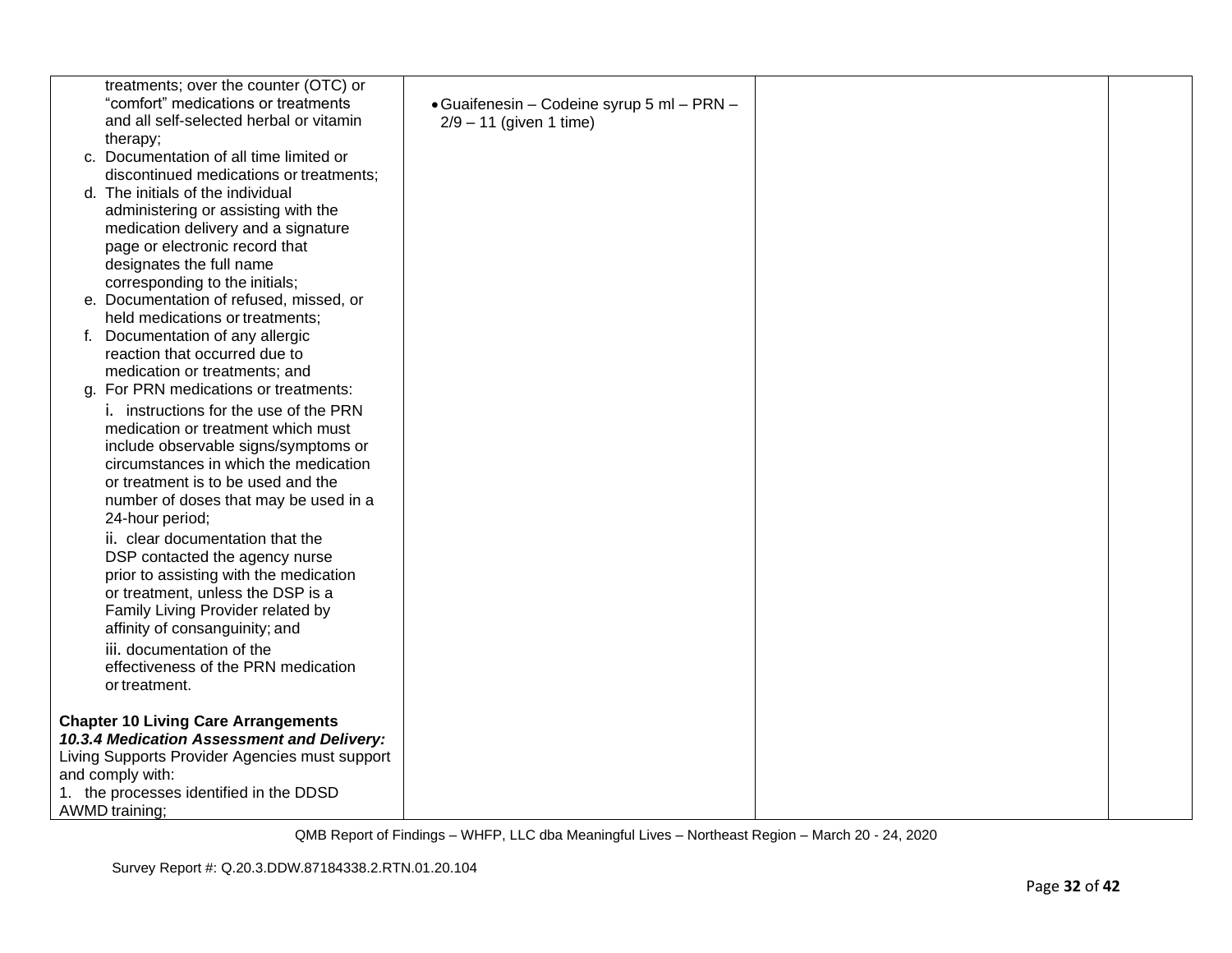| 2. the nursing and DSP functions<br>identified in the Chapter 13.3 Part 2- Adult<br><b>Nursing Services;</b><br>3. all Board of Pharmacy regulations as noted |  |  |
|---------------------------------------------------------------------------------------------------------------------------------------------------------------|--|--|
| in Chapter 16.5 Board of Pharmacy; and<br>4. documentation requirements in a<br><b>Medication Administration Record</b>                                       |  |  |
| (MAR) as described in Chapter 20.6<br>Medication Administration Record                                                                                        |  |  |
| (MAR).                                                                                                                                                        |  |  |
|                                                                                                                                                               |  |  |
|                                                                                                                                                               |  |  |
|                                                                                                                                                               |  |  |
|                                                                                                                                                               |  |  |
|                                                                                                                                                               |  |  |
|                                                                                                                                                               |  |  |
|                                                                                                                                                               |  |  |
|                                                                                                                                                               |  |  |
|                                                                                                                                                               |  |  |
|                                                                                                                                                               |  |  |
|                                                                                                                                                               |  |  |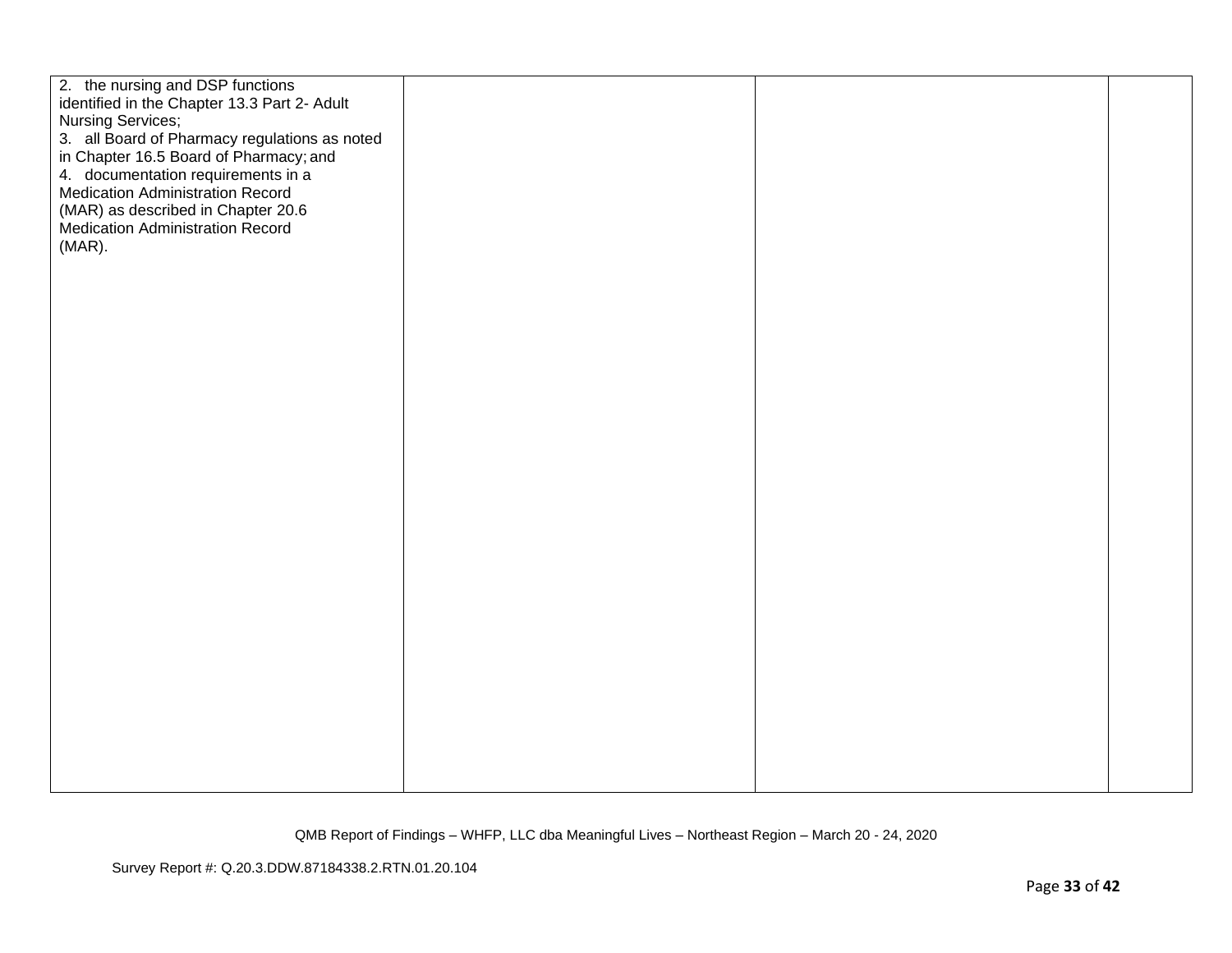| Tag #1A09.2 Medication Delivery Nurse                                                                                                                                                                                                                                                                                                                                                                                                                                                                                                                                                                                                                                                                                                                                                                                                                                                                                                                                                                                                                                                                                                                                                                                                                                                                                                                                                                                                                                                                                                                                                                                          | <b>Condition of Participation Level Deficiency</b>                                                                                                                                                                                                                                                                                                                                                                                                                                                                                                                                                                                                                                                                                                                                                                                                                                                                                                                                                                         |                                                                                                                                                                                                                                                                                                                                                                                                                                                                                                                                                                                                                          |  |
|--------------------------------------------------------------------------------------------------------------------------------------------------------------------------------------------------------------------------------------------------------------------------------------------------------------------------------------------------------------------------------------------------------------------------------------------------------------------------------------------------------------------------------------------------------------------------------------------------------------------------------------------------------------------------------------------------------------------------------------------------------------------------------------------------------------------------------------------------------------------------------------------------------------------------------------------------------------------------------------------------------------------------------------------------------------------------------------------------------------------------------------------------------------------------------------------------------------------------------------------------------------------------------------------------------------------------------------------------------------------------------------------------------------------------------------------------------------------------------------------------------------------------------------------------------------------------------------------------------------------------------|----------------------------------------------------------------------------------------------------------------------------------------------------------------------------------------------------------------------------------------------------------------------------------------------------------------------------------------------------------------------------------------------------------------------------------------------------------------------------------------------------------------------------------------------------------------------------------------------------------------------------------------------------------------------------------------------------------------------------------------------------------------------------------------------------------------------------------------------------------------------------------------------------------------------------------------------------------------------------------------------------------------------------|--------------------------------------------------------------------------------------------------------------------------------------------------------------------------------------------------------------------------------------------------------------------------------------------------------------------------------------------------------------------------------------------------------------------------------------------------------------------------------------------------------------------------------------------------------------------------------------------------------------------------|--|
| <b>Approval for PRN Medication</b><br>Developmental Disabilities (DD) Waiver Service<br>Standards 2/26/2018; Re-Issue: 12/28/2018; Eff<br>1/1/2019<br>Chapter 13 Nursing Services: 13.2.12<br><b>Medication Delivery:</b> Nurses are required to:<br>Be aware of the New Mexico Nurse Practice<br>1.<br>Act, and Board of Pharmacy standards and<br>regulations.<br>2. Communicate with the Primary Care<br>Practitioner and relevant specialists regarding<br>medications and any concerns with medications<br>or side effects.<br>Educate the person, guardian, family, and<br>3.<br>IDT regarding the use and implications of<br>medications as needed.<br>Administer medications when required, such<br>as intravenous medications; other specific<br>injections; via NG tube; non-premixed nebulizer<br>treatments or new prescriptions that have an<br>ordered assessment.<br>Monitor the MAR or treatment records at<br>5.<br>least monthly for accuracy, PRN use and errors.<br>Respond to calls requesting delivery of<br>6.<br>PRNs from AWMD trained DSP and non-related<br>(surrogate or host) Family Living Provider<br>Agencies.<br>7. Assure that orders for PRN medications or<br>treatments have:<br>a. clear instructions for use;<br>b. observable signs/symptoms or<br>circumstances in which the medication is<br>to be used or withheld; and<br>c. documentation of the response to and<br>effectiveness of the PRN medication<br>administered.<br>8. Monitor the person's response to the use of<br>routine or PRN pain medication and contact the<br>prescriber as needed regarding its effectiveness. | After an analysis of the evidence it has been<br>determined there is a significant potential for a<br>negative outcome to occur.<br>Based on record review, the Agency did not<br>maintain documentation of PRN authorization as<br>required by standard for 2 of 5 Individuals.<br>Individual #3<br>February 2020<br>No documentation of the verbal authorization<br>from the Agency nurse prior to each<br>administration/assistance of PRN medication<br>was found for the following PRN medication:<br>• Pro Air HFA 90mcg - PRN $- 2/6 - 17$ , 22<br>(given 3 times); 2/21 (given 1 time); 2/23<br>(given 2 times)<br>• Guaifenesin – Codeine syrup 5ml – PRN –<br>$2/6 - 11$ (given 1 time)<br>Individual #5<br>February 2020<br>No documentation of the verbal authorization<br>from the Agency nurse prior to each<br>administration/assistance of PRN medication<br>was found for the following PRN medication:<br>•Naproxen 500 mg - PRN - 2/11 (given 1<br>time)<br>• Tylenol 325mg - PRN - 2/28 (given 1 time) | Provider:<br><b>State your Plan of Correction for the</b><br>deficiencies cited in this tag here (How is the<br>deficiency going to be corrected? This can be<br>specific to each deficiency cited or if possible an<br>overall correction?): $\rightarrow$<br><b>Provider:</b><br><b>Enter your ongoing Quality</b><br><b>Assurance/Quality Improvement processes</b><br>as it related to this tag number here (What is<br>going to be done? How many individuals is this<br>going to affect? How often will this be completed?<br>Who is responsible? What steps will be taken if<br>issues are found?): $\rightarrow$ |  |
| 9. Assure clear documentation when PRN                                                                                                                                                                                                                                                                                                                                                                                                                                                                                                                                                                                                                                                                                                                                                                                                                                                                                                                                                                                                                                                                                                                                                                                                                                                                                                                                                                                                                                                                                                                                                                                         |                                                                                                                                                                                                                                                                                                                                                                                                                                                                                                                                                                                                                                                                                                                                                                                                                                                                                                                                                                                                                            |                                                                                                                                                                                                                                                                                                                                                                                                                                                                                                                                                                                                                          |  |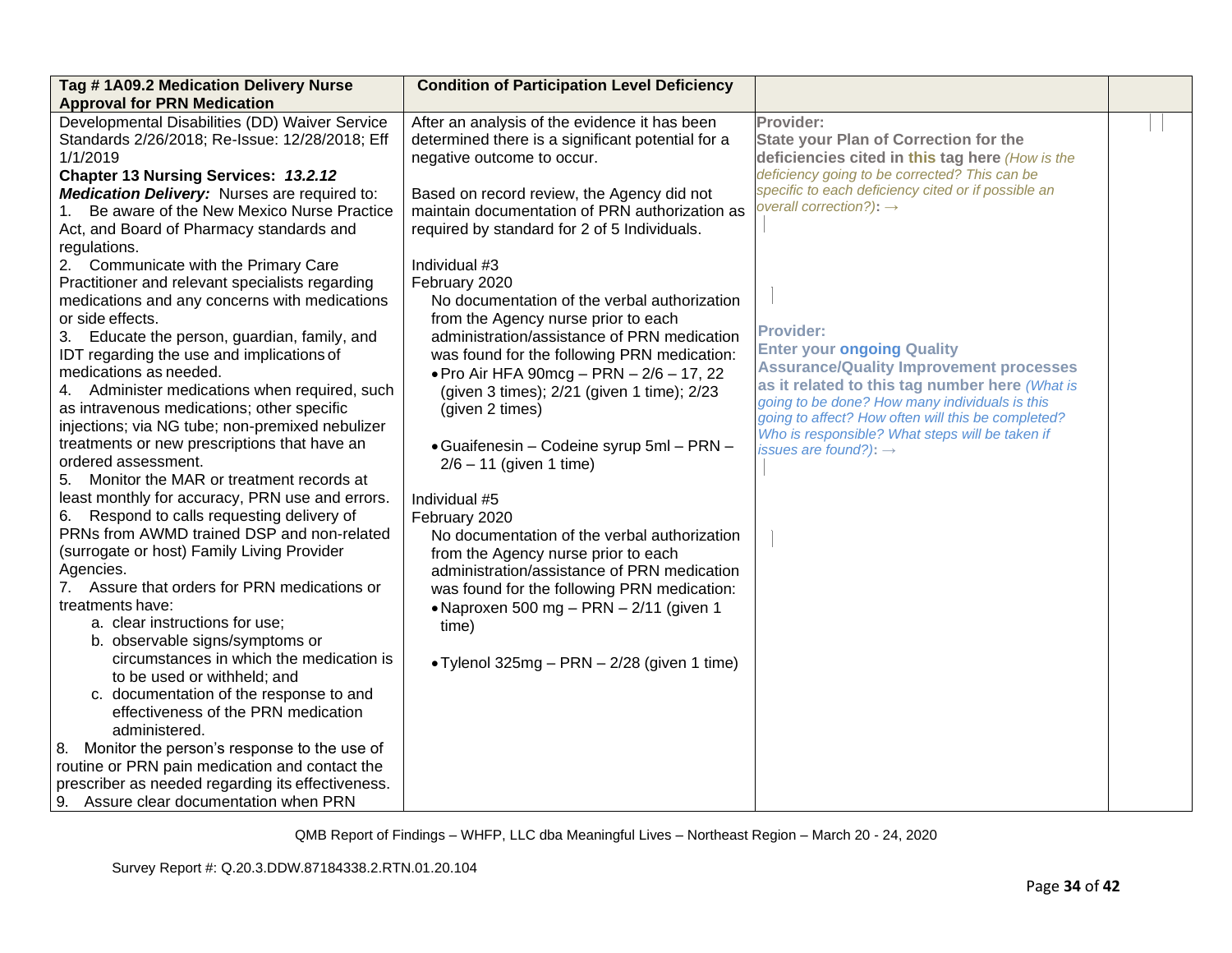| medications are used, to include:            |  |  |
|----------------------------------------------|--|--|
| a. DSP contact with nurse prior to assisting |  |  |
| with medication.                             |  |  |
| The only exception to prior<br>i.            |  |  |
| consultation with the agency nurse is to     |  |  |
| administer selected emergency                |  |  |
| medications as listed on the Publications    |  |  |
|                                              |  |  |
| section of the DOH-DDSD -Clinical            |  |  |
| Services Website                             |  |  |
| https://nmhealth.org/about/ddsd/pgsv/cli     |  |  |
| nical/.                                      |  |  |
| b. Nursing instructions for use of the       |  |  |
| medication.                                  |  |  |
| c. Nursing follow-up on the results of the   |  |  |
| PRN use.                                     |  |  |
| d. When the nurse administers the PRN        |  |  |
| medication, the reasons why the              |  |  |
| medications were given and the person's      |  |  |
| response to the medication.                  |  |  |
|                                              |  |  |
|                                              |  |  |
|                                              |  |  |
|                                              |  |  |
|                                              |  |  |
|                                              |  |  |
|                                              |  |  |
|                                              |  |  |
|                                              |  |  |
|                                              |  |  |
|                                              |  |  |
|                                              |  |  |
|                                              |  |  |
|                                              |  |  |
|                                              |  |  |
|                                              |  |  |
|                                              |  |  |
|                                              |  |  |
|                                              |  |  |
|                                              |  |  |
|                                              |  |  |
|                                              |  |  |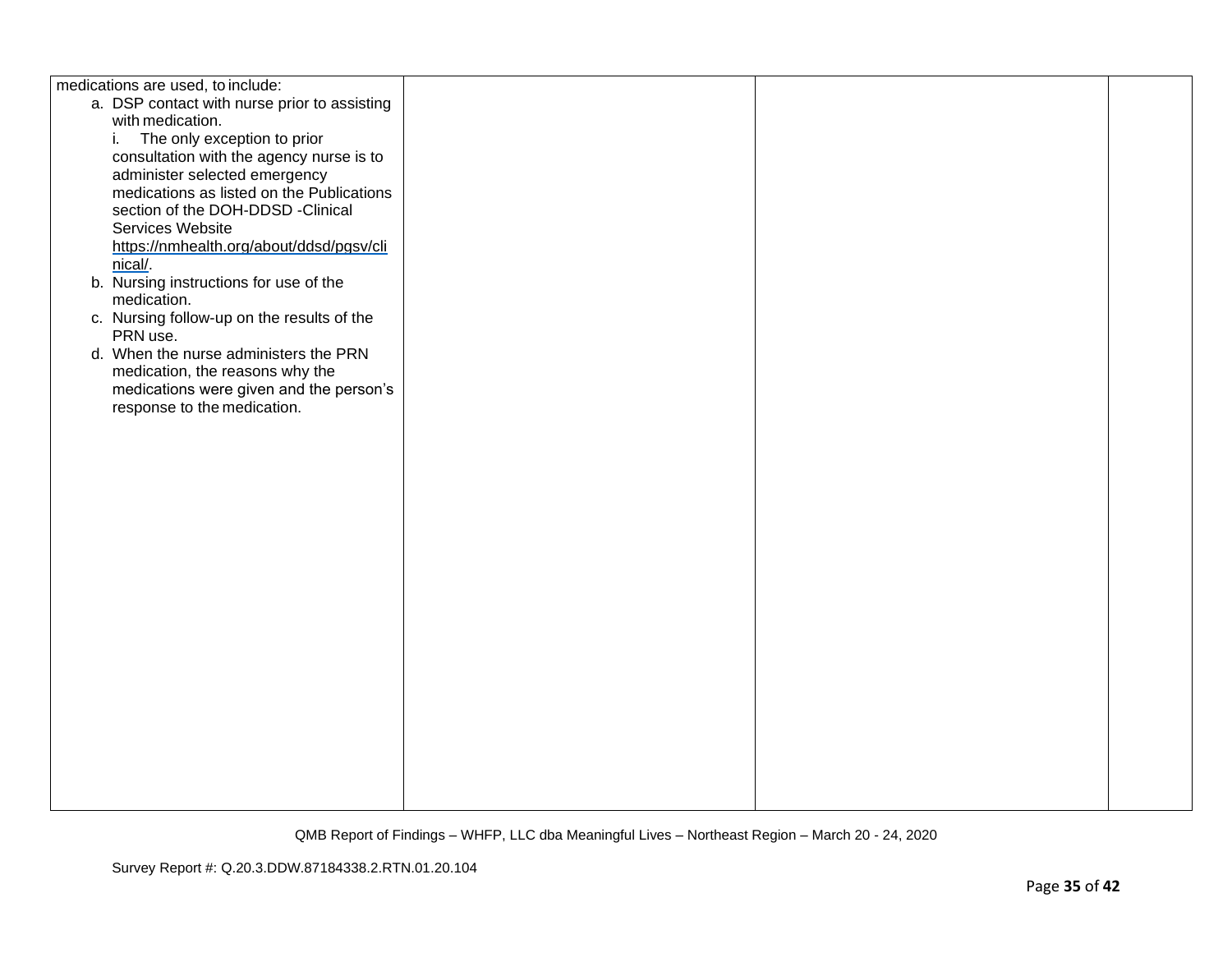| Tag # LS06 Family Living Requirements          | <b>Standard Level Deficiency</b>                    |                                                                                                      |  |
|------------------------------------------------|-----------------------------------------------------|------------------------------------------------------------------------------------------------------|--|
| Developmental Disabilities (DD) Waiver Service | Based on record review, the Agency did not          | Provider:                                                                                            |  |
| Standards 2/26/2018; Re-Issue: 12/28/2018; Eff | complete all DDSD requirements for approval of      | <b>State your Plan of Correction for the</b>                                                         |  |
| 1/1/2019                                       | each direct support provider for 1 of 5             | deficiencies cited in this tag here (How is the                                                      |  |
| <b>Chapter 10: Living Care Arrangements</b>    | individuals.                                        | deficiency going to be corrected? This can be                                                        |  |
| (LCA) 10.3.8 Living Supports Family Living:    |                                                     | specific to each deficiency cited or if possible an                                                  |  |
| 10.3.8.2 Family Living Agency Requirement      | Review of the Agency files revealed the             | overall correction?): $\rightarrow$                                                                  |  |
| 10.3.8.2.1 Monitoring and Supervision:         | following items were not found, incomplete,         |                                                                                                      |  |
| Family Living Provider Agencies must:          | and/or not current:                                 |                                                                                                      |  |
| Provide and document monthly face-to-<br>1.    |                                                     |                                                                                                      |  |
| face consultation in the Family Living home    | <b>Monthly Consultation with the Direct Support</b> |                                                                                                      |  |
| conducted by agency supervisors or internal    | Provider and the person receiving services:         |                                                                                                      |  |
| service coordinators with the DSP and the      | • Individual #5 - None found for 12/2019.           |                                                                                                      |  |
| person receiving services to include:          |                                                     | <b>Provider:</b>                                                                                     |  |
| a. reviewing implementation of the             |                                                     | <b>Enter your ongoing Quality</b>                                                                    |  |
| person's ISP, Outcomes, Action                 |                                                     | <b>Assurance/Quality Improvement processes</b>                                                       |  |
| Plans, and associated support plans,           |                                                     | as it related to this tag number here (What is                                                       |  |
| including HCPs, MERPs, PBSP,                   |                                                     | going to be done? How many individuals is this<br>going to affect? How often will this be completed? |  |
| CARMP, WDSI;                                   |                                                     | Who is responsible? What steps will be taken if                                                      |  |
| b. scheduling of activities and                |                                                     | issues are found?): $\rightarrow$                                                                    |  |
| appointments and advising the DSP              |                                                     |                                                                                                      |  |
| regarding expectations and next                |                                                     |                                                                                                      |  |
| steps, including the need for IST or           |                                                     |                                                                                                      |  |
| retraining from a nurse, nutritionist,         |                                                     |                                                                                                      |  |
| therapists or BSC; and                         |                                                     |                                                                                                      |  |
| c. assisting with resolution of service        |                                                     |                                                                                                      |  |
| or support issues raised by the                |                                                     |                                                                                                      |  |
| DSP or observed by the                         |                                                     |                                                                                                      |  |
| supervisor, service coordinator, or            |                                                     |                                                                                                      |  |
| other IDT members.                             |                                                     |                                                                                                      |  |
| 2.<br>Monitor that the DSP implement and       |                                                     |                                                                                                      |  |
| document progress of the AT inventory,         |                                                     |                                                                                                      |  |
| physician and nurse practitioner orders,       |                                                     |                                                                                                      |  |
| therapy, HCPs, PBSP, BCIP, PPMP, RMP,          |                                                     |                                                                                                      |  |
| MERPs, and CARMPs.                             |                                                     |                                                                                                      |  |
|                                                |                                                     |                                                                                                      |  |
| 10.3.8.2.2 Home Studies: Family Living         |                                                     |                                                                                                      |  |
| Provider Agencies must complete all DDSD       |                                                     |                                                                                                      |  |
| requirements for an approved home study prior  |                                                     |                                                                                                      |  |
| to placement. After the initial home study, an |                                                     |                                                                                                      |  |
| updated home study must be completed           |                                                     |                                                                                                      |  |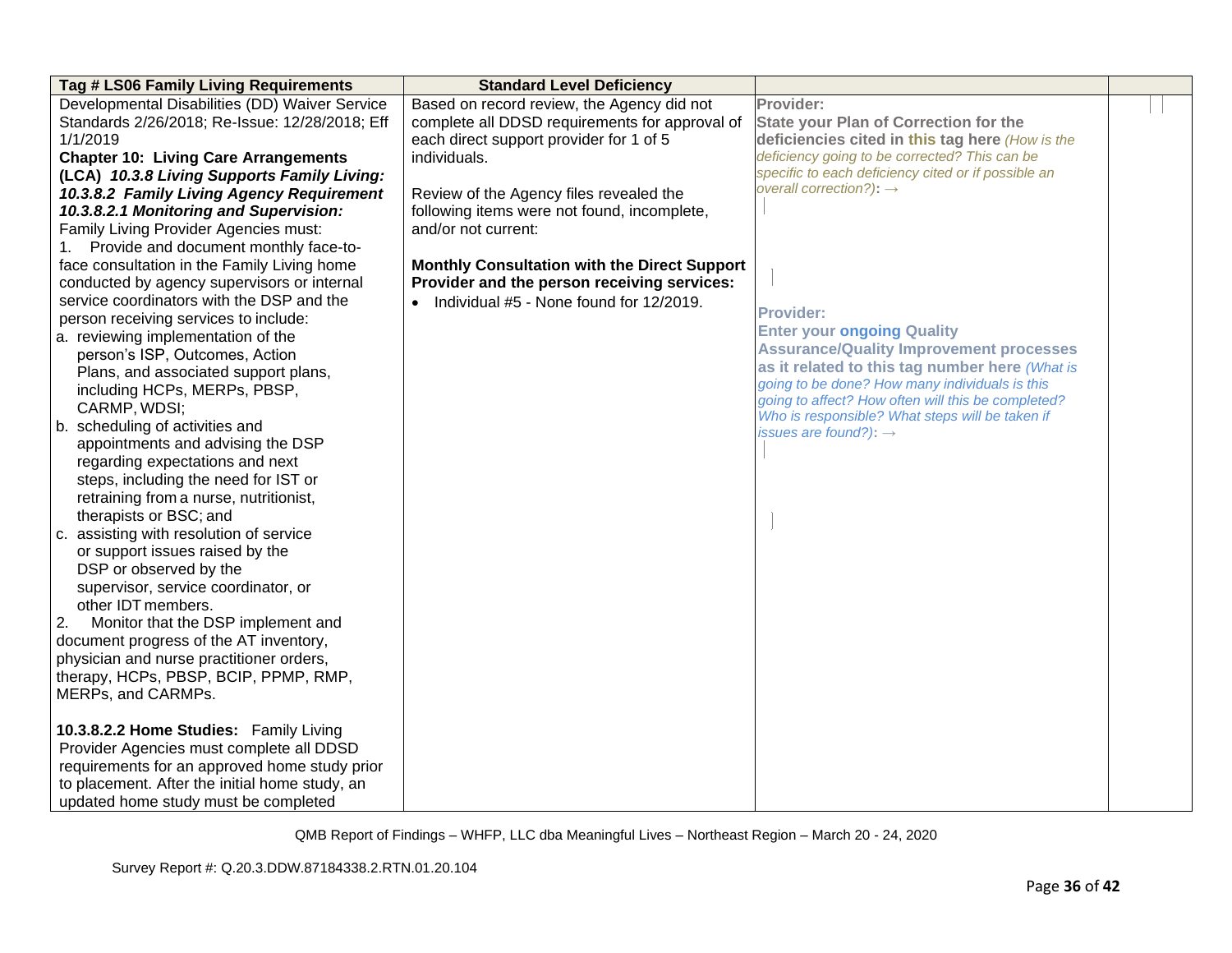| annually. The home study must also be updated                                                 |  |  |
|-----------------------------------------------------------------------------------------------|--|--|
| each time there is a change in family                                                         |  |  |
| composition or when the family moves to a new<br>home. The content and procedures used by the |  |  |
| Provider Agency to conduct home studies must                                                  |  |  |
| be approved by DDSD and must comply with                                                      |  |  |
| CMS settings requirements.                                                                    |  |  |
|                                                                                               |  |  |
|                                                                                               |  |  |
|                                                                                               |  |  |
|                                                                                               |  |  |
|                                                                                               |  |  |
|                                                                                               |  |  |
|                                                                                               |  |  |
|                                                                                               |  |  |
|                                                                                               |  |  |
|                                                                                               |  |  |
|                                                                                               |  |  |
|                                                                                               |  |  |
|                                                                                               |  |  |
|                                                                                               |  |  |
|                                                                                               |  |  |
|                                                                                               |  |  |
|                                                                                               |  |  |
|                                                                                               |  |  |
|                                                                                               |  |  |
|                                                                                               |  |  |
|                                                                                               |  |  |
|                                                                                               |  |  |
|                                                                                               |  |  |
|                                                                                               |  |  |
|                                                                                               |  |  |
|                                                                                               |  |  |
|                                                                                               |  |  |
|                                                                                               |  |  |
|                                                                                               |  |  |
|                                                                                               |  |  |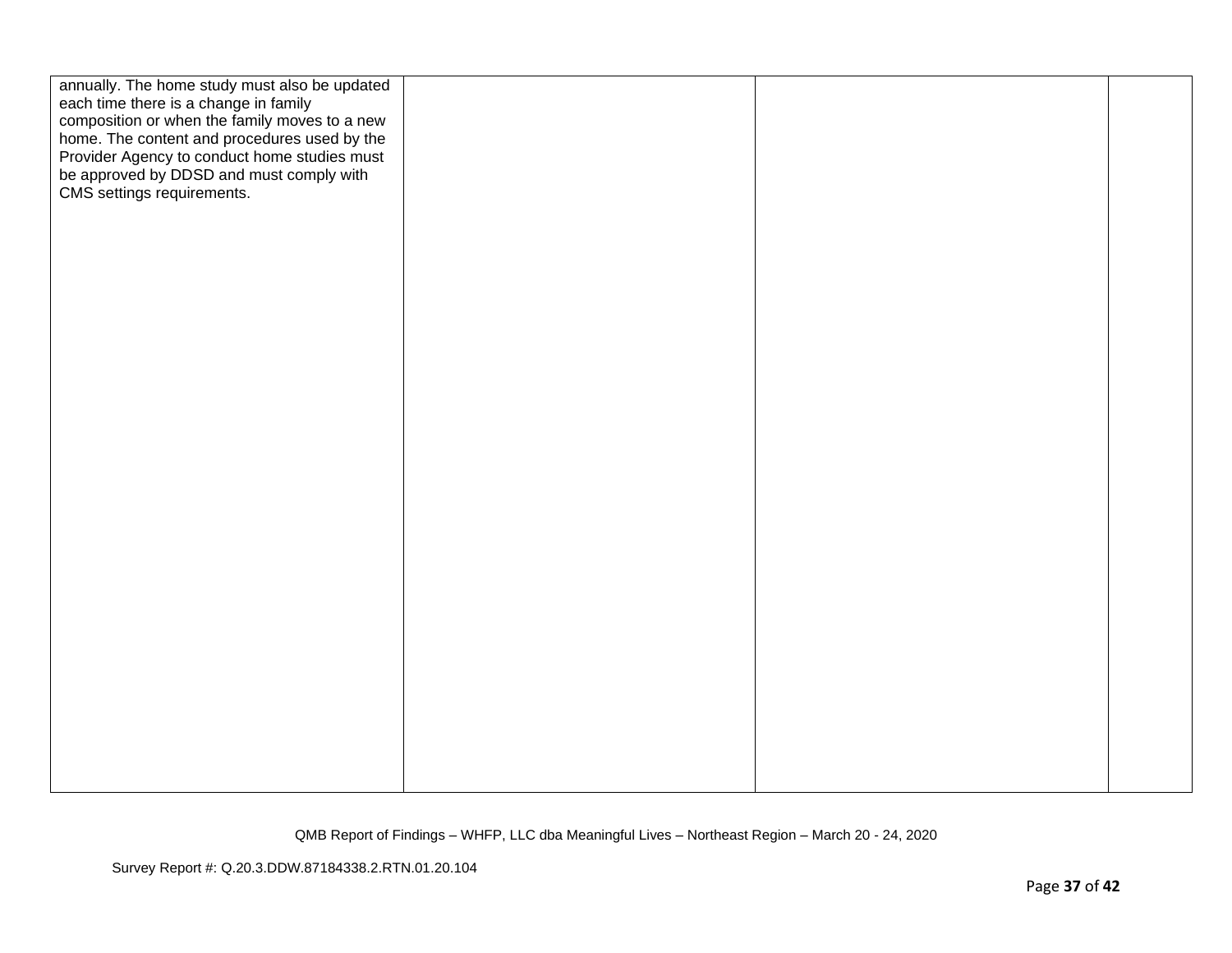| <b>Standard of Care</b>                                                                                                                                                                                              | <b>Deficiencies</b>                                                                              | Agency Plan of Correction, On-going QA/QI<br>and Responsible Party | Date<br><b>Due</b> |
|----------------------------------------------------------------------------------------------------------------------------------------------------------------------------------------------------------------------|--------------------------------------------------------------------------------------------------|--------------------------------------------------------------------|--------------------|
| Service Domain: Medicaid Billing/Reimbursement - State financial oversight exists to assure that claims are coded and paid for in accordance with the<br>reimbursement methodology specified in the approved waiver. |                                                                                                  |                                                                    |                    |
| Tag #1A12 All Services Reimbursement                                                                                                                                                                                 | <b>No Deficient Practices Found</b>                                                              |                                                                    |                    |
| Developmental Disabilities (DD) Waiver Service<br>Standards 2/26/2018; Re-Issue: 12/28/2018; Eff                                                                                                                     | Based on record review, the Agency maintained<br>all the records necessary to fully disclose the |                                                                    |                    |
| 1/1/2019                                                                                                                                                                                                             | nature, quality, amount and medical necessity of                                                 |                                                                    |                    |
| <b>Chapter 21: Billing Requirements: 21.4</b>                                                                                                                                                                        | services furnished to an eligible recipient who is                                               |                                                                    |                    |
| <b>Recording Keeping and Documentation</b>                                                                                                                                                                           | currently receiving for 5 of 5 individuals.                                                      |                                                                    |                    |
| <b>Requirements: DD Waiver Provider Agencies</b>                                                                                                                                                                     |                                                                                                  |                                                                    |                    |
| must maintain all records necessary to                                                                                                                                                                               | Progress notes and billing records supported                                                     |                                                                    |                    |
| demonstrate proper provision of services for                                                                                                                                                                         | billing activities for the months of 12/2019,                                                    |                                                                    |                    |
| Medicaid billing. At a minimum, Provider                                                                                                                                                                             | 1/2020, and 2/2020 for the following services:                                                   |                                                                    |                    |
| Agencies must adhere to the following:                                                                                                                                                                               |                                                                                                  |                                                                    |                    |
| The level and type of service provided must                                                                                                                                                                          | • Family Living                                                                                  |                                                                    |                    |
| be supported in the ISP and have an approved                                                                                                                                                                         |                                                                                                  |                                                                    |                    |
| budget prior to service delivery and billing.                                                                                                                                                                        | • Customized In-Home Supports                                                                    |                                                                    |                    |
| 2.<br>Comprehensive documentation of direct                                                                                                                                                                          |                                                                                                  |                                                                    |                    |
| service delivery must include, at a minimum:<br>a. the agency name;                                                                                                                                                  | • Customized Community Supports                                                                  |                                                                    |                    |
| the name of the recipient of the service;<br>b.                                                                                                                                                                      |                                                                                                  |                                                                    |                    |
| the location of theservice;<br>c.                                                                                                                                                                                    |                                                                                                  |                                                                    |                    |
| the date of the service;<br>d.                                                                                                                                                                                       |                                                                                                  |                                                                    |                    |
| the type of service;<br>е.                                                                                                                                                                                           |                                                                                                  |                                                                    |                    |
| the start and end times of theservice;<br>f.                                                                                                                                                                         |                                                                                                  |                                                                    |                    |
| the signature and title of each staff<br>q.                                                                                                                                                                          |                                                                                                  |                                                                    |                    |
| member who documents their time; and                                                                                                                                                                                 |                                                                                                  |                                                                    |                    |
| h. the nature of services.                                                                                                                                                                                           |                                                                                                  |                                                                    |                    |
| 3. A Provider Agency that receives payment for                                                                                                                                                                       |                                                                                                  |                                                                    |                    |
| treatment, services, or goods must retain all                                                                                                                                                                        |                                                                                                  |                                                                    |                    |
| medical and business records for a period of at                                                                                                                                                                      |                                                                                                  |                                                                    |                    |
| least six years from the last payment date, until                                                                                                                                                                    |                                                                                                  |                                                                    |                    |
| ongoing audits are settled, or until involvement of                                                                                                                                                                  |                                                                                                  |                                                                    |                    |
| the state Attorney General is completed                                                                                                                                                                              |                                                                                                  |                                                                    |                    |
| regarding settlement of any claim, whichever is                                                                                                                                                                      |                                                                                                  |                                                                    |                    |
| longer.                                                                                                                                                                                                              |                                                                                                  |                                                                    |                    |
| 4. A Provider Agency that receives payment for<br>treatment, services or goods must retain all                                                                                                                       |                                                                                                  |                                                                    |                    |
| medical and business records relating to any of                                                                                                                                                                      |                                                                                                  |                                                                    |                    |
| the following for a period of at least six years from                                                                                                                                                                |                                                                                                  |                                                                    |                    |
|                                                                                                                                                                                                                      |                                                                                                  |                                                                    |                    |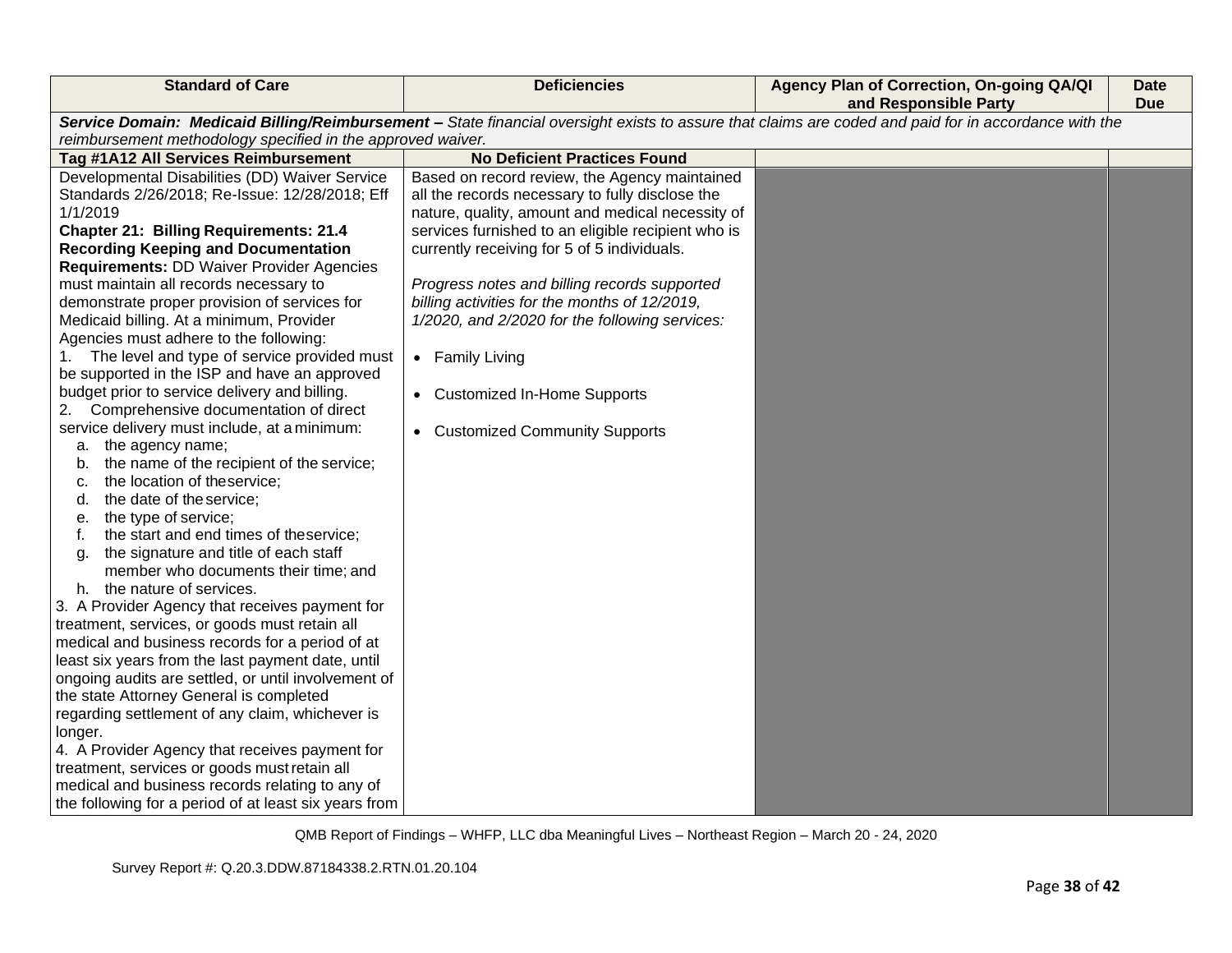| the payment date:                                    |  |  |
|------------------------------------------------------|--|--|
| a. treatment or care of any eligible recipient;      |  |  |
| services or goods provided to any eligible<br>b.     |  |  |
| recipient;                                           |  |  |
| amounts paid by MAD on behalf of any<br>C.           |  |  |
| eligible recipient; and                              |  |  |
| any records required by MAD for the<br>d.            |  |  |
| administration of Medicaid.                          |  |  |
|                                                      |  |  |
| 21.9 Billable Units: The unit of billing depends     |  |  |
| on the service type. The unit may be a 15-minute     |  |  |
| interval, a daily unit, a monthly unit or a dollar   |  |  |
| amount. The unit of billing is identified in the     |  |  |
| current DD Waiver Rate Table. Provider               |  |  |
| Agencies must correctly report service units.        |  |  |
|                                                      |  |  |
| 21.9.1 Requirements for Daily Units: For             |  |  |
| services billed in daily units, Provider Agencies    |  |  |
| must adhere to the following:                        |  |  |
| 1. A day is considered 24 hours from midnight        |  |  |
|                                                      |  |  |
| to midnight.                                         |  |  |
| 2. If 12 or fewer hours of service are provided,     |  |  |
| then one-half unit shall be billed. A whole unit can |  |  |
| be billed if more than 12 hours of service is        |  |  |
| provided during a 24-hour period.                    |  |  |
| 3. The maximum allowable billable units cannot       |  |  |
| exceed 340 calendar days per ISP year or 170         |  |  |
| calendar days per six months.                        |  |  |
| 4. When a person transitions from one Provider       |  |  |
| Agency to another during the ISP year, a standard    |  |  |
| formula to calculate the units billed by each        |  |  |
| Provider Agency must be applied as follows:          |  |  |
| a. The discharging Provider Agency bills the         |  |  |
| number of calendar days that services                |  |  |
| were provided multiplied by .93 (93%).               |  |  |
| b. The receiving Provider Agency bills the           |  |  |
| remaining days up to 340 for the ISP                 |  |  |
| year.                                                |  |  |
|                                                      |  |  |
|                                                      |  |  |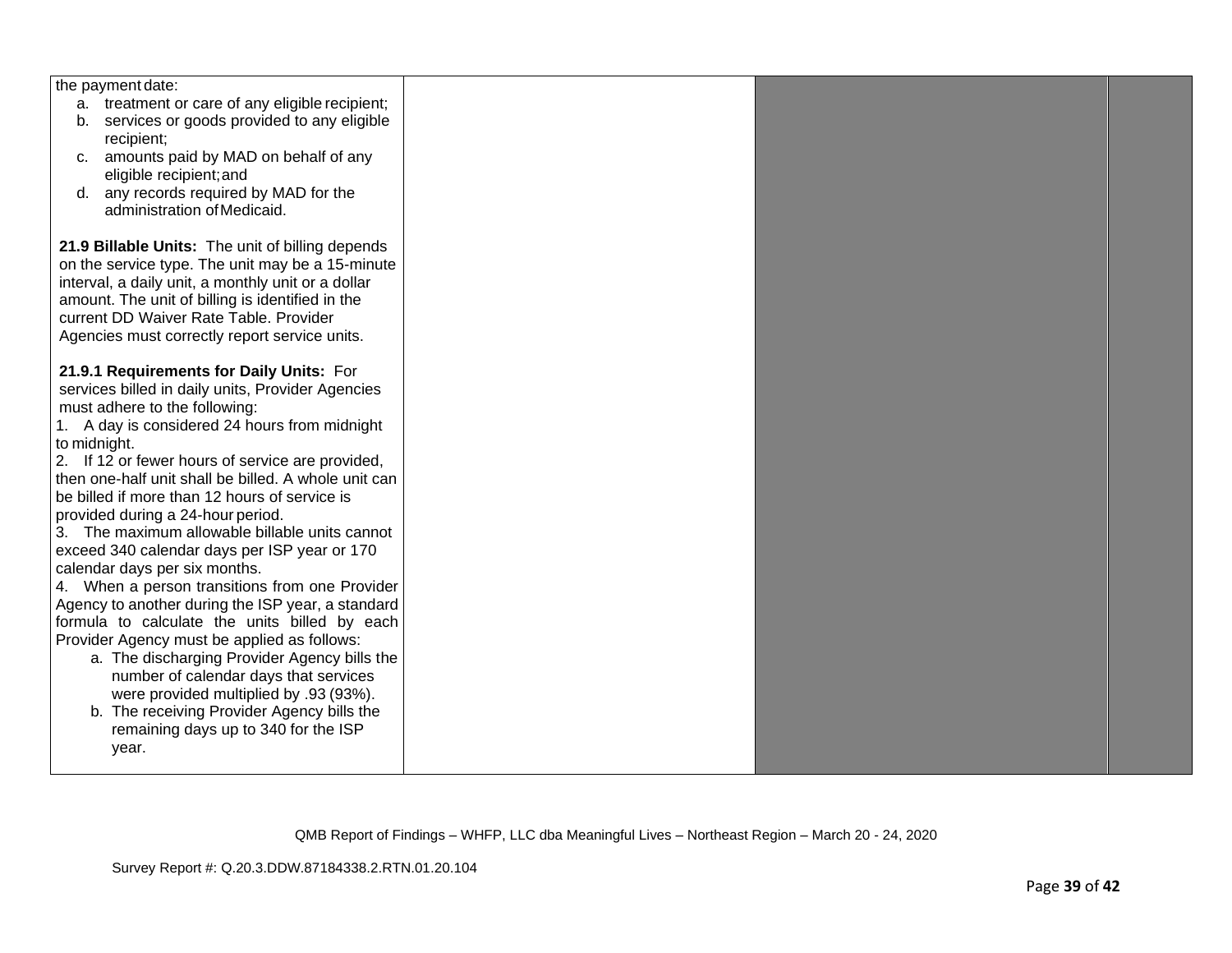| 21.9.2 Requirements for Monthly Units: For         |  |  |
|----------------------------------------------------|--|--|
| services billed in monthly units, a Provider       |  |  |
| Agency must adhere to the following:               |  |  |
| 1. A month is considered a period of 30            |  |  |
| calendar days.                                     |  |  |
| 2. At least one hour of face-to-face billable      |  |  |
| services shall be provided during a calendar       |  |  |
| month where any portion of a monthly unit is       |  |  |
| billed.                                            |  |  |
| 3. Monthly units can be prorated by a half unit.   |  |  |
| 4. Agency transfers not occurring at the           |  |  |
| beginning of the 30-day interval are required to   |  |  |
| be coordinated in the middle of the 30-day         |  |  |
| interval so that the discharging and receiving     |  |  |
| agency receive a half unit.                        |  |  |
|                                                    |  |  |
| 21.9.3 Requirements for 15-minute and hourly       |  |  |
| units: For services billed in 15-minute or hourly  |  |  |
| intervals, Provider Agencies must adhere to the    |  |  |
| following:                                         |  |  |
| 1. When time spent providing the service is not    |  |  |
| exactly 15 minutes or one hour, Provider           |  |  |
| Agencies are responsible for reporting time        |  |  |
| correctly following NMAC 8.302.2.                  |  |  |
| 2. Services that last in their entirety less than  |  |  |
| eight minutes cannot be billed.                    |  |  |
|                                                    |  |  |
| NMAC 8.302.1.17 Effective Date 9-15-08             |  |  |
| <b>Record Keeping and Documentation</b>            |  |  |
| Requirements - A provider must maintain all the    |  |  |
| records necessary to fully disclose the nature,    |  |  |
| quality, amount and medical necessity of           |  |  |
| services furnished to an eligible recipient who is |  |  |
| currently receiving or who has received services   |  |  |
| in the past.                                       |  |  |
| Detail Required in Records - Provider Records      |  |  |
| must be sufficiently detailed to substantiate the  |  |  |
| date, time, eligible recipient name, rendering,    |  |  |
| attending, ordering or prescribing provider; level |  |  |
| and quantity of services, length of a session of   |  |  |
| service billed, diagnosis and medical necessity of |  |  |
|                                                    |  |  |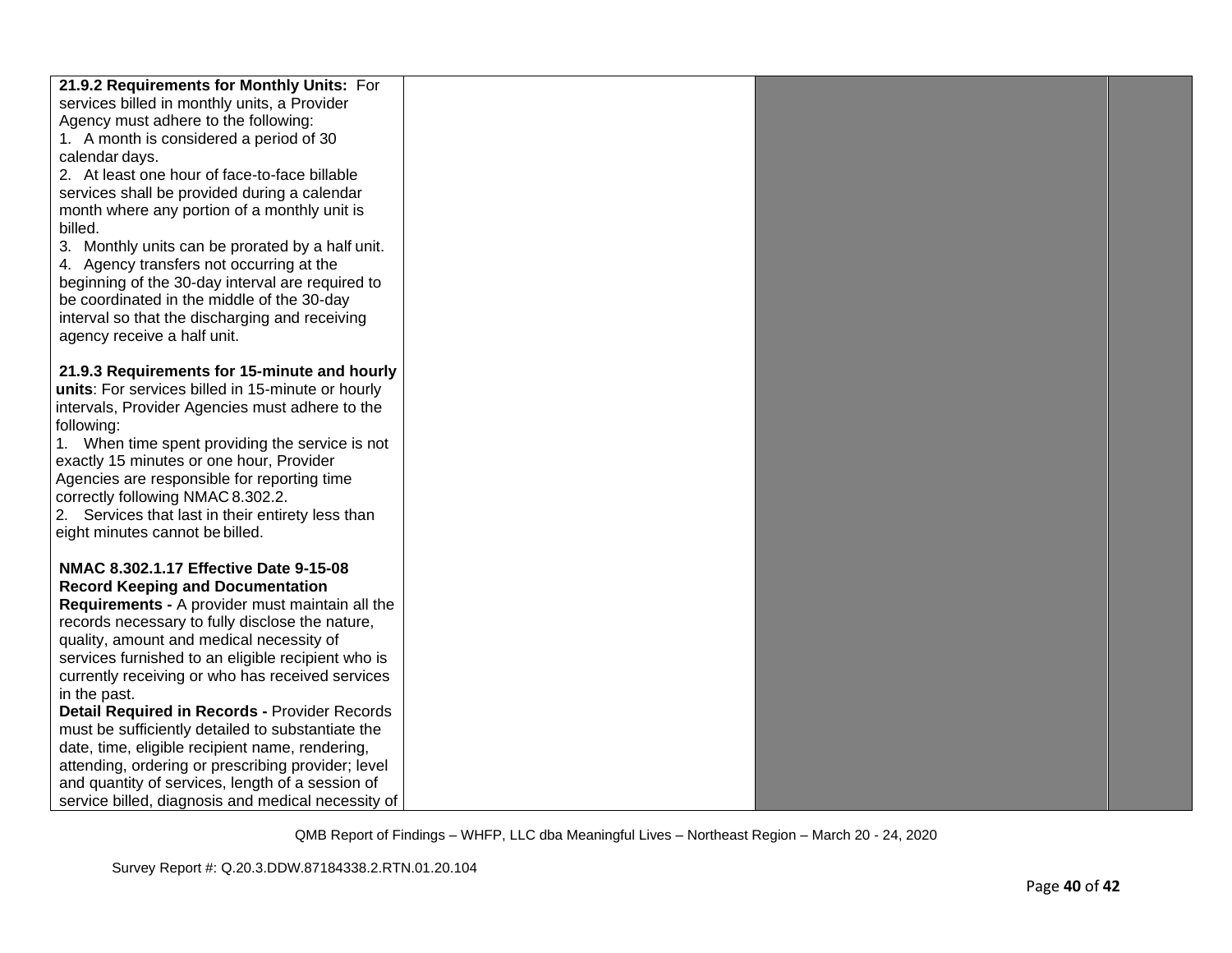| any service Treatment plans or other plans of        |  |  |
|------------------------------------------------------|--|--|
| care must be sufficiently detailed to substantiate   |  |  |
| the level of need, supervision, and direction and    |  |  |
| service(s) needed by the eligible recipient.         |  |  |
| <b>Services Billed by Units of Time -</b>            |  |  |
| Services billed on the basis of time units spent     |  |  |
| with an eligible recipient must be sufficiently      |  |  |
| detailed to document the actual time spent with      |  |  |
| the eligible recipient and the services provided     |  |  |
| during that time unit.                               |  |  |
| Records Retention - A provider who receives          |  |  |
| payment for treatment, services or goods must        |  |  |
| retain all medical and business records relating     |  |  |
| to any of the following for a period of at least six |  |  |
| years from the payment date:                         |  |  |
| (1) treatment or care of any eligible recipient      |  |  |
| (2) services or goods provided to any eligible       |  |  |
| recipient                                            |  |  |
| (3) amounts paid by MAD on behalf of any             |  |  |
| eligible recipient; and                              |  |  |
| (4) any records required by MAD for the              |  |  |
| administration of Medicaid.                          |  |  |
|                                                      |  |  |
|                                                      |  |  |
|                                                      |  |  |
|                                                      |  |  |
|                                                      |  |  |
|                                                      |  |  |